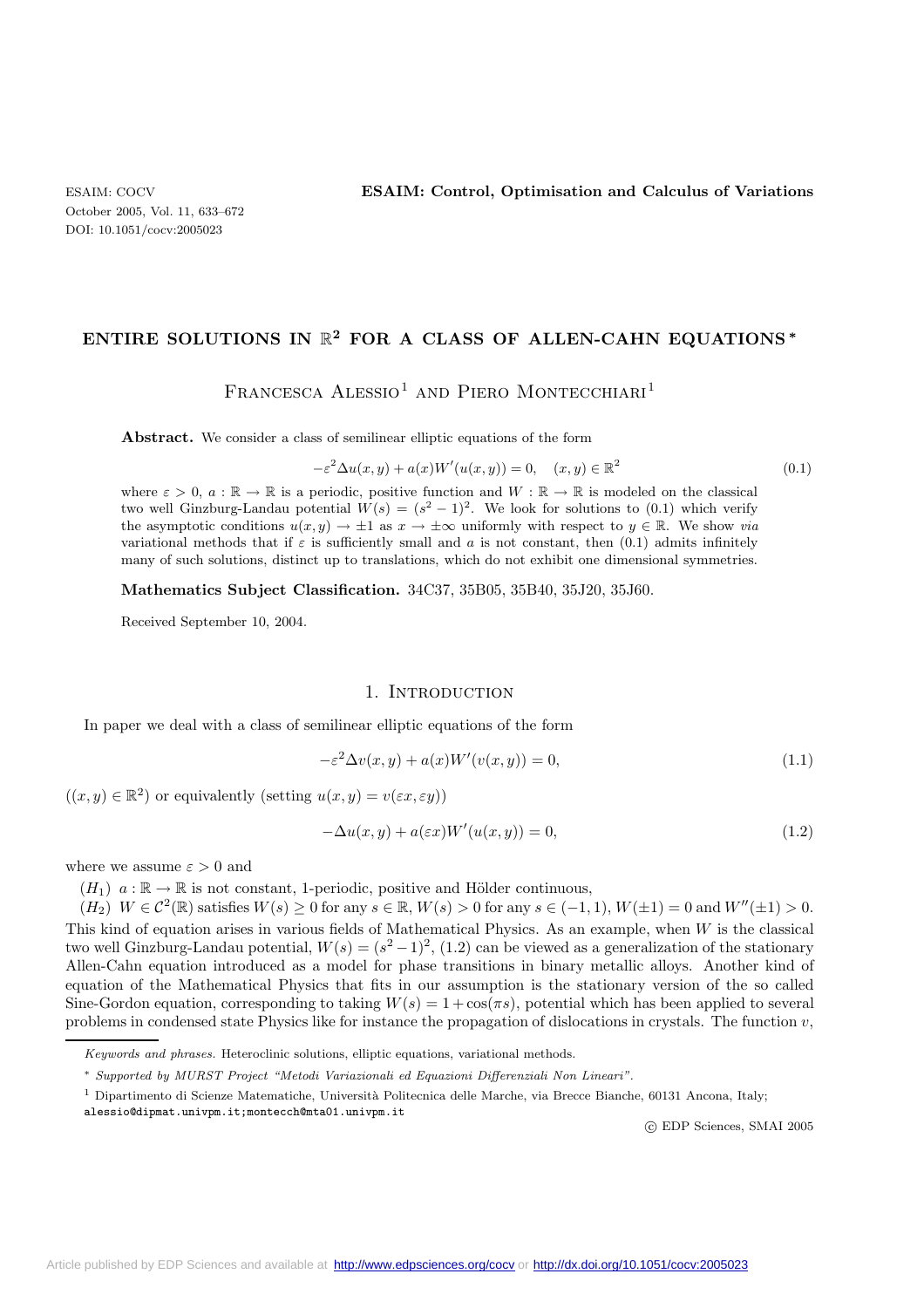in these models, is considered as an order parameter describing pointwise the state of the material. The global minima of W represent energetically favorite *pure phases* and different values of v depict mixed configurations.

We look for existence and multiplicity of two phases solutions of (1.2), *i.e.*, solutions of the boundary value problem

$$
\begin{cases}\n-\Delta u(x,y) + a(\varepsilon x)W'(u(x,y)) = 0, & (x,y) \in \mathbb{R}^2 \\
\lim_{x \to \pm \infty} u(x,y) = \pm 1, & \text{uniformly w.r.t. } y \in \mathbb{R}.\n\end{cases}
$$
\n(1.3)

That kind of problem has been extensively studied under various points of view. In [11], N. Ghoussoub and C. Gui partially proved a De Giorgi's conjecture (see [9]) regarding (1.3). The following result is a particular consequence of their study.

**Theorem 1.1.** *If*  $a(x) = a_0 > 0$  *for any*  $x \in \mathbb{R}$  *and if*  $u \in C^2(\mathbb{R}^2)$  *is a solution of (1.3), then*  $u(x, y) = q(x)$  *for all*  $(x, y) \in \mathbb{R}^2$ , where  $q \in C^2(\mathbb{R})$  *is a solution of the problem* 

$$
\begin{cases}\n-\ddot{q}(x) + a_0 W'(q(x)) = 0, & x \in \mathbb{R} \\
\lim_{x \to \pm \infty} q(x) = \pm 1.\n\end{cases}
$$

By Theorem 1.1, when equation  $(1.2)$  is autonomous, any solution of  $(1.3)$  depends only on the x variable being in fact a solution of the corresponding ordinary differential equation. We have to remark that the result in [11], as the De Giorgi conjecture, deals with an asymptotic condition weaker than the one in (1.3), asking that the limits  $\pm 1$  are realized only pointwise with respect to  $y \in \mathbb{R}$  and that u is increasing in the variable x. In such a case in [11] it is proved that the conclusion in Theorem 1.1 is still true modulo a space roto-translation. We mention that in this form the De Giorgi conjecture is still open in  $\mathbb{R}^n$  for  $n \geq 4$  while it was recently proved in [5] for  $n = 3$  (see also [2]). The assumption, as in the problem (1.3), that the limits are uniform with respect to  $y \in \mathbb{R}^{n-1}$ , simplifies in fact the matter and the question of De Giorgi, known in this setting as Gibbons conjecture, is nowadays completely solved for any  $n \geq 2$ , see [7, 8, 10].

All these results show that, in the autonomous case, the problem (1.3) is in fact one dimensional and the set of its solutions can be considered in this sense trivial. This is not the case, in general, for systems of autonomous Allen Cahn equations as shown in [1] and this is not the case for non autonomous x-dependent Allen Cahn type equation as shown in [3]. In fact, in [3] it is proved that introducing in the potential a non trivial periodic dependence on the single variable  $x$ , as in  $(1.2)$ , the one dimensional symmetry of the problem disappears. The existence of at least two solutions of problem (1.3), distinct up to translations, depending on both the planar variables x and y is displayed when  $\varepsilon$  is sufficiently small. This reveals that for the x-dependent Allen Cahn type equations (1.2) even the weaker Gibbons conjecture decades.

Pursuing the study started in [3], aim of the present paper is to show that the introduction of a space x-dependence leads to a complicated structure of the set of solutions of problem  $(1.3)$ . In particular we show that, if  $\varepsilon$  is sufficiently small, it always admits infinitely many solutions depending on both the planar variables and distinct up to space translations.

To state precisely our result it is better to recall some of the properties of the one dimensional problem associated to (1.3),

$$
\begin{cases}\n-\ddot{q}(x) + a(\varepsilon x)W'(q(x)) = 0, & x \in \mathbb{R}, \\
\lim_{x \to \pm \infty} q(x) = \pm 1.\n\end{cases}
$$
\n(1.4)

As it is nowadays well known, when a is not constant and  $\varepsilon$  is sufficiently small, the problem (1.4) admits the so called multibump dynamics. To be precise, let  $z_0 \in C^{\infty}(\mathbb{R})$  be an increasing function such that  $z_0(x) \to \pm 1$ as  $x \to \pm \infty$  and  $|z_0(x)| = 1$  for any  $|x| \geq 1$ , and define the action functional

$$
F(q) = \int_{\mathbb{R}} \frac{1}{2} |\dot{q}(x)|^2 + a(\varepsilon x) W(q(x)) \, \mathrm{d}x
$$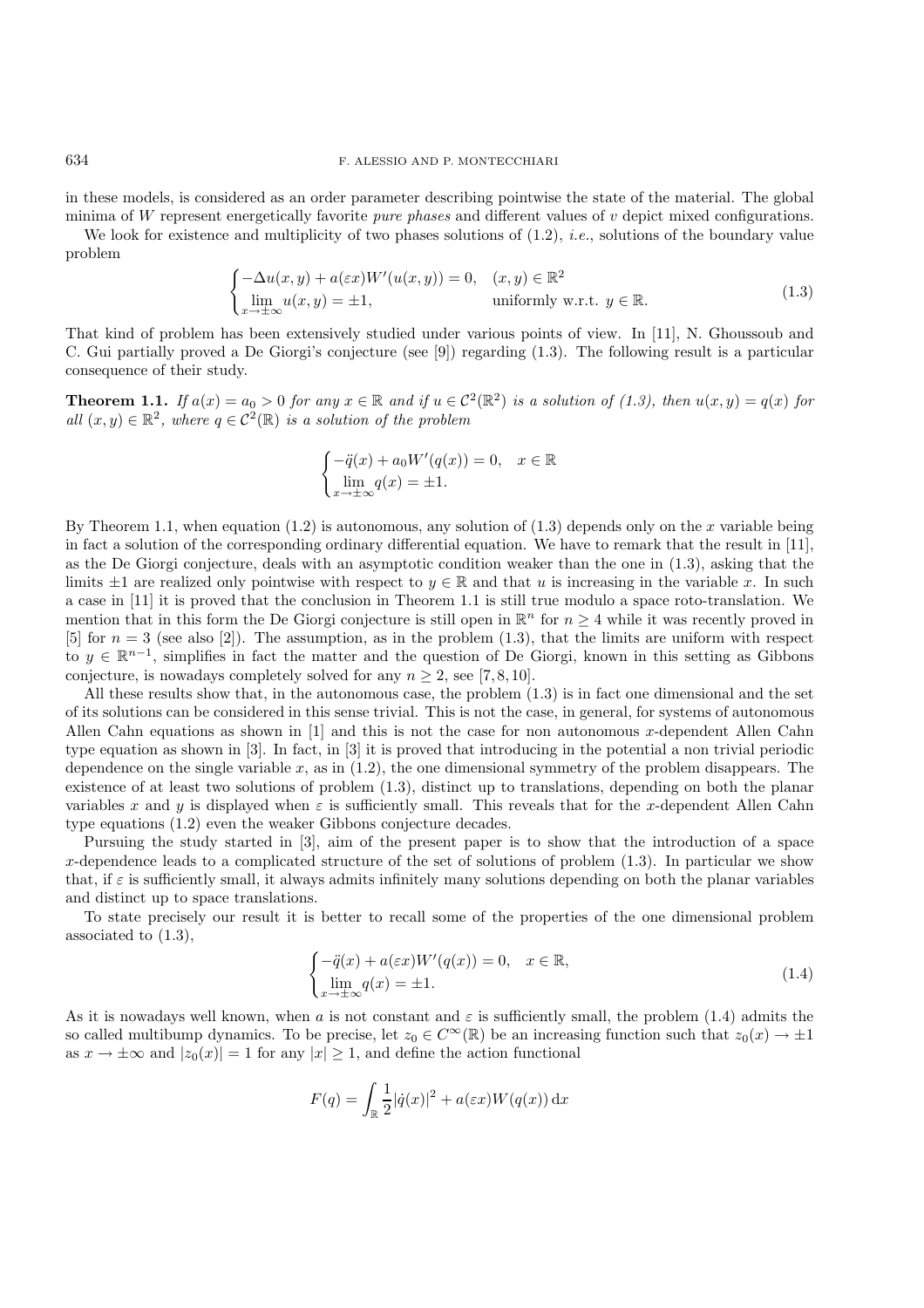on the class

$$
\Gamma = \{ q \in H_{loc}^1(\mathbb{R}) / ||q||_{L^{\infty}(\mathbb{R})} = 1 \text{ and } q - z_0 \in H^1(\mathbb{R}) \}.
$$

Then (see Sect. 2) there exists  $\delta_0 \in (0, 1/4)$  and  $\varepsilon_0 > 0$  such that for any  $\varepsilon \leq \varepsilon_0$  there is a family of open intervals  $\{(t_i^-, t_i^+) / j \in \mathbb{Z}\}\)$  verifying

$$
t_j^+ = t_{j+1}^-
$$
 and  $t_j^+ - t_j^- = \frac{1}{\varepsilon}$ , for any  $j \in \mathbb{Z}$ ,

for which, for any odd integer number k, for any  $p = (p_1, \ldots, p_k)$  with  $p_1 < p_2 < \cdots < p_k \in \mathbb{Z}$ , setting

$$
c_{k,p} = \inf \{ F(q) / q \in \Gamma, \ |q(t_{p_i}^-) - (-1)^i| \le \delta_0 \text{ and } |q(t_{p_i}^+) - (-1)^{i+1}| \le \delta_0 \text{ for } i = 1, \dots, k \}
$$

and

 $\mathcal{K}_{k,p} = \{q \in \Gamma \mid F(q) = c_{k,p}, |q(t_{p_i}^-) - (-1)^i| \leq \delta_0 \text{ and } |q(t_{p_i}^+) - (-1)^{i+1}| \leq \delta_0 \text{ for } i = 1,\ldots,k \}$ 

we have that  $\mathcal{K}_{k,p}$  is not empty, and constituted by k-bump solutions of (1.4).

In particular the 1-bump solutions are global minima of F on  $\Gamma$  at the level  $c = c_{1,p} = \min_{\Gamma} F(q)$ . Moreover it can be proved that, since a is not constant, when  $\varepsilon$  is sufficiently small the following non-degeneracy condition holds:

$$
\mathcal{K} = \{ q \in \Gamma / F(q) = c \} = \cup_{p \in \mathbb{Z}} \mathcal{K}_{1,p},
$$

where the sets  $\mathcal{K}_{1,p} \subset \Gamma$  are compact and uniformly separated in  $\Gamma$  (with respect to the  $H^1(\mathbb{R})$  metric).

In [3] the existence of solutions depending on both the planar variables is proved looking for solutions to problem (1.3) which are asymptotic as  $y \to \pm \infty$  to different minimal sets  $\mathcal{K}_{1,p_+}, \mathcal{K}_{1,p_+}$ . More precisely, letting

$$
\mathcal{H} = \{ u \in H_{loc}^1(\mathbb{R}^2) / ||u||_{L^{\infty}(\mathbb{R}^2)} \le 1 \text{ and } u - z_0 \in \cap_{(\zeta_1, \zeta_2) \subset \mathbb{R}} H^1(\mathbb{R} \times (\zeta_1, \zeta_2)) \},
$$

in [3] it is shown that fixed  $p_-=0$  there exists at least two different values of  $p_+\in\mathbb{Z}\setminus\{0\}$  for which there exists a solution  $u \in \mathcal{H}$  of (1.3) such that

$$
\mathsf{d}(u(\cdot,y), \mathcal{K}_{1,p_\pm}) \to 0, \qquad \text{ as } y \to \pm \infty,
$$

where, if  $q \in \Gamma$  and  $A \subset \Gamma$ , we denote  $d(q(\cdot), A) = \inf \{ ||q - \bar{q}||_{L^2(\mathbb{R})} / \bar{q} \in A \}$  (in fact, as shown in [13], there results  $p_+ = \pm 1$ ,

In the present paper we strengthen that result showing that (1.3) admits infinitely many solutions  $u \in$  $\mathcal{H} \cap C^2(\mathbb{R}^2)$  with  $\partial_y u \neq 0$ , which emanate as  $y \to -\infty$  from different 3-bump solutions of (1.4). In fact we prove

**Theorem 1.2.** *There exists*  $\varepsilon_0 > 0$  *for which for any*  $\varepsilon \in (0, \varepsilon_0)$  *there exists*  $\mathbf{p}_0 \in \mathbb{N}$  *such that* if  $p = (p_1, p_2, p_3) \in$  $\mathbb{Z}^3$  verifies  $\min\{p_2 - p_1, p_3 - p_2\} \geq p_0$  then there exists a solution  $u \in \mathcal{H} \cap C^2(\mathbb{R}^2)$  of  $(1.3)$  such that  $\partial_y u \neq 0$ *and*  $\lim_{y\to-\infty}$  **d** $(u(\cdot, y), \mathcal{K}_{3,p})=0$ *.* 

We find these solutions using a variational argument which generalizes the one introduced in [3].

In [3], following a renormalization procedure inspired by the one introduced by P.H. Rabinowitz in [15, 16], the solutions are found as minima of the renormalized action functional

$$
\varphi(u) = \int_{\mathbb{R}} \frac{1}{2} ||\partial_y u(\cdot, y)||_{L^2(\mathbb{R})}^2 + (F(u(\cdot, y)) - c) dy
$$

on the set

$$
\mathcal{M}_{p_-,p_+} = \{u \in \mathcal{H} \,|\, \lim_{y \to \pm \infty} \mathsf{d}(u(\cdot,y),\mathcal{K}_{1,p_\pm}) = 0\}.
$$

The fact that c is the minimal level of F on  $\Gamma$  implies that for any  $u \in \mathcal{M}_{p_-,p_+}$ , the function  $y \to F(u(\cdot,y)) - c$ is non negative and so the functional  $\varphi$  is well defined with values in  $[0, +\infty]$ . Moreover, the discreteness of the minimal set K allows us to show that if  $u \in M_{p_-,p_+}$  and  $\varphi(u) < +\infty$  then  $\sup_{y\in \mathbb{R}} d(u(\cdot,y), K_{1,p_-}) < +\infty$ .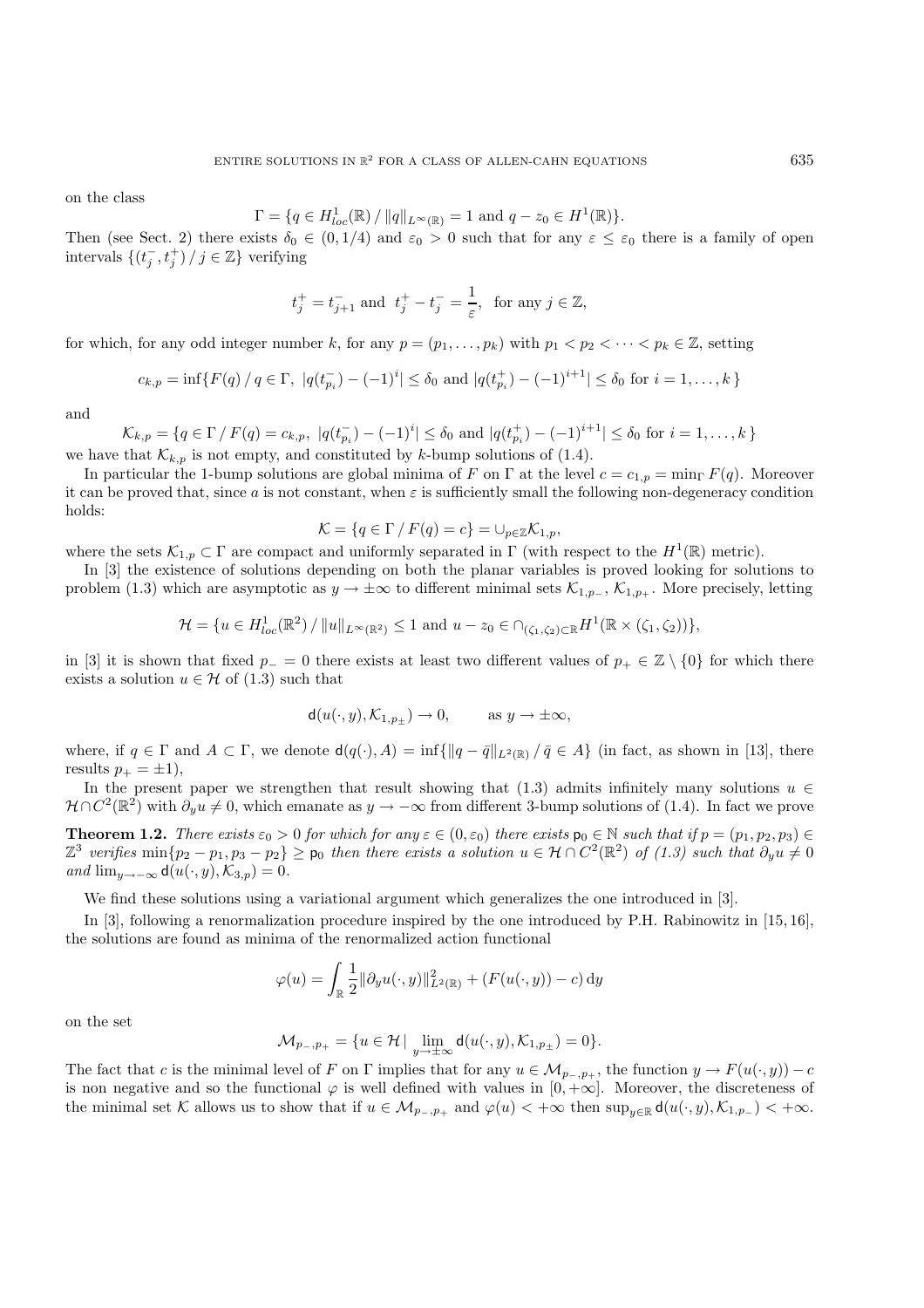This excludes "sliding" phenomena for the minimizing sequences (see [1]) possibly due to the non compactness of the domain in the x-direction. The lack of compactness in the y-direction is then overcame *via* concentration compactness techniques.

Following that argument, to find solutions to (1.3) asymptotic to 3-bump solutions, fixed  $p \in \mathcal{P}$  =  $\{(p_1, p_2, p_3) \in \mathbb{Z}^3 \mid p_1 < p_2 < p_3\},\$  we may consider the set

$$
\mathcal{M}_p^*=\{u\in \mathcal{H}\,/\,\lim_{y\to -\infty}\mathsf{d}(u(\cdot,y),\mathcal{K}_{3,p})=0,\,\,\liminf_{y\to +\infty}\mathsf{d}(u(\cdot,y),\mathcal{K}_{3,p})>0\}.
$$

A difficulty arises when we try to define on  $\mathcal{M}_n^*$  a suitable renormalized functional. Indeed, differently from the 1-bump case, the set  $\mathcal{K}_{3,p}$  is not minimal for F on  $\Gamma$  and if  $u \in \mathcal{M}_p^*$ , the function  $y \to F(u(\cdot,y)) - c_{3,p}$  is indefinite in sign. In other word the natural renormalized functional

$$
\varphi_p(u) = \int_{\mathbb{R}} \frac{1}{2} ||\partial_y u(\cdot, y)||_{L^2(\mathbb{R})}^2 + (F(u(\cdot, y)) - c_{3,p}) \, dy
$$

is not well defined on  $\mathcal{M}_n^*$ . To overcome that difficulty we make use of a natural constraint of the problem. Indeed, we observe that any solution  $u \in \mathcal{H}$  of (1.2) on the half plane  $\mathbb{R} \times (-\infty, y_0)$ , which satisfies  $d(u(\cdot,y),\mathcal{K}_{3,p}) \to 0$  as  $y \to -\infty$ , and  $\int_{\mathbb{R} \times (-\infty,y_0)} |\partial_y u(x,y)|^2 dx dy < +\infty$ , verifies the property

$$
F(u(\cdot, y)) = c_{3,p} + \frac{1}{2} ||\partial_y u(\cdot, y)||^2_{L^2(\mathbb{R})}, \qquad \forall y \in (-\infty, y_0),
$$
\n(1.5)

a sort of conservation of *Energy*. In particular (1.5) implies that  $F(u(\cdot, y)) \ge c_{3,p}$  for any  $y \in (-\infty, y_0)$  and that suggests us to define, given  $p \in \mathcal{P}$ , the set

$$
\mathcal{M}_p = \left\{ u \in \mathcal{M}_p^* / \inf_{y \in \mathbb{R}} F(u(\cdot, y)) \ge c_{3,p} \right\}
$$

on which we look for minima of the natural renormalized functional  $\varphi_p$  which is well-defined there.

As in the one bump case, to avoid sliding phenomena, we have to show that if  $u \in M_p$  and  $\varphi_p(u) < +\infty$ then  $\sup_{u\in\mathbb{R}} d(u(\cdot, y), \mathcal{K}_{3,p}) < +\infty$ . This is done studying the discreteness properties of the level set  $\{F = c_{3,p}\}\$ showing that we have sufficient compactness in the problem whenever  $\min\{p_2 - p_1, p_3 - p_2\}$  is sufficiently large, but not in general for any  $p \in \mathcal{P}$ .

That allows us to prove that for such kind of p, the minimizing sequences of  $\varphi_p$  on  $\mathcal{M}_p$  converges up to subsequences, weakly in  $H_{loc}^1(\mathbb{R}^2)$ . Unfortunately we can not say that the limit functions  $u_p$  are minima of  $\varphi_p$ on  $\mathcal{M}_p$  since the constraint  $\inf_{y\in\mathbb{R}} F(u_p(\cdot, y)) \ge c_{3,p}$  is not necessarily satisfied. However we recover that  $u_p \in \mathcal{H}$ and that  $\lim_{y\to-\infty} d(u(\cdot,y),\mathcal{K}_{3,p})=0$ . Moreover, setting

$$
y_{0,u} = \inf\{y \in \mathbb{R} / d(u_p(\cdot, y), \mathcal{K}_{3,p}) > 0 \text{ and } F(u_p(\cdot, y)) \le c_{3,p}\}\
$$

we prove that  $\liminf_{y\to y_{0,u}^-} d(u_p(\cdot,y),\mathcal{K}_{3,p}) \geq d_0 > 0$ , that  $\liminf_{y\to y_{0,u}^-} F(u_p(\cdot,y)) = c_{3,p}$  and that  $u_p$  is a classical solution of (1.2) on the set  $R \times (-\infty, y_{0,u})$ .

If  $y_{0,u} = +\infty$ , we conclude that  $u_p \in \mathcal{M}_p \cap C^2(\mathbb{R}^2)$  is a solution to (1.2). Differently from the one bump case we are not able to precisely characterize the asymptotic behaviour of this kind of solutions as  $y \to +\infty$ . Anyway we can say that in this case there exists a  $p' \neq p \in \mathcal{P}$  such that  $u_p(\cdot, y)$  remains for large values of y nearby the set  $\mathcal{K}_{3,p'}$ .

If otherwise  $y_{0,u} \in \mathbb{R}$ , we have that  $u_p$  solves (1.2) only on the half plane  $\mathbb{R} \times (-\infty, y_{0,u})$ . Using the conservation of *Energy* (1.5), we show that in such case  $u_p$  satisfies the Neumann boundary condition  $\partial_y u_p(\cdot, y_{0,u}) \equiv 0$ . This will allow us to recover, by reflection, an entire solution to (1.2) even in this case.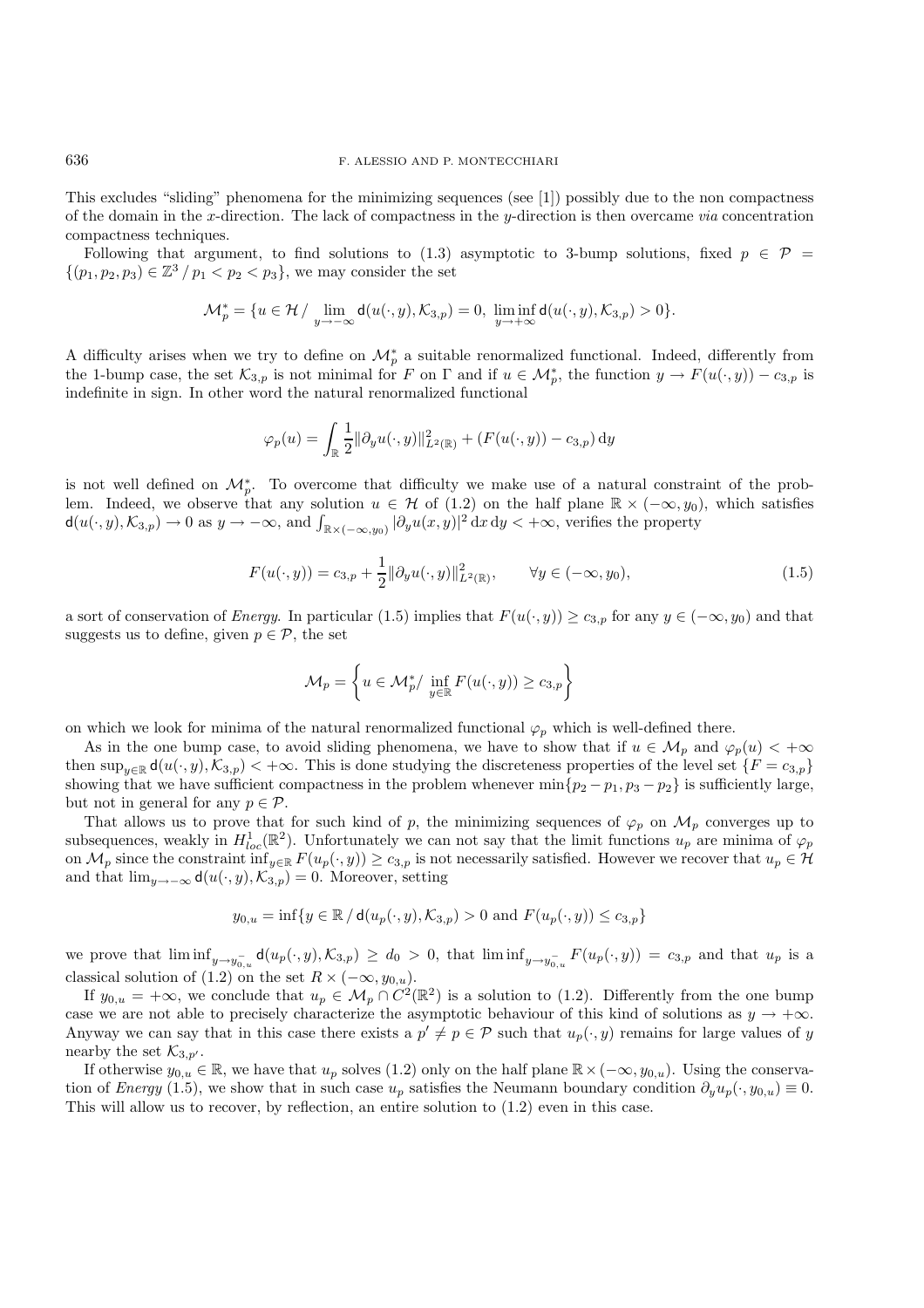More precisely, setting

$$
v_p \equiv u_p, \quad \text{if } y_{0,u} = +\infty, \quad \text{ and } \quad v_p(x,y) = \begin{cases} u_p(x,y), & \text{if } y \leq y_{0,u}, \\ u_p(x, 2y_{0,u} - y), & \text{if } y > y_{0,u}, \end{cases} \quad \text{if } y_{0,u} \in \mathbb{R},
$$

we get that  $v_p \in \mathcal{H} \cap C^2(\mathbb{R})$  is a classical solution (of homoclinic type if  $y_{0,u} \in \mathbb{R}$  and of heteroclinic type if  $y_{0,u} = +\infty$ ) of (1.2) verifying  $\partial_y v_p \neq 0$ . The fact that  $v_p$  is actually a solution of (1.3) follows now in a standard way since  $\sup_{y\in\mathbb{R}} \mathsf{d}(v_p(\cdot,y),\mathcal{K}_{3,p}) < +\infty$  and  $\varphi_p(v_p) < +\infty$ .

We finally want to point out some comments on our result.

First, we note that the proof described above can be adapted to find solutions asymptotic as  $y \to -\infty$  to k-bump solutions for any  $k \in \mathbb{N}$ . Moreover that *Energy* constraint can be used even in other contests and to find other kind of solutions. We think in particular to the possibility of finding periodic solutions of the *brake orbits* type (in the y-variable), and to study the case in which the function  $a$  has more general recurrence properties (*e.g.* a almost periodic).

Another remark regards the connection of our result with the ones obtained for the "fully" non autonomous case, *i.e.*,

$$
\begin{cases}\n-\varepsilon^2 \Delta u + a(x, y)W'(u(x, y)) = 0, & (x, y) \in \mathbb{R}^2 \\
\lim_{x \to \pm \infty} u(x, y) = \pm 1, & \text{uniformly w.r.t. } y \in \mathbb{R},\n\end{cases}
$$
\n(1.6)

where  $a$  is periodic in both variables. That kind of problem, and even in a more general setting, has been already considered for example in the papers [4, 6, 12–14]. In these papers the existence of a wide variety of solutions has been shown. However, in this setting, the existence of solutions asymptotic to periodic solutions in the variable  $y$  and of the  $k$ -bump type in the variable  $x$  is still an open problem and the present work gives a partial positive answer in that direction.

**Some constants and notation.** Before starting in our study we fix here some constants and notation which will be used in the rest of the paper.

By  $(H_1)$  there exist  $x, \overline{x} \in [0, 1)$  such that

$$
a(\underline{x}) = \underline{a} \equiv \min_{t \in \mathbb{R}} a(t), \quad a(\overline{x}) = \overline{a} \equiv \max_{t \in \mathbb{R}} a(t).
$$
 (1.7)

Considering if necessary a translation of the function a, we can assume that  $x < \overline{x}$ .

By  $(H_2)$  there exists  $\overline{\delta} \in (0, \frac{1}{4})$  and  $\overline{w} > \underline{w} > 0$  such that

$$
\overline{w} \ge W''(s) \ge \underline{w} \text{ for any } |s| \in [1 - 2\overline{\delta}, 1 + 2\overline{\delta}]. \tag{1.8}
$$

In particular, setting  $\chi(s) = \min\{|1-s|, |1+s|\}$ , we have that

if 
$$
|s| \in [1 - 2\overline{\delta}, 1]
$$
, then  $\frac{w}{2}\chi(s)^2 \le W(s) \le \frac{\overline{w}}{2}\chi(s)^2$  and  $|W'(s)| \le \overline{w}\chi(s)$ . (1.9)

Therefore there exist  $\underline{b}$ ,  $\overline{b} > 0$  such that

$$
\underline{b}\chi(s)^2 \le W(s) \text{ and } |W'(s)| \le \overline{b}\chi(s), \ \forall |s| \le 1. \tag{1.10}
$$

For any  $\delta \in (0,1)$  we denote

$$
\omega_{\delta} = \min_{|s| \le 1 - \delta} W(s) \tag{1.11}
$$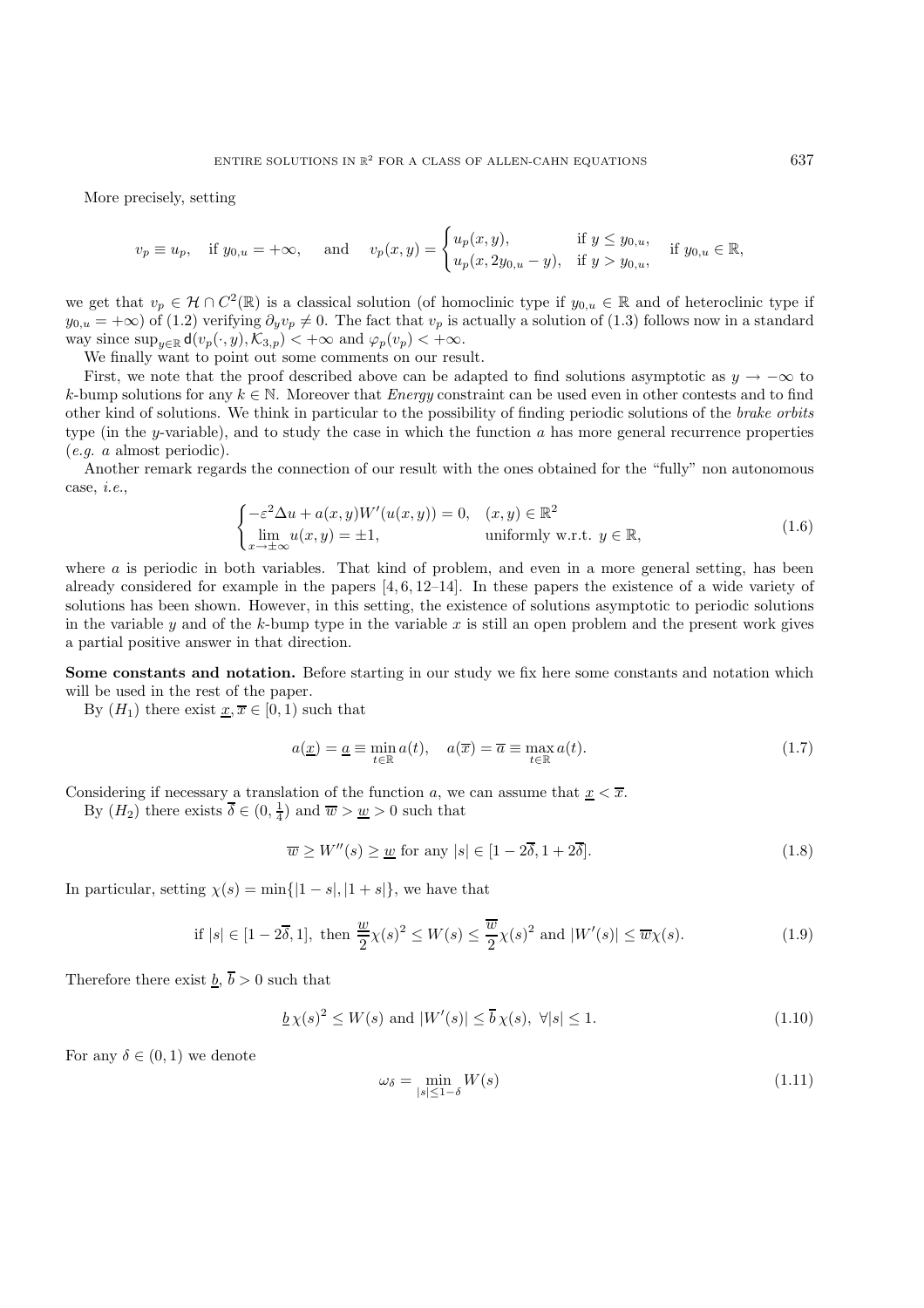and we note that  $\omega_{\delta} > 0$  for any  $\delta \in (0, 1)$ . Moreover we define the constants

$$
m = \sqrt{2\underline{a}\omega_{\overline{\delta}}}\overline{\delta} \quad \text{and} \quad m_0 = \min\left\{\frac{1}{2}, \frac{\sqrt{\overline{a}}}{\sqrt{\underline{a}}} - 1\right\}m.
$$
 (1.12)

Note that, since a is not constant,  $\overline{a} > \underline{a}$  and so  $m_0 > 0$ .

Finally, for a given  $q \in L^2(\mathbb{R})$  we denote  $||q|| \equiv ||q||_{L^2(\mathbb{R})}$ .

## 2. The one dimensional problem

In this section, letting  $a_{\varepsilon}(x) = a(\varepsilon x)$ , we focalize our study to the ODE problem associated to (1.3), namely,

$$
\begin{cases}\n-\ddot{q}(t) + a_{\varepsilon}(t)W'(q(t)) = 0, & t \in \mathbb{R}, \\
\lim_{t \to \pm \infty} q(t) = \pm 1.\n\end{cases}
$$
\n(2.1)

In particular we are interested in some variational aspects of the problem.

Let  $z_0 \in C^{\infty}(\mathbb{R})$  be an increasing function such that  $z_0(t) \to \pm 1$  as  $t \to \pm \infty$  and  $|z_0(t)| = 1$  for any  $|t| \geq 1$ . We define the class

$$
\Gamma = \left\{ q \in H_{loc}^1(\mathbb{R}) / ||q||_{L^{\infty}(\mathbb{R})} = 1 \text{ and } q - z_0 \in H^1(\mathbb{R}) \right\},\
$$

on which we consider the action functional

$$
F_{a_{\varepsilon}}(q) = \int_{\mathbb{R}} \frac{1}{2} |\dot{q}(t)|^2 + a_{\varepsilon}(t) W(q(t)) dt.
$$

Note that the functional  $F_{a_{\varepsilon}}$  is a continuous and in fact a Lipschitz continuous positive functional on  $\Gamma$  endowed with the  $H^1(\mathbb{R})$  metric (see Lem. 2.13 in the appendix). Note also that in fact  $F_{a_{\varepsilon}}(q)$  is well defined with value in  $[0, +\infty]$  whenever  $q \in H^1_{loc}(\mathbb{R})$ .

For future references we introduce also the set

$$
\overline{\Gamma} = \{ q \in L^{\infty}(\mathbb{R}) / ||q||_{L^{\infty}(\mathbb{R})} = 1 \text{ and } q - z_0 \in L^2(\mathbb{R}) \}
$$

which is in fact the completion of Γ with respect to the metric

$$
\mathsf{d}(q_1, q_2) = \|q_1 - q_2\|_{L^2(\mathbb{R})}.
$$

The main objective of this section will be to study some discreteness properties of a particular sublevel of  $F_{a_{\varepsilon}}$ in  $\overline{\Gamma}$  for  $\varepsilon$  small enough.

First we remark that, due to the unboundedness of R, the sublevels of  $F_{a_{\varepsilon}}$  in  $\Gamma$  are not precompact in any sense. In fact, it is sufficient to note that given a function  $q \in \Gamma$  we have that the sequence  $q_n(\cdot) = q(\cdot - \frac{n}{\varepsilon})$  is such that  $F_{a_{\varepsilon}}(q_n) = F_{a_{\varepsilon}}(q)$  for any  $n \in \mathbb{N}$  and  $q_n(t) \to -1 \notin \Gamma$  for any  $t \in \mathbb{R}$  as  $n \to \infty$ . Anyway, it is simple to recognize that the sublevels of  $F_{a_{\varepsilon}}$  are (sequentially) weakly precompact in  $H_{loc}^1(\mathbb{R})$ . In fact, denoting by  ${F_{a_{\varepsilon}} \leq c}$  the set  ${q \in \Gamma | F_{a_{\varepsilon}}(q) \leq c}$  for every  $c > 0$ , the following result holds

**Lemma 2.1.** *Let*  $(q_n) \subset \{F_{a_{\varepsilon}} \leq c\}$  *for some*  $c > 0$ . *Then, there exists*  $q \in H_{loc}^1(\mathbb{R})$  *with*  $||q||_{L^{\infty}(\mathbb{R})} \leq 1$  *such that, along a subsequence,*  $q_n \to q$  *in*  $L_{loc}^{\infty}(\mathbb{R})$ *,*  $\dot{q}_n \to \dot{q}$  *weakly in*  $L^2(\mathbb{R})$  *and moreover*  $F_{a_{\varepsilon}}(q) \leq \liminf_{n \to \infty} F_{a_{\varepsilon}}(q_n)$ 

*Proof.* Let  $\ell = \liminf_{n \to \infty} F_{a_{\varepsilon}}(q_n)$ . Up to a subsequence, we can assume that  $F_{a_{\varepsilon}}(q_n) \to \ell$  as  $n \to \infty$ . Since  $||q_n||_{L^{\infty}(\mathbb{R})} \leq 1$  and  $||\dot{q}_n|| \leq 2c$ , there exists  $q \in H^1_{loc}(\mathbb{R})$  and a subsequence of  $(q_n)$ , denoted again  $(q_n)$ , such that  $q_n \to q$  weakly in  $H^1_{loc}(\mathbb{R})$  (and so strongly in  $L^{\infty}_{loc}(\mathbb{R})$ ) and such that  $\dot{q}_n \to \dot{q}$  weakly in  $L^2(\mathbb{R})$ . Then,  $||q||_{L^{\infty}(\mathbb{R})} \leq 1$ . By weak semicontinuity of the norm, we obtain  $||\dot{q}|| \leq \liminf_{n\to\infty} ||\dot{q}_n||$  and by the pointwise convergence and the Fatou Lemma, we get  $\int_{\mathbb{R}} a_{\varepsilon} W(q) dt \leq \liminf_{n \to \infty} \int_{\mathbb{R}} a_{\varepsilon} W(q) dt$ .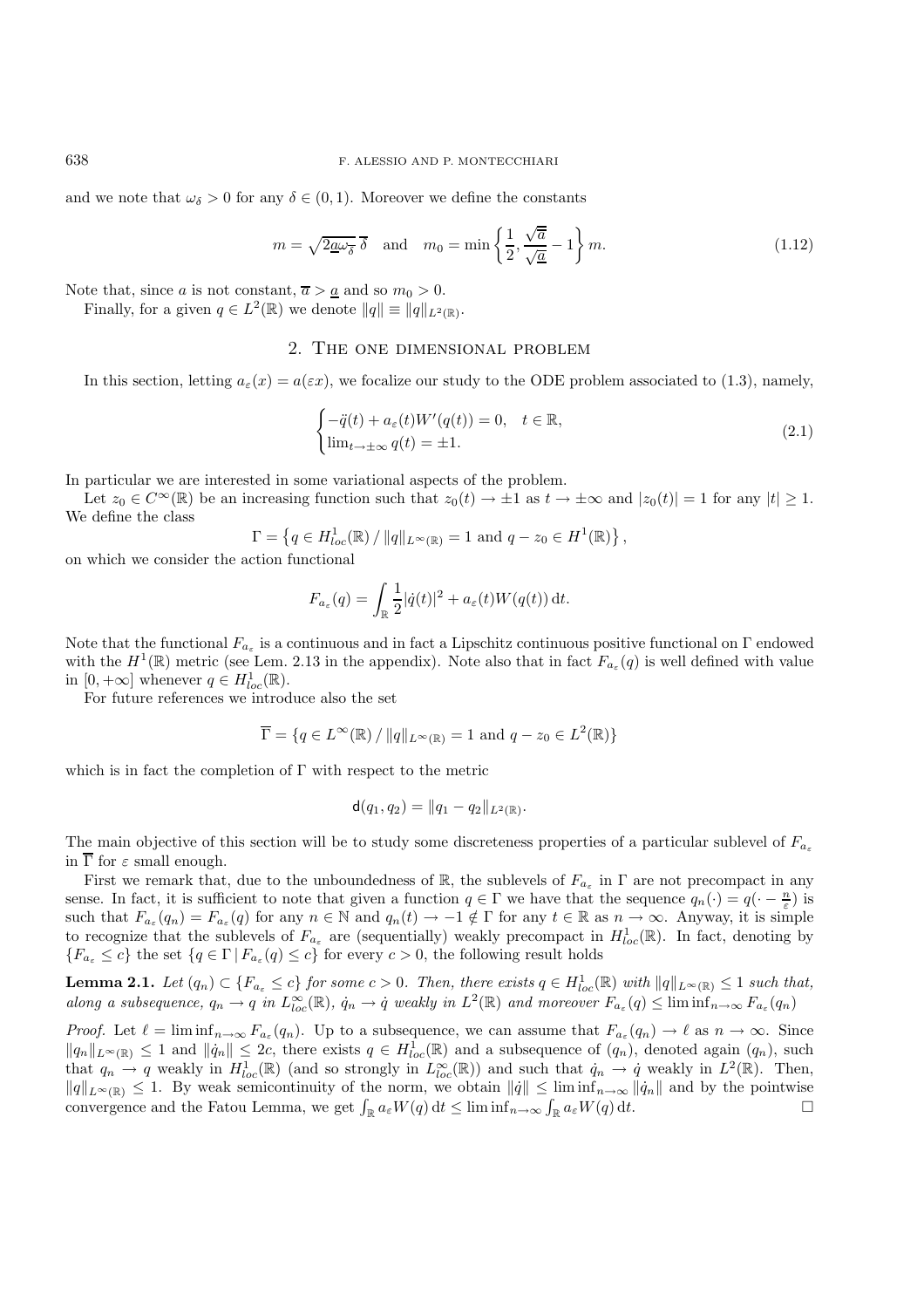#### **The autonomous problem**

Given a positive continuous function  $\beta$ , we denote  $F_{\beta}(q) = \int_{\mathbb{R}} \frac{1}{2} |\dot{q}|^2 + \beta(t) W(q) dt$ . Moreover, if I is an interval in  $\mathbb R$  we set  $F_{\beta,I}(q) = \int_I \frac{1}{2} |\dot{q}|^2 + \beta(t)W(q) dt$ .

It will be useful to recall some properties of the functional  $F_\beta$  when  $\beta$  is a given positive constant. First, setting

$$
c_b = \inf_{\Gamma} F_b,
$$

using standard argument (see *e.g.* [3]), it can be proved that if  $Q \in \Gamma$  is such that  $F_b(Q) = c_b$ , then it is a classical solution to the autonomous problem

$$
\begin{cases}\n-\ddot{q}(t) + bW'(q(t)) = 0, & t \in \mathbb{R} \\
\lim_{t \to \pm \infty} q(t) = \pm 1.\n\end{cases}
$$
\n
$$
(P_b)
$$

Moreover we have

**Lemma 2.2.** *For every*  $b > 0$  *the problem*  $(P_b)$  *admits a unique solution in* Γ*, modulo time translation. Such solution is increasing, is a minimum of*  $F_b$  on  $\Gamma$  and  $c_b = \sqrt{bc_1}$ .

*Proof.* It is standard to show that  $(P_b)$  admits a solution  $Q \in \Gamma$  which is a minimum on  $\Gamma$  of the functional  $F_b$ . To show that Q is increasing we argue by contradiction assuming that there exist  $\sigma < \tau \in \mathbb{R}$  such that  $Q(\sigma) = Q(\tau)$ . Then the function

$$
\hat{q}(t) = \begin{cases} Q(t) & \text{if } t \leq \sigma, \\ Q(t + \tau - \sigma) & \text{if } t > \sigma, \end{cases}
$$

belongs to  $\Gamma$  and moreover  $c_b \leq F_b(\hat{q}) = F_b(Q) - \int_{\sigma}^{\tau} \frac{1}{2} |\dot{Q}|^2 + bW(Q) dt$ . Then  $\int_{\sigma}^{\tau} \frac{1}{2} |\dot{Q}|^2 + bW(Q) dt = 0$  and we deduce that Q is constantly equal to 1 or  $-1$  on the interval  $(\sigma, \tau)$ , a contradiction since Q solves  $(P_b)$ . Note now that since the problem  $(P_b)$  is invariant by time translations, all the functions  $Q(-\tau)$ ,  $\tau \in \mathbb{R}$ , are classical solutions to  $(P_b)$  and in fact, it is a simple consequence of the maximum principle that all the solutions to  $(P_b)$  which are in Γ belong to this family. Indeed, let  $\bar{q} \in \Gamma$  be a solution of  $(P_b)$  and  $t_0 \in \mathbb{R}$  be such that  $\overline{q}(t) < -1+2\overline{\delta}$  for any  $t < t_0$  and  $\overline{q}(t_0) = -1+2\overline{\delta}$ . Let moreover  $\tau_0 \in \mathbb{R}$  be such that  $Q(t_0 - \tau_0) + 1 = 2\overline{\delta}$  and set  $h(t) = (\bar{q}(t) - Q(t - \tau_0))^2$ . We have

$$
\ddot{h}(t) = 2(\ddot{q}(t) - \ddot{Q}(t - \tau_0))(\overline{q}(t) - Q(t - \tau_0)) + 2|\dot{h}(t)|^2 \ge 2b(W'(\overline{q}(t)) - W'(Q(t - \tau_0)))(\overline{q}(t) - Q(t - \tau_0)),
$$

and since, by (1.8), there results  $(W'(s_1) - W'(s_2))(s_1 - s_2) \ge \underline{w}(s_1 - s_2)^2$  for any  $s_1, s_2 \in [-1 - 2\overline{\delta}, -1 + 2\overline{\delta}],$ we conclude that

$$
\ddot{h}(t) \ge 2b\underline{w}h(t) \qquad \forall t \le \tau.
$$

Since  $h(t_0) = 0$  and  $\lim_{t\to-\infty} h(t) = 0$ , by the maximum principle we conclude that  $h(t) = 0$  for any  $t \le t_0$  and so, by uniqueness of the solution of the Cauchy problem, that  $\bar{q}(t) \equiv Q(t - \tau_0)$  for any  $t \in \mathbb{R}$ .

Let now  $b \neq d > 0$ . Setting  $q(t) = Q(\sqrt{\frac{d}{b}}t)$  we have

$$
\ddot{q}(t) = \frac{d}{b}\ddot{Q}\left(\sqrt{\frac{d}{b}}t\right) = \mathrm{d}W'\left(Q\left(\sqrt{\frac{d}{b}}t\right)\right) = \mathrm{d}W'(q(t)),
$$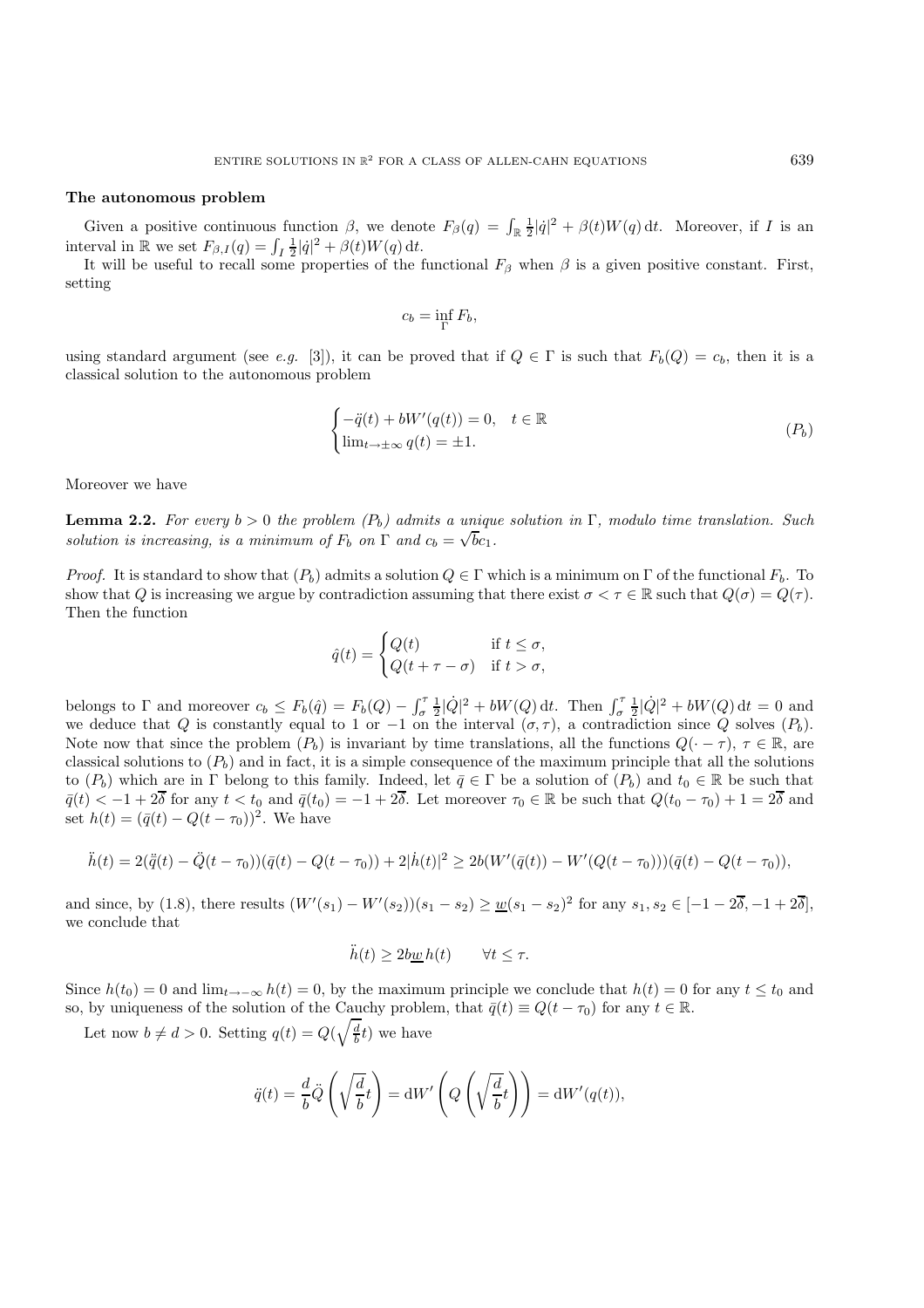*i.e.*, q is a solution of problem  $(P_d)$ . Since, as we have proved, all the solutions of  $(P_d)$  in Γ are minima of  $F_d$ on Γ, we have  $F_d(q) = c_d$ . Therefore

$$
c_d = \int_{\mathbb{R}} \frac{1}{2} |\dot{q}(t)|^2 + dW(q(t)) dt
$$
  
=  $\frac{1}{2} \frac{d}{b} \int_{\mathbb{R}} \left| \dot{Q} \left( \sqrt{\frac{d}{b}} t \right) \right|^2 dt + d \int_{\mathbb{R}} W \left( Q \left( \sqrt{\frac{d}{b}} t \right) \right) dt = \frac{1}{2} \sqrt{\frac{d}{b}} \int_{\mathbb{R}} |\dot{Q}(s)|^2 ds + \sqrt{bd} \int_{\mathbb{R}} W(Q(s)) ds$   
=  $\sqrt{\frac{d}{b}} \left( \frac{1}{2} \int_{\mathbb{R}} |\dot{Q}(s)|^2 ds + b \int_{\mathbb{R}} W(Q(s)) ds \right) = \sqrt{\frac{d}{b}} F_b(Q) = \sqrt{\frac{d}{b}} c_b.$ 

In particular we obtain  $c_b = \sqrt{b} c_1$  for any  $b > 0$ .

In the following, we will denote by  $q_b$  the unique solution to  $(P_b)$  in  $\Gamma$  which verifies  $q_b(0) = 0$ .

**Remark 2.1.** Since the equation  $-\ddot{q}(t) + bW'(q(t)) = 0$  is reversible, the results concerning  $(P_b)$  reflect on the symmetric problem

$$
\begin{cases}\n-\ddot{q}(t) + bW'(q(t)) = 0, & x \in \mathbb{R} \\
\lim_{t \to \pm \infty} q(t) = \mp 1.\n\end{cases} \tag{P_b}
$$

In fact, the problem  $(\tilde{P}_b)$  has only one solution in  $\tilde{\Gamma} = \{q \in H^1_{loc}(\mathbb{R}) \mid q(-t) \in \Gamma\}$ , modulo time translations, and if we denote by  $\tilde{q}_b$  the solution which verifies  $\tilde{q}_b(0) = 0$ , we have  $\tilde{q}_b(t) = q_b(-t)$  for all  $t \in \mathbb{R}$ . Moreover we have  $F_b(\tilde{q}_b) = \inf_{\tilde{\Gamma}} F_b = c_b.$ 

#### **The constants**  $\rho_0$ ,  $\delta_0$ ,  $\varepsilon_0$  and  $c^*$

Here below we display some estimates concerning the functionals  $F_b$  with  $b \in [\underline{a}, \overline{a}]$ , the range of the function  $a_{\varepsilon}$ , and fix some constants which will remain unchanged along the paper. In particular, note that the functionals  $F_a$  and  $F_{\overline{a}}$  bound respectively from below and above the functional  $F_{a_{\varepsilon}}$  for any  $\varepsilon > 0$ .

The basic remark is that for any  $\delta \in (0,1)$ , if  $q \in \Gamma$  is such that  $|q(t)| \leq 1-\delta$  for any  $t \in (\sigma, \tau) \subset \mathbb{R}$ , then by (1.11)

$$
F_{\underline{a},(\sigma,\tau)}(q) \ge \frac{1}{2(\tau-\sigma)}|q(\tau)-q(\sigma)|^2 + \underline{a}\omega_{\delta}(\tau-\sigma) \ge \sqrt{2\underline{a}\omega_{\delta}}|q(\tau)-q(\sigma)|. \tag{2.2}
$$

As direct consequence, recalling the definition of  $\overline{\delta}$  in (1.8) and the ones of m and m<sub>0</sub> given in (1.12), we recover that if  $q \in \Gamma$  is such that  $|q(t)| \leq 1 - \delta$  for any  $t \in (\sigma, \tau)$  and  $|q(\tau) - q(\sigma)| = \delta$  then, by (2.2),  $F_{\underline{a},(\sigma,\tau)}(q) \geq m \geq 2m_0$ . Hence, since  $\overline{\delta} \leq \frac{1}{4}$ , we recognize that  $F_{\underline{a}}(q) \geq 6m$  for any  $q \in \Gamma$ . Then  $c_{\underline{a}} > 6m$ , and, by Lemma 2.2 and the definition of  $m_0$  in (1.12), we obtain

$$
c_{\overline{a}} - c_{\underline{a}} = \left(\frac{\sqrt{\overline{a}}}{\sqrt{\underline{a}}} - 1\right) c_{\underline{a}} \ge 6\left(\frac{\sqrt{\overline{a}}}{\sqrt{\underline{a}}} - 1\right) m \ge 6m_0.
$$

By the previous estimate, since by Lemma 2.2 the function  $b \to c_b$  is continuous on  $[\underline{a}, \overline{a}]$ , we can fix  $\underline{\alpha} < \overline{\alpha} \in (\underline{a}, \overline{a})$ and  $\rho_0 > 0$  such that

$$
c_{\underline{\alpha}} - c_{\underline{a}} \le \frac{m_0}{6} \quad \text{and} \quad c_{\overline{\alpha}} - c_{\underline{a}} \ge 3m_0,\tag{2.3}
$$

$$
a(\underline{x} + t) \le \underline{\alpha}
$$
 and  $a(\overline{x} + t) \ge \overline{\alpha}$ ,  $\forall |t| \le 2\rho_0$ . (2.4)

Given  $\delta \in [0,1)$ , assume that a function  $q \in H_{loc}^1(\mathbb{R})$  verifies  $q(\sigma) = (-1)^l (1-\delta)$  and  $q(\tau) = (-1)^{l+1} (1-\delta)$ for certain  $\sigma < \tau \in \mathbb{R}$ ,  $l \in \mathbb{N}$ . If  $\delta > 0$ , one easily guess that  $F_{b,(\sigma,\tau)}(q) \ge c_b - o_{\delta}$  with  $o_{\delta} \to 0$  as  $\delta \to 0$ . The following lemma fix a  $\delta_0 > 0$  in such a way the  $o_{\delta_0}$  is comparable with the constant  $m_0$  fixed in (1.12) for any  $b \in [\underline{a}, \overline{a}].$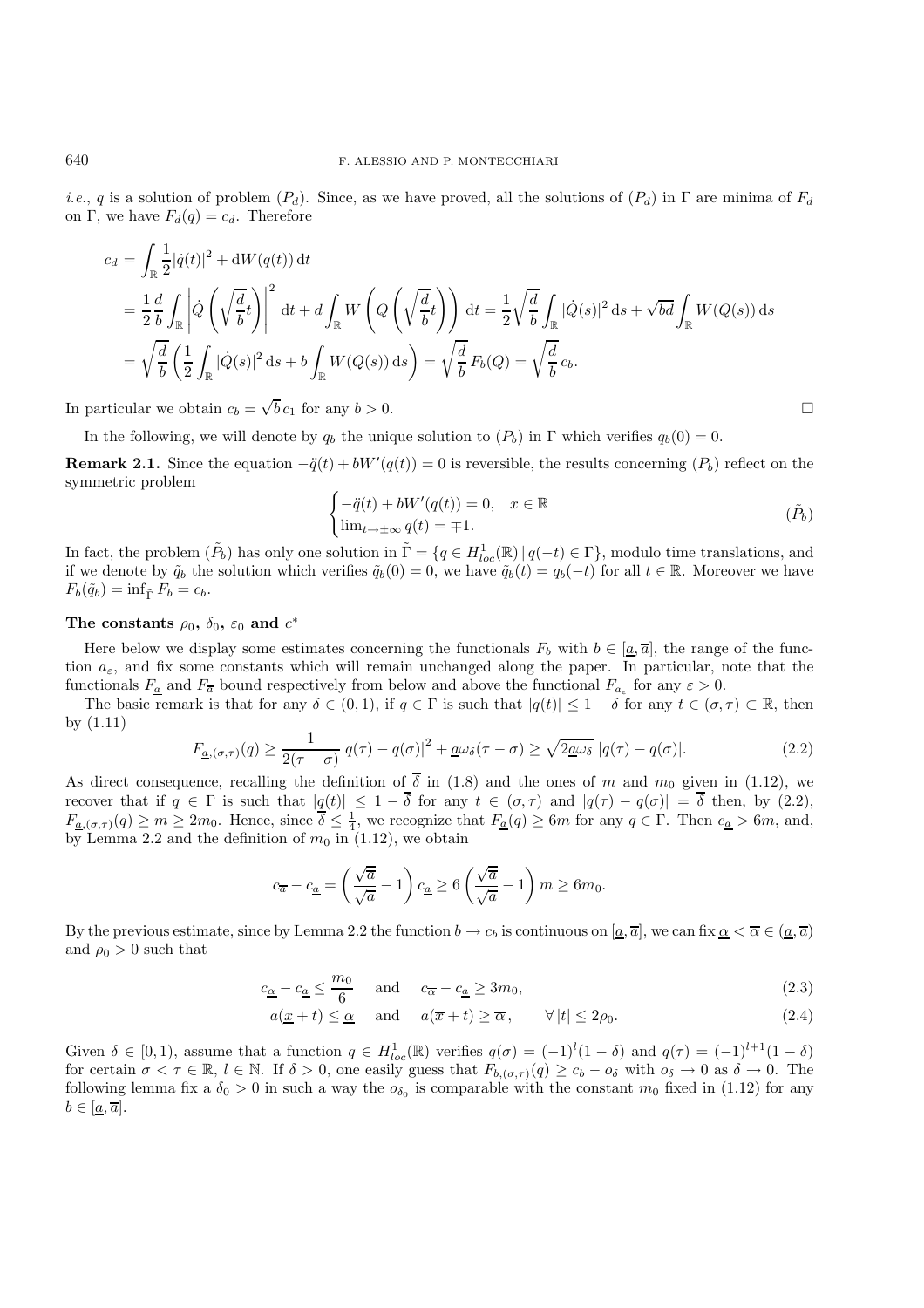**Lemma 2.3.** *There exists*  $\delta_0 \in (0, \overline{\delta})$  *such that if*  $q \in \Gamma$  *verifies*  $q(\sigma) = (-1)^l (1 - \delta_0)$  *and*  $q(\tau) = (-1)^{l+1} (1 - \delta_0)$ *for some*  $\sigma < \tau \in \mathbb{R}$ *, l*  $\in \mathbb{N}$ *, then* 

$$
F_{b,(\sigma,\tau)}(q) \ge c_b - \frac{m_0}{8}, \qquad \forall b \in [\underline{a}, \overline{a}].
$$

*Proof.* Let  $\delta_0 \in (0, \overline{\delta})$  such that  $\lambda_{\delta_0} \equiv (1 + \frac{\overline{a} \overline{w}}{3}) \frac{\delta_0^2}{2} < \frac{m_0}{16}$ . We define

$$
\hat{q}(t) = \begin{cases}\n(-1)^{l} & \text{if } t \leq \sigma - 1, \\
q(\sigma)(t - \sigma + 1) + (-1)^{l}(t - \sigma) & \text{if } \sigma - 1 \leq t \leq \sigma, \\
q(t) & \text{if } \sigma < t < \tau, \\
q(\tau)(\tau + 1 - t) + (-1)^{l+1}(t - \tau) & \text{if } \tau \leq t \leq \tau + 1, \\
(-1)^{l+1} & \text{if } t \geq \tau + 1,\n\end{cases}
$$

observing that  $\hat{q} \in \Gamma \cup \tilde{\Gamma}$  and so that

$$
c_b \le F_b(\hat{q}) = F_{b, (\sigma - 1, \sigma)}(\hat{q}) + F_{b, (\sigma, \tau)}(q) + F_{b, (\tau, \tau + 1)}(\hat{q}). \tag{2.5}
$$

Now, let us note that since  $q(\tau)=(-1)^{l+1}(1-\delta_0)$ , then  $|(-1)^{l+1} - \hat{q}(t)| = \delta_0(1-(t-\tau)) \leq \delta_0 \leq \overline{\delta}$  for any  $t \in (\tau, \tau + 1)$  and by  $(1.8)$  we obtain

$$
F_{b,(\tau,\tau+1)}(\hat{q}) = \frac{\delta_0^2}{2} + \int_{\tau}^{\tau+1} bW(\hat{q}) dt \le \frac{\delta_0^2}{2} + \frac{b \overline{w} \delta_0^2}{2} \int_{\tau}^{\tau+1} (1 - (t - \tau))^2 dt
$$
  
=  $\frac{\delta_0^2}{2} + \frac{b \overline{w} \delta_0^2}{6} \le \lambda_{\delta_0}.$  (2.6)

Similar estimates allow us to conclude that also  $F_{b,(\sigma-1,\sigma)}(\hat{q}) \leq \lambda_{\delta_0}$  and by (2.5) the lemma follows.

In relation with  $\rho_0$  and  $\delta_0$  we set

$$
\varepsilon_0 = \frac{1}{2}\rho_0 \min\left\{1, \frac{\underline{a}}{2c_{\underline{a}}}\omega_{\delta_0}\right\}.
$$
\n(2.7)

**Remark 2.2.** Note that, by (2.2) and (2.7), if  $q \in \Gamma$  is such that  $|q(t)| < 1 - \delta_0$  for every  $t \in I$ , where I is an interval with length  $|I| \geq \frac{\rho_0}{\varepsilon_0}$ , then

$$
F_{\underline{a},I}(q) = \int_I \frac{1}{2} |\dot{q}|^2 + \underline{a}W(q) \, \mathrm{d}t \ge \underline{a} \omega_{\delta_0} |I| \ge 4c_{\underline{a}}.
$$

The properties and the constants fixed above exhaust the preliminaries we need to tackle the principal object of the study of this section. In the sequel we will denote

$$
c^* = 3c_a + m_0. \tag{2.8}
$$

### The set  ${F_{a_{\varepsilon}} \leq c^*}$ : concentration and local compactness properties

Our goal now is to characterize some discreteness properties of the sublevel  ${F_{a<sub>\epsilon</sub>} \leq c^*}$  which will be basic in the proof of the existence of two dimensional solutions of (1.3) in the next section.

As useful tool to study this problem we first introduce the function  $\mathsf{nt}: \Gamma \to \mathbb{N}$ , which counts the number of transitions of a function  $q \in \Gamma$  between the values  $-1 + \delta_0$  and  $1 - \delta_0$ .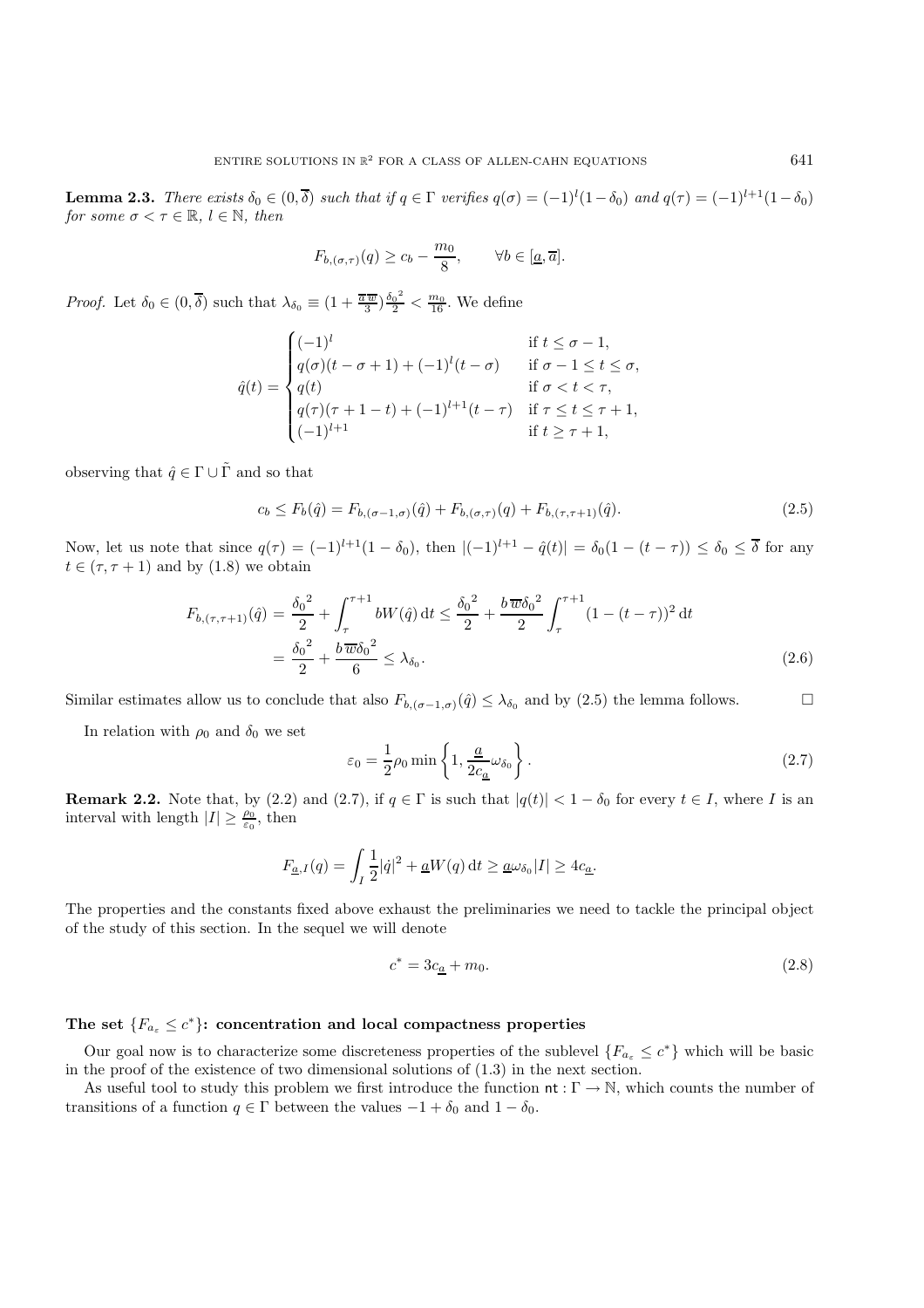Given  $q \in \Gamma$ , let us consider the set

$$
\mathcal{D}_{\delta_0,q} = \{t \in \mathbb{R} \,|\, |q(t)| < 1 - \delta_0\},\
$$

the set of times in which  $q(t)$  has distance from the equilibria  $\pm 1$  greater than  $\delta_0$ . The set  $\mathcal{D}_{\delta_0,q}$  is an open subset of R and so it is the disjoint union of open intervals which we denote by  $(s_{i,q}, t_{i,q})$ ,  $i \in \mathcal{I}$ . We note that, by (2.2),  $F_{\underline{a}}(q) \geq \sum_{i \in \mathcal{I}} \int_{s_{i,q}}^{t_{i,q}} \frac{1}{2} |\dot{q}|^2 + \underline{a}W(q) \, dx \geq \sum_{i \in \mathcal{I}} \underline{a} \omega_{\delta_0}(t_{i,q} - s_{i,q}) = \underline{a} \omega_{\delta_0} |\mathcal{D}_{\delta_0,q}|$ , and so

$$
|\mathcal{D}_{\delta_0,q}| \le \frac{1}{\underline{a}\omega_{\delta_0}} F_{\underline{a}}(q) \qquad \forall q \in \Gamma.
$$
\n(2.9)

Now, for any  $i \in \mathcal{I}$ , we have  $|q(s_{i,q})| = |q(t_{i,q})| = 1 - \delta_0$  and then we define

$$
\mathsf{nt}(q,(s_{i,q},t_{i,q})) = \begin{cases} 1 & \text{if } q(s_{i,q}) \neq q(t_{i,q}), \\ 0 & \text{otherwise.} \end{cases}
$$

Moreover, given any interval  $A \subset \mathbb{R}$  we set

$$
\mathsf{nt}(q,A) = \sum_{i \in \mathcal{I} \, | \, (s_{i,q},t_{i,q}) \subset A} \mathsf{nt}(q, (s_{i,q},t_{i,q})).
$$

and finally  $nt(q) = nt(q, \mathbb{R}).$ 

The function nt counts the number of transitions of the function q between the values  $-1 + \delta_0$  and  $1 - \delta_0$ . If  $q \in \Gamma$  we always have that  $nt(q)$  is an odd number and the space  $\Gamma$  splits in the countable union of the disjoint classes:

$$
\Gamma_k = \{ q \in \Gamma \mid \text{nt}(q) = k \}, \qquad k = 2n + 1, \quad n \in \mathbb{N}.
$$

If  $q \in \Gamma_k,$  by definition, there exist  $\{i_1,\ldots,i_k\} \subset \mathcal{I}$  such that

$$
\mathsf{nt}(q,(s_{i,q},t_{i,q})) = \begin{cases} 1 & \text{if } i \in \{i_1,\ldots,i_k\}, \\ 0 & \text{otherwise.} \end{cases}
$$

We can assume that for any  $l \in \{1, \ldots, k-1\}$  the interval  $(s_{i_l,q}, t_{i_l,q})$  is on the left of the interval  $(s_{i_{l+1},q}, t_{i_{l+1},q})$ and we set

$$
(\sigma_{l,q}, \tau_{l,q}) = (s_{i_l,q}, t_{i_l,q}), \qquad l = 1, \ldots, k.
$$

With this position we have that for any  $l \in \{1, \ldots, k\}$ ,

$$
q(\sigma_{l,q}) = (-1)^{l} (1 - \delta_0)
$$
 and  $q(\tau_{l,q}) = (-1)^{l+1} (1 - \delta_0).$ 

Fixed any  $\varepsilon \in (0, \varepsilon_0)$  and given  $j \in \mathbb{Z}$ , we define the intervals

$$
A_j = \left(\frac{j + \overline{x}}{\varepsilon}, \frac{j + 1 + \overline{x}}{\varepsilon}\right), \qquad O_j = \left(\frac{j + \overline{x} - \rho_0}{\varepsilon}, \frac{j + \overline{x} + \rho_0}{\varepsilon}\right)
$$
(2.10)

where  $\overline{x}$  is a maximum for a as defined in (1.7) and  $\rho_0$  is defined by (2.4). Note that, if  $i \neq j$  then  $A_i \cap A_j = \emptyset$ and  $\mathbb{R} = \bigcup_{i \in \mathbb{Z}} \bar{A}_j$ , where  $\bar{A}_j$  denotes the closure of  $A_j$ . Moreover for any  $j \in \mathbb{Z}$ , the intervals  $O_j$  and  $O_{j+1}$  are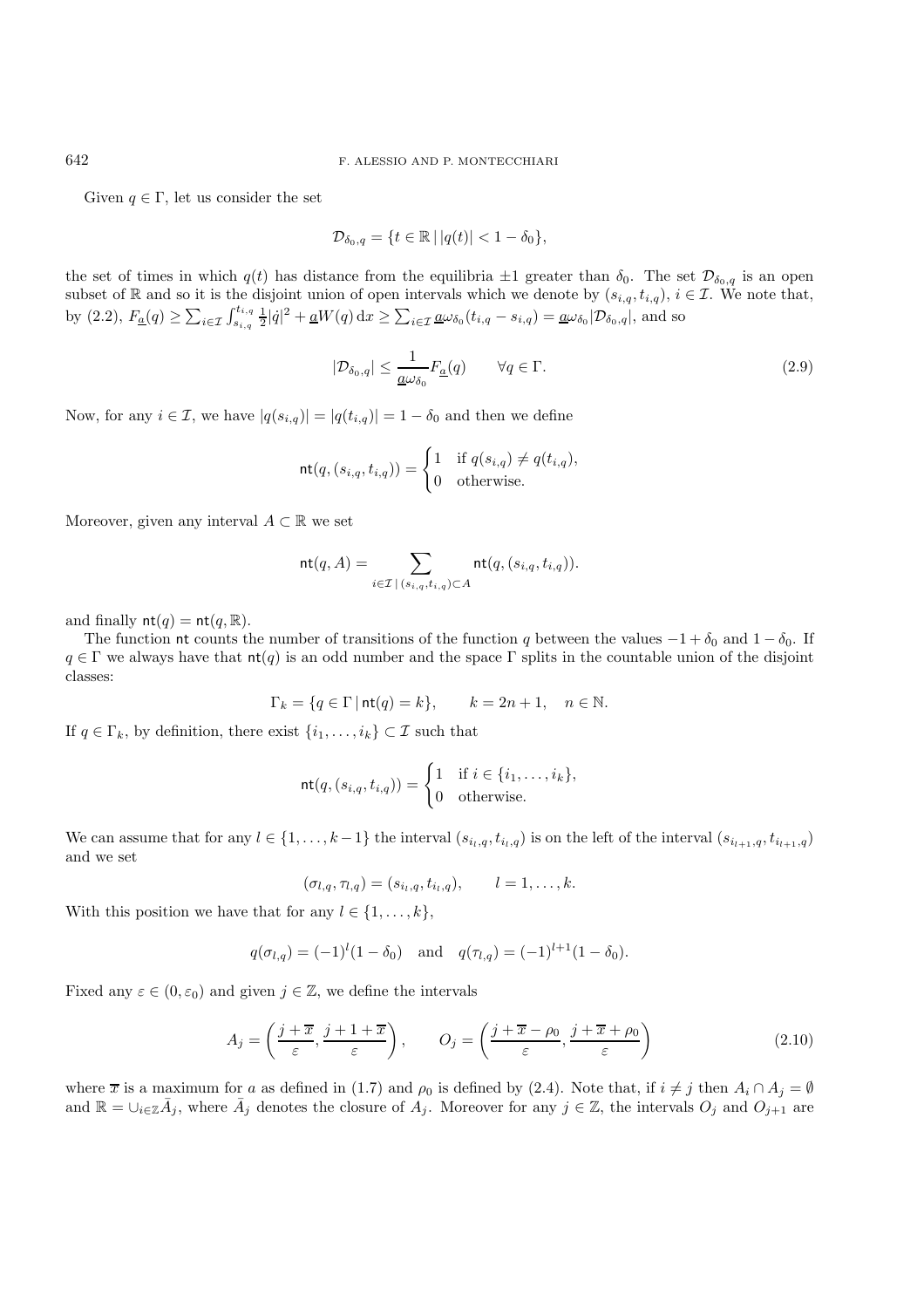centered respectively on the left and on the right extreme of  $A_j$  and, by (2.4), we have

if 
$$
\sup_{s \in O_j} |t - s| \le \frac{\rho_0}{\varepsilon}
$$
 then  $a_{\varepsilon}(t) \ge \overline{\alpha}$ . (2.11)

Note finally that  $|A_j| = \frac{1}{\varepsilon}$  and  $|O_j| = \frac{2\rho_0}{\varepsilon}$  for any  $j \in \mathbb{Z}$ .

We can now describe simple concentration properties of the functions in  ${F_{a_{\varepsilon}} \leq c^*}$ . Firstly we show that if  $q \in \{F_{a_{\varepsilon}} \leq c^*\}$  then  $\mathsf{nt}(q) \leq 3$ , in other words q makes at most three transitions between the values  $-1 + \delta_0$ and  $1 - \delta_0$ .

**Lemma 2.4.** *If*  $q \in \Gamma$  *and*  $F_{a_{\varepsilon}}(q) \leq c^*$  *then*  $\text{nt}(q) \leq 3$ *.* 

*Proof.* We simply observe that if  $nt(q) = k > 3$  then by Lemma 2.3 we have

$$
F_{a_{\varepsilon}}(q) > \sum_{l=1}^{4} F_{\underline{a}, (\sigma_{l,q}, \tau_{l,q})}(q) \geq 4c_{\underline{a}} - \frac{m_0}{2},
$$

which contradicts the assumption  $F_{a_{\varepsilon}}(q) \leq c^*$  since by definition  $c^* = 3c_a + m_0$  and, as we know,  $c_a > 6m \geq$  $12m_0$ .

Now, given  $q \in \{F_{a_{\varepsilon}} \leq c^*\}$  with  $\mathsf{nt}(q) = 3$ , we show that the intervals of transition  $(\sigma_{l,q}, \tau_{l,q})$  can not intersect the set  $\bigcup_{j\in\mathbb{Z}}O_j$  and outside of these intervals q is nearby  $\pm 1$  for less than  $2\overline{\delta}$ .

**Lemma 2.5.** *If*  $q \in \Gamma$  *is such that*  $F_{a_{\varepsilon}}(q) \leq c^*$  *and*  $\operatorname{nt}(q) = 3$  *then* 

(i)  $|q(t)| > 1 - 2\overline{\delta}$  for all  $t \in \mathbb{R} \setminus (\cup_{l=1}^3 (\sigma_{l,q}, \tau_{l,q}))$ . (*ii*)  $(\sigma_{l,q}, \tau_{l,q}) \cap (\cup_{j \in \mathbb{Z}} O_j) = \emptyset$ , for all  $l \in \{1, 2, 3\}.$ 

*Proof.* To prove (i), let  $q \in \Gamma$  be such that  $nt(q) = 3$  and assume by contradiction that there exists  $t_0 \in$  $\mathbb{R} \setminus (\cup_{l=1}^3 (\sigma_{l,q}, \tau_{l,q}))$  for which  $|q(t_0)| \leq 1 - 2\overline{\delta}$ . Since  $\delta_0 < \overline{\delta}$  we have  $|q(\sigma_{l,q})| > 1 - \overline{\delta}$  and  $|q(\tau_{l,q})| > 1 - \overline{\delta}$ for  $l = 1, 2, 3$ . Then, by the intermediate values Theorem, there exists  $(\sigma, \tau) \subset \mathbb{R} \setminus (\cup_{l=1}^3 (\sigma_{l,q}, \tau_{l,q}))$  such that  $|q(t)| \leq 1 - \overline{\delta}$  for any  $t \in (\sigma, \tau)$  and  $|q(\tau) - q(\sigma)| = \overline{\delta}$ . Then by (2.2) we have  $F_{\underline{a},(\sigma,\tau)}(q) \geq 2m_0$  and so using Lemma 2.3 and (2.8) we obtain

$$
F_{a_{\varepsilon}}(q) \ge \sum_{l=1}^{3} F_{\underline{a}, (\sigma_{l,q}, \tau_{l,q})}(q) + F_{\underline{a}, (\sigma, \tau)}(q) \ge 3c_{\underline{a}} - \frac{3m_0}{8} + 2m_0 > c^*,
$$

a contradiction which proves  $(i)$ .

To prove  $(ii)$ , first we note that

$$
\tau_{l,q} - \sigma_{l,q} \le \frac{\rho_0}{\varepsilon_0}, \qquad \forall l \in \{1,2,3\}.
$$
\n
$$
(2.12)
$$

Otherwise, by Remark 2.2 there exists  $\overline{l} \in \{1,2,3\}$  such that  $F_{a_{\varepsilon}}(q) \geq F_{\underline{a},(\sigma_{\overline{l},q},\tau_{\overline{l},q})}(q) \geq 4c_{\underline{a}} > c^*$ . By (2.12) and  $(2.11)$ , if there exists  $l \in \{1,2,3\}$  such that  $(\sigma_{\overline{l},g},\overline{\tau}_{\overline{l},g}) \cap (\cup_{j\in\mathbb{Z}}O_j) \neq \emptyset$ , we then have that  $a_{\varepsilon}(t) \geq \overline{\alpha}$  for any  $t \in (\sigma_{\overline{l},q}, \tau_{\overline{l},q}).$  Therefore, by Lemma 2.3

$$
F_{a_{\varepsilon}, (\sigma_{\overline{t}, q}, \tau_{\overline{t}, q})}(q) \geq F_{\overline{\alpha}, (\sigma_{\overline{t}, q}, \tau_{\overline{t}, q})}(q) \geq c_{\overline{\alpha}} - \frac{m_0}{8}
$$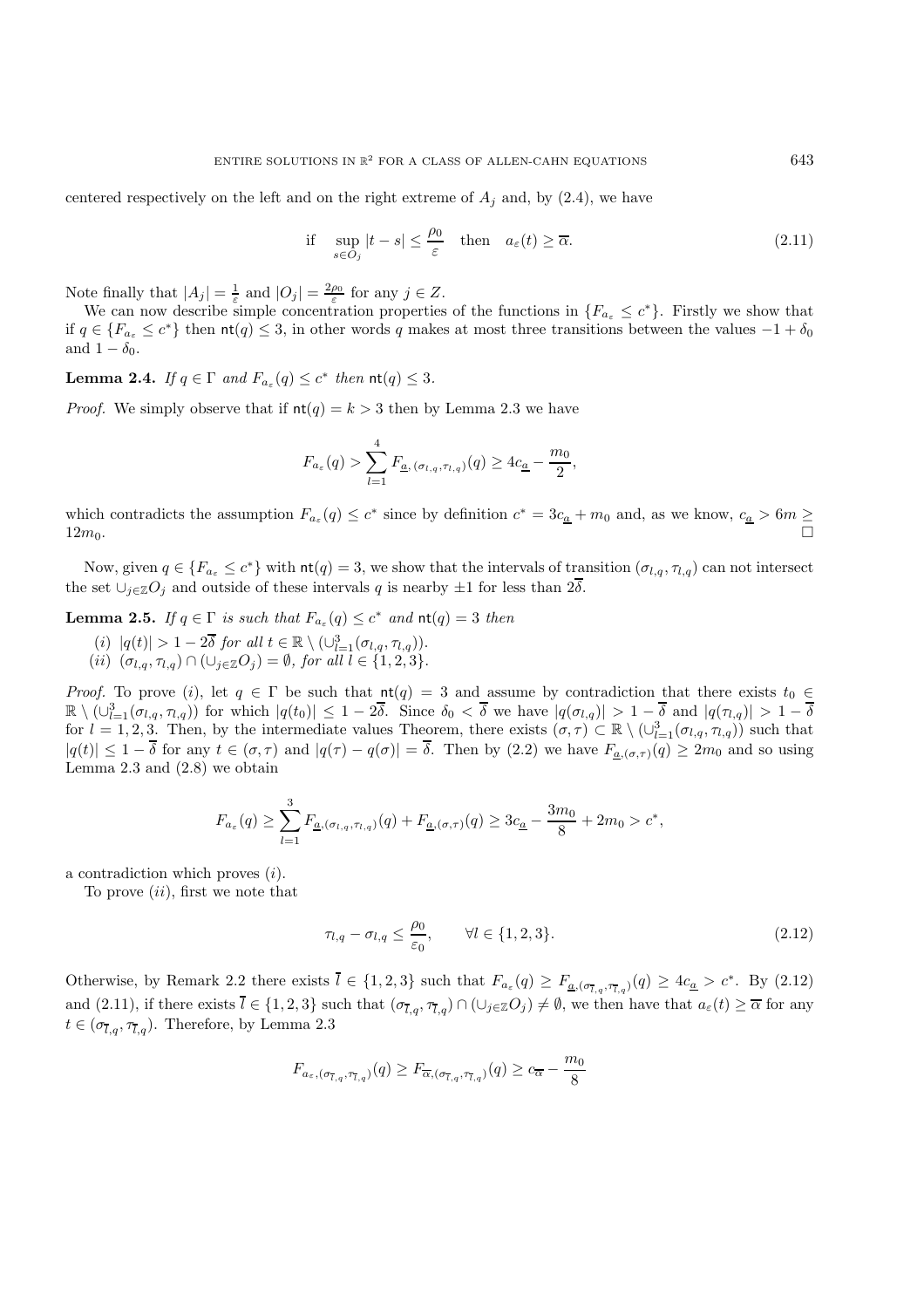#### 644 F. ALESSIO AND P. MONTECCHIARI

and so, again by Lemma 2.3,

$$
F_{a_{\varepsilon}}(q) \geq F_{\overline{\alpha},(\sigma_{\overline{t},q},\tau_{\overline{t},q})}(q) + \sum_{l \neq \overline{l}} F_{\underline{a},(\sigma_{l,q},\tau_{l,q})}(q) \geq c_{\overline{\alpha}} - \frac{m_0}{8} + \left(2c_{\underline{a}} - \frac{m_0}{4}\right).
$$

By (2.8), since by (2.3) we have  $c_{\overline{\alpha}} - c_{\underline{a}} \geq 3m_0$ , this contradicts the assumption  $F_{a_{\varepsilon}}(q) \leq c^*$ .

These concentration properties allow us to start in discretizing the set  ${F_{a<sub>e</sub> \le c^*} \cap {n \in S}}$ . We let  $\mathcal{P} = \{p = (p_1, p_2, p_3) \in \mathbb{Z}^3 \mid p_1 < p_2 < p_3\}$  and for  $p \in \mathcal{P}$  we define

$$
\Gamma_{3,p} = \{q \in \{F_{a_{\varepsilon}} \le c^*\} \mid \text{nt}(q) = 3, (\sigma_{l,q}, \tau_{l,q}) \subset A_{p_l}, \ l = 1,2,3\}.
$$

We study here below the existence, for all  $p \in \mathcal{P}$ , of solutions to the problem (2.1) belonging to the set  $\Gamma_{3,p}$ . In fact, setting  $c_{3,p} = \inf \{ F_{a_{\varepsilon}}(q) | q \in \Gamma_{3,p} \}$ , we will prove that for any  $p \in \mathcal{P}$  the set

$$
\mathcal{K}_{3,p} = \{q \in \Gamma_{3,p} \mid F_{a_{\varepsilon}}(q) = c_{3,p}\}
$$

is not empty, compact, with respect to the  $H^1(\mathbb{R})$  metric, and consists of solutions of (2.1). The following preliminary result shows in particular that  $\Gamma_{3,p}$  is not empty for any  $p \in \mathcal{P}$ .

# **Lemma 2.6.**  $c_{3,p} \leq c^* - \frac{m_0}{8}$  for any  $p \in \mathcal{P}$ .

*Proof.* Let us consider the above defined function  $q_{\alpha}$ , solution to the problems  $(P_{\alpha})$  with  $q_{\alpha}(0) = 0$ . Since  $q_{\alpha}$  is increasing and  $q_{\underline{\alpha}}(0) = 0$  we have that there exist  $\sigma < 0 < \tau$  such that  $\mathcal{D}_{\delta_0,q_{\underline{\alpha}}} = (\sigma,\tau)$ . Moreover, since by  $(2.3)$ we have  $F_{\underline{a}}(q_{\underline{\alpha}}) \leq F_{\underline{\alpha}}(q_{\underline{\alpha}}) = c_{\underline{\alpha}} < 2c_{\underline{a}}$ , by Remark 2.2 we obtain

$$
\tau - \sigma < \frac{\rho_0}{\varepsilon_0}.\tag{2.13}
$$

We define the function

$$
Q(t) = \begin{cases}\n-1 & \text{if } t \leq \sigma - 1, \\
\frac{q_{\alpha}(\sigma)(t - \sigma + 1) + (t - \sigma)}{\sigma} & \text{if } \sigma - 1 < t \leq \sigma, \\
\frac{q_{\alpha}(t)}{q_{\alpha}(\tau)(\tau + 1 - t) + (t - \tau)} & \text{if } \tau \leq t < \tau + 1, \\
1 & \text{if } t \geq \tau + 1,\n\end{cases}
$$

noting that, arguing as in the proof of Lemma 2.3,

$$
F_{\underline{\alpha}}(Q) = F_{\underline{\alpha}, (\sigma - 1, \sigma)}(Q) + F_{\underline{\alpha}, (\sigma, \tau)}(q_{\underline{\alpha}}) + F_{\underline{\alpha}, (\tau, \tau + 1)}(Q) \leq c_{\underline{\alpha}} + \frac{m_0}{8}.
$$

Letting  $p = (p_1, p_2, p_3) \in \mathcal{P}$  we set

$$
Q_{p_1}(t) = Q\left(t - \frac{p_1 + \underline{x}}{\varepsilon}\right), \ Q_{p_2}(t) = Q\left(-t + \frac{p_2 + \underline{x}}{\varepsilon}\right) \text{ and } Q_{p_3}(t) = Q\left(t - \frac{p_3 + \underline{x}}{\varepsilon}\right).
$$

Since  $F_{\underline{\alpha}}$  is invariant by time translation and reflection, we have

$$
F_{\underline{\alpha}}(Q_{p_j}) = F_{\underline{\alpha}}(Q) \le c_{\underline{\alpha}} + \frac{m_0}{8} \qquad j = 1, 2, 3. \tag{2.14}
$$

We note also that, by (2.13) and (2.4), if  $|Q_{p_j}(t)| \neq 1$  then  $t \in A_{p_j}$  and  $a_{\varepsilon}(t) \leq \underline{\alpha}$  (j = 1, 2, 3). Therefore, by  $(2.14)$ , we obtain

$$
F_{a_{\varepsilon}, A_{p_j}}(Q_{p_j}) = F_{a_{\varepsilon}}(Q_{p_j}) \le F_{\underline{\alpha}}(Q_{p_j}) \le c_{\underline{\alpha}} + \frac{m_0}{8}, \qquad j = 1, 2, 3.
$$
 (2.15)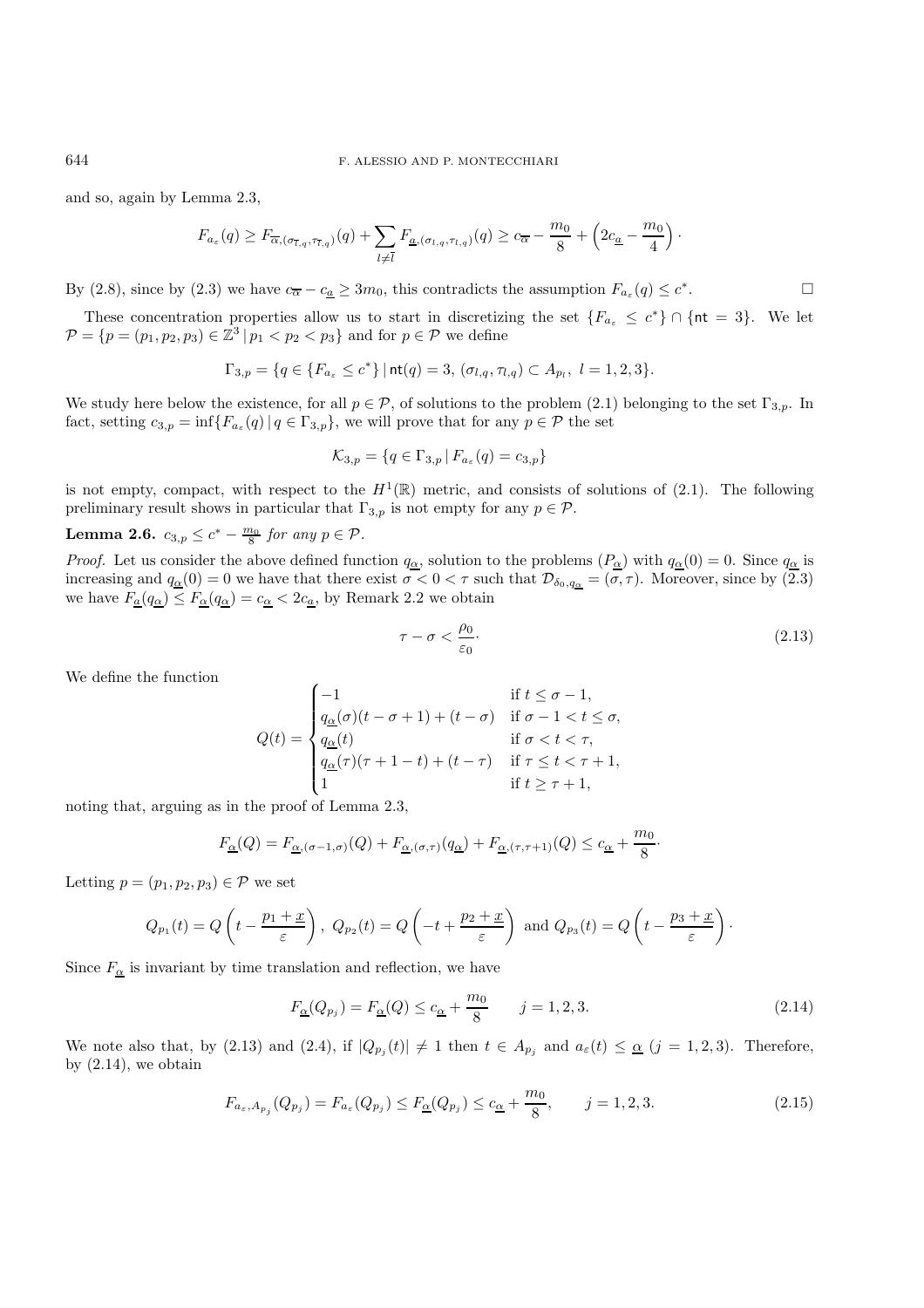We finally consider the function  $Q_{3,p} \in \Gamma$  defined as follows:  $|Q_{3,p}(t)| = 1$  if  $t \in \mathbb{R} \setminus (\cup_{j=1}^3 A_{p_j})$  and

$$
Q_{3,p}(t) = \begin{cases} Q_{p_1}(t) & \text{if } t \in A_{p_1}, \\ Q_{p_2}(t) & \text{if } t \in A_{p_2}, \\ Q_{p_3}(t) & \text{if } t \in A_{p_3}. \end{cases}
$$

Then by  $(2.8)$ ,  $(2.15)$  and  $(2.3)$  we have

$$
F_{a_{\varepsilon}}(Q_{3,p}) = \sum_{j=1}^{3} F_{a_{\varepsilon},A_{p_j}}(Q_{p_j}) \le 3c_{\underline{\alpha}} + \frac{3m_0}{8} = c^* + (3(c_{\underline{\alpha}} - c_{\underline{a}}) + \frac{3m_0}{8} - m_0) < c^* - \frac{m_0}{8},
$$

and the lemma follows.  $\Box$ 

We now show that the sets  $\Gamma_{3,p}$  are sequentially compact with respect to the weak topology in  $H^1_{loc}(\mathbb{R})$ .

**Lemma 2.7.** *If*  $p \in \mathcal{P}$  *and*  $(q_n) \subset \Gamma_{3,p}$  *then there exists*  $q \in \Gamma_{3,p}$  *such that, along a subsequence,*  $q_n \to q$ *in*  $L^{\infty}_{loc}(\mathbb{R})$  *and*  $\dot{q}_n \to \dot{q}$  *weakly in*  $L^2(\mathbb{R})$ *.* 

*Proof.* Let  $p = (p_1, p_2, p_3) \in \mathcal{P}$  and  $(q_n) \subset \Gamma_{3,p}$ . Since  $F_{a_{\varepsilon}}(q_n) \leq c^*$  for any  $n \in \mathbb{N}$ , by Lemma 2.1 there exists  $q \in H_{loc}^1(\mathbb{R})$  with  $||q||_{L^{\infty}} \leq 1$  and  $F_{a_{\varepsilon}}(q) \leq c^*$  such that, along a subsequence, still denoted  $(q_n)$ , we have  $q_n \to q$ in  $L^{\infty}_{loc}(\mathbb{R})$  and  $\dot{q}_n \to \dot{q}$  weakly in  $L^2(\mathbb{R})$ .

Since  $F_{a_{\varepsilon}}(q) < +\infty$ , by (2.2), one plainly obtains that  $|q(t)| \to 1$  as  $t \to \pm\infty$ . To show that  $q(t) \to \pm 1$  as  $t \to \pm \infty$  and so that  $q \in \Gamma$ , note that by Lemma 2.5 we have that for any  $n \in \mathbb{N}$ , if  $t \in \mathbb{R} \setminus (\cup_{l=1}^3 A_{p_l})$  then  $|q_n(t)| \geq 1 - 2\overline{\delta}$ . Hence by pointwise convergence we obtain that

$$
q(t) \le -1 + 2\delta
$$
 if  $t \le \frac{p_1 - 1 + \overline{x}}{\varepsilon}$  and  $q(t) \ge 1 - 2\overline{\delta}$  if  $t \ge \frac{p_3 + 1 + \overline{x}}{\varepsilon}$ ,

and so that  $q(t) \to \pm 1$  as  $t \to \pm \infty$ .

To show that  $q \in \Gamma_{3,p}$  note that, by Lemma 2.5 we have  $(\sigma_{l,q_n}, \tau_{l,q_n}) \subset A_{p_l} \setminus (O_{p_l} \cup O_{p_l+1})$  for any  $l \in \{1,2,3\}$ and  $n \in \mathbb{N}$ . Then, for any  $l \in \{1, 2, 3\}$  there exists  $\sigma_l < \tau_l \in A_{p_l} \setminus (O_{p_l} \cup O_{p_l+1})$  such that, up to a subsequence,  $\tau_{l,q_n} \to \tau_l$ ,  $\sigma_{l,q_n} \to \sigma_l$  as  $n \to +\infty$  and, by  $L_{loc}^{\infty}$  convergence,

$$
q(\sigma_l) = (-1)^l (1 - \delta_0)
$$
 and  $q(\tau_l) = (-1)^{l+1} (1 - \delta_0).$ 

Hence  $\text{nt}(q, A_{p_l}) \ge 1$  for any  $l \in \{1, 2, 3\}$  and since  $F_{a_{\varepsilon}}(q) \le c^*$ , by Lemma 2.4, we can conclude that  $\text{nt}(q) = 3$ . Then,  $q \in \Gamma_{3,p}$  and the lemma is proved.

Thanks to Lemmas 2.1 and 2.7 it is now possible to apply the direct method of the Calculus of Variations to show that the set  $\mathcal{K}_{3,p}$  is not empty for any  $p \in \mathcal{P}$ .

**Proposition 2.1.** For every  $\varepsilon \in (0, \varepsilon_0)$  and  $p \in \mathcal{P}$  we have  $\mathcal{K}_{3,p} \neq \emptyset$ . Moreover, if  $q \in \mathcal{K}_{3,p}$  then  $q \in \mathcal{C}^2(\mathbb{R})$  and *it is a classical solution to* (2.1)*.*

*Proof.* Let  $p = (p_1, p_2, p_3) \in \mathcal{P}$  and  $(q_n) \subset \Gamma_{3,p}$  be such that  $F_{a_{\varepsilon}}(q_n) \to c_{3,p}$  as  $n \to +\infty$ . By Lemmas 2.1 and 2.7 we obtain that  $(q_n)$  converges along a subsequence, in the specified way, to a function  $q \in \Gamma_{3,p}$  with  $F_{a_{\varepsilon}}(q) \leq c_{3,p}$ . Then  $q \in \Gamma_{3,p}$  and  $F_{a_{\varepsilon}}(q) = c_{3,p}$ , *i.e.*,  $q \in \mathcal{K}_{3,p}$ .

To complete the proof we have to show that if  $q \in \mathcal{K}_{3,p}$  then  $q \in \mathcal{C}^2(\mathbb{R})$  and it is a classical solution to (2.1). To this aim we firstly note that for any  $l \in \{1, 2, 3\}$ , there exist  $s_l \in A_{p_l} \cap O_{p_l}$  and  $t_l \in A_{p_l} \cap O_{p_l+1}$  such that  $|q(s_l)| > 1 - \delta_0$  and  $|q(t_l)| > 1 - \delta_0$ .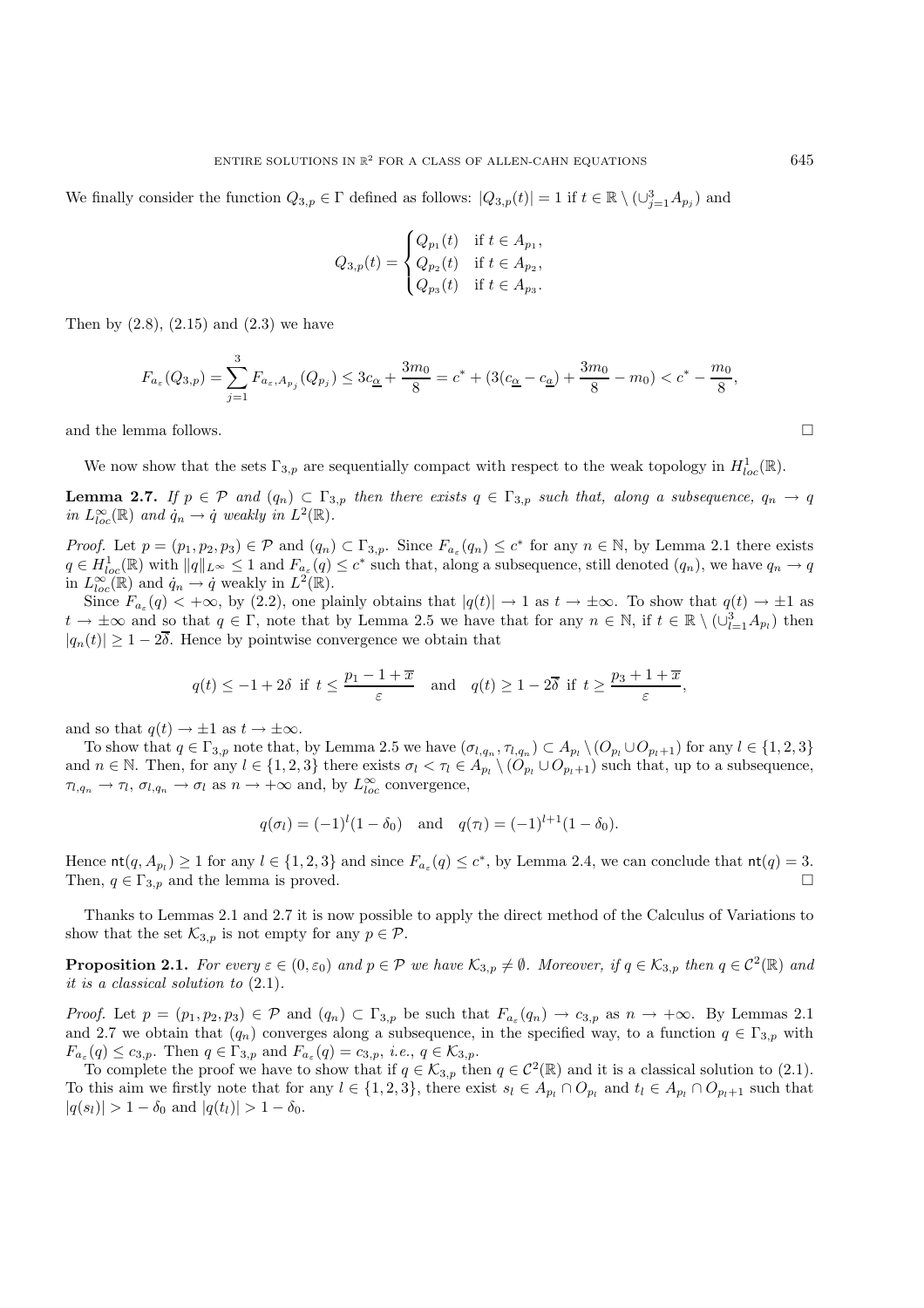Indeed, otherwise, there exists  $l \in \{1,2,3\}$  for which  $|q(t)| \leq 1 - \delta_0$  for any  $t \in A_{p_{\overline{l}}} \cap O_{p_{\overline{l}}}$  or for any  $t \in A_{p_{\overline{l}}} \cap O_{p_{\overline{l}}+1}$ . Then, since  $|A_{p_{\overline{l}}} \cap O_{p_{\overline{l}}}| = |A_{p_{\overline{l}}} \cap O_{p_{\overline{l}}+1}| = \frac{p_0}{\varepsilon_0}$ , by Remark 2.2 we have in both the cases that  $F_{a_{\varepsilon},A_{p_{\overline{l}}}}(q) \geq 2c_{\underline{a}}$  and so, by Lemma 2.3 and (2.8),

$$
F_{a_{\varepsilon}}(q) \ge F_{a_{\varepsilon},A_{p_{\overline{l}}}}(q) + \sum_{l \ne \overline{l}} F_{a_{\varepsilon},A_{p_l}}(q) \ge 2c_{\underline{a}} + \left(2c_{\underline{a}} - \frac{m_0}{4}\right) > c^*.
$$

Now, let  $\tilde{\delta} = \max_{l=1,2,3} \{1 - |q(s_l)|, 1 - |q(t_l)|\}$  and note that  $\delta_0 > \tilde{\delta}$ . Given  $\varphi \in \mathcal{C}_0^{\infty}(\mathbb{R})$  with  $\|\varphi\|_{L^{\infty}(\mathbb{R})} < \delta_0 - \tilde{\delta}$ , let  $\psi = q + \varphi$  and consider  $\hat{\psi}(t) = \min\{\max\{\psi(t), -1\}, 1\}$  noting that  $F_{a_{\varepsilon}}(\psi) \geq F_{a_{\varepsilon}}(\hat{\psi})$ . If  $F_{a_{\varepsilon}}(\hat{\psi}) > c^*$  we have

$$
F_{a_{\varepsilon}}(\psi) \ge F_{a_{\varepsilon}}(\hat{\psi}) > c^* \ge c_{3,p} = F_{a_{\varepsilon}}(q). \tag{2.16}
$$

If otherwise  $F_{a_{\varepsilon}}(\hat{\psi}) \leq c^*$  we claim that  $\hat{\psi} \in \Gamma_{3,p}$  and so that

$$
F_{a_{\varepsilon}}(\psi) \ge F_{a_{\varepsilon}}(\hat{\psi}) \ge c_{3,p} = F_{a_{\varepsilon}}(q). \tag{2.17}
$$

To show that  $\hat{\psi} \in \Gamma_{3,p}$ , first note that since  $\hat{\psi} \in \Gamma$  and  $F_{a_{\varepsilon}}(\hat{\psi}) \leq c^*$ , by Lemma 2.4 we have that  $\text{nt}(\hat{\psi}) \leq 3$ . Moreover, note that

 $|q(s_l) - (-1)^l| < \tilde{\delta}$  and  $|q(t_l) - (-1)^{l+1}| < \tilde{\delta}$ ,  $\forall l \in \{1, 2, 3\}$ 

and since  $||q - \hat{\psi}||_{L^{\infty}(\mathbb{R})} \le ||\varphi||_{L^{\infty}(\mathbb{R})} < \delta_0 - \tilde{\delta}$ , we obtain that

$$
|\hat{\psi}(s_l)-(-1)^l| < \delta_0
$$
 and  $|\hat{\psi}(t_l)-(-1)^{l+1}| < \delta_0$ ,  $\forall l \in \{1,2,3\}$ 

from which we deduce that  $\text{nt}(\hat{\psi}, A_{p_l}) \geq 1$  for any  $l \in \{1, 2, 3\}$ . Therefore  $\hat{\psi} \in \Gamma_{3,p}$  as we claimed.

By  $(2.16)$  and  $(2.17)$  we conclude that

$$
F_{a_{\varepsilon}}(q) \le F_{a_{\varepsilon}}(q+\varphi), \quad \forall \varphi \in \mathcal{C}_c^{\infty}(\mathbb{R}) \text{ with } ||\varphi||_{L^{\infty}(\mathbb{R})} < \delta_0 - \tilde{\delta}.
$$

Then q is a weak solution to  $-\ddot{q}+a_{\varepsilon}(t)W'(q)=0$  on R and, by standard bootstrap arguments, a classical  $\mathcal{C}^2(\mathbb{R})$ solution to  $(2.1)$ .

The next lemma shows in particular that the sets  $\mathcal{K}_{3,p}$ ,  $p \in \mathcal{P}$ , are sequentially compact with respect to the  $H^1(\mathbb{R})$  metric.

**Lemma 2.8.** *If*  $(q_n) \subset \Gamma_{3,p}$  *is such that*  $F_{a_{\varepsilon}}(q_n) \to c_{3,p}$  *then there exists*  $q \in \mathcal{K}_{3,p}$  *such that along a subsequence*  $||q_n - q||_{H^1(\mathbb{R})} \to 0 \text{ as } n \to \infty.$ 

*Proof.* As in the proof of Proposition 2.1 we obtain that there exists  $q \in \mathcal{K}_{3,p}$  and a subsequence of  $(q_n)$ , still denoted  $(q_n)$ , such that  $q_n \to q$  in  $L^{\infty}_{loc}(\mathbb{R})$  and  $\dot{q}_n \to \dot{q}$  weakly in  $L^2(\mathbb{R})$ . Note that since  $\int_{\mathbb{R}} a_{\varepsilon} W(q) dt \leq$  $\liminf_{n\to\infty} \int_{\mathbb{R}} a_{\varepsilon} W(q_n) dt$  and since  $F_{a_{\varepsilon}}(q_n) \to F_{a_{\varepsilon}}(q)$ , we have

$$
\limsup_{n \to \infty} ||\dot{q}_n||^2 = 2 \lim_{n \to \infty} F_{a_\varepsilon}(q_n) - 2 \liminf_{n \to \infty} \int_{\mathbb{R}} a_\varepsilon W(q_n) dt
$$
  

$$
\leq 2F_{a_\varepsilon}(q) - 2 \int_{\mathbb{R}} a_\varepsilon W(q) dt = ||\dot{q}||^2 \leq \liminf_{n \to \infty} ||\dot{q}_n||^2.
$$

Therefore  $\|\dot{q}_n\| \to \|\dot{q}\|$  as  $n \to \infty$  and so  $\|\dot{q}_n - \dot{q}\| \to 0$ .

To show that  $||q_n - q|| \to 0$  as  $n \to \infty$ , note that since  $||\dot{q}_n|| \to ||\dot{q}||$  and  $F_{a_\varepsilon}(q_n) \to F_{a_\varepsilon}(q)$  as  $n \to \infty$  we have  $\int_{\mathbb{R}} a_{\varepsilon} W(q_n) dt \to \int_{\mathbb{R}} a_{\varepsilon} W(q) dt$  as  $n \to \infty$ . Moreover, since by  $L_{loc}^{\infty}$  convergence we have that  $\int_{-T}^{T} a_{\varepsilon} W(q_n) dt \to$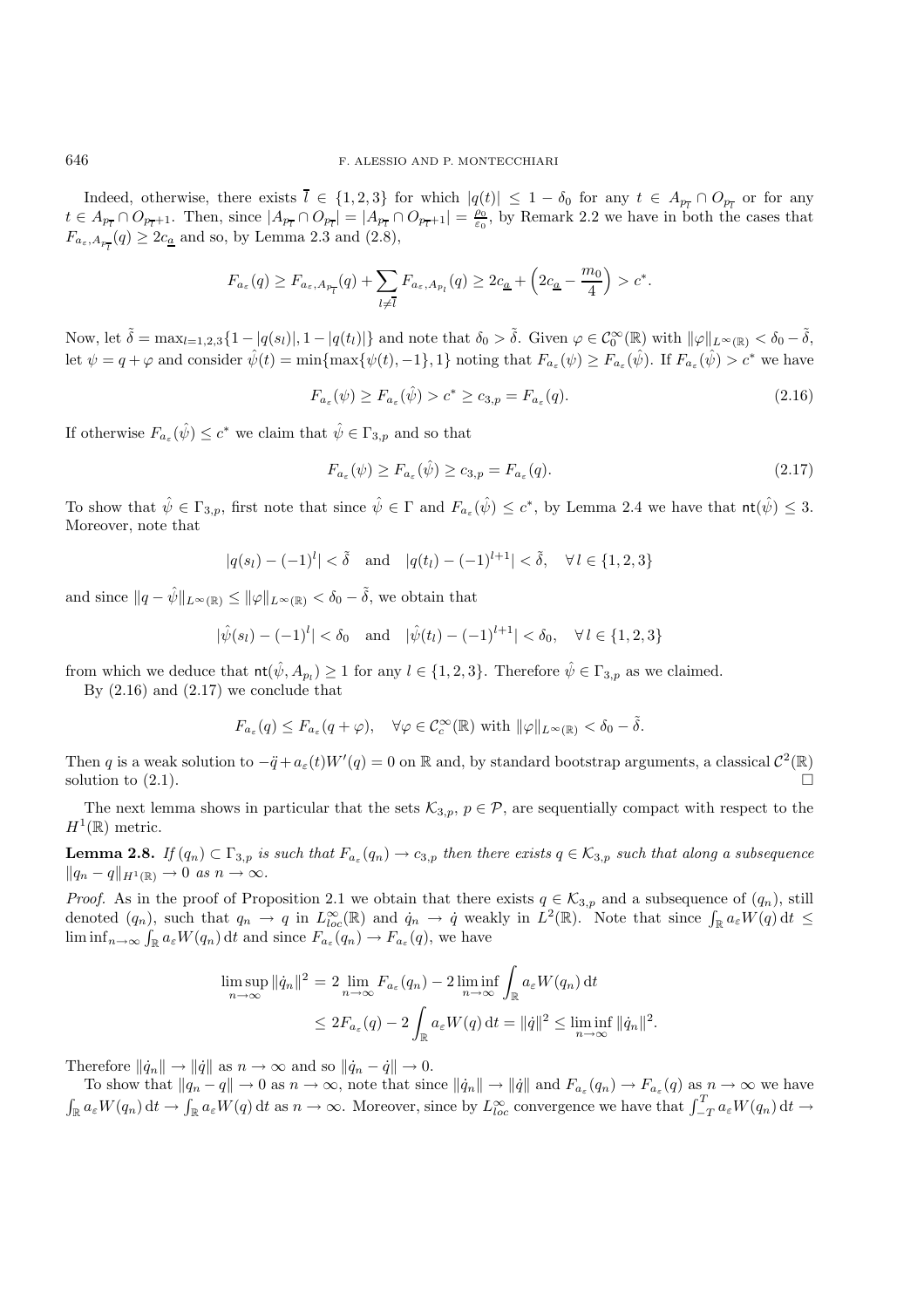$\int_{-T}^{T} a_{\varepsilon} W(q) dt$  for any  $T > 0$  we obtain that  $\int_{|t| > T} a_{\varepsilon} W(q_0) dt \to \int_{|t| > T} a_{\varepsilon} W(q) dt$  for any  $T > 0$ . We deduce that for any  $\eta > 0$  there exists  $T > 0$  and  $\bar{n} \in \mathbb{N}$  such that  $\int_{|t| > T} a_{\varepsilon} W(q) dt < \eta$  and  $\int_{|t| > T} a_{\varepsilon} W(q_n) dt < \eta$  for any  $n \geq \bar{n}$ . Hence, since by Lemma 2.5, there exists  $T_0 > 0$  such that  $|q(t)| \geq 1 - 2\bar{\delta}$  and  $|q_n(t)| \geq 1 - 2\bar{\delta}$  for any  $|t| \geq T_0$  and  $n \in \mathbb{N}$ , using (1.9) we conclude that for any  $\eta > 0$  there exists  $T \geq T_0$  and  $\overline{n} \in \mathbb{N}$  such that for any  $n \geq \bar{n}$  we have

$$
\int_{|t|>T} |q_n - q|^2 \le 2 \left( \int_{t<-T} (q_n + 1)^2 + (q+1)^2 dt + \int_{t>T} (q_n - 1)^2 + (q-1)^2 dt \right)
$$
  
=  $2 \left( \int_{t<-T} \chi(q_n)^2 + \chi(q)^2 dt + \int_{t>T} \chi(q_n)^2 + \chi(q)^2 dt \right)$   
=  $2 \int_{|t|>T} \chi(q_n)^2 + \chi(q)^2 dt \le \frac{2}{\underline{w} \underline{a}} \int_{|t|>T} a_{\varepsilon} W(q_n) + a_{\varepsilon} W(q) dt \le \frac{4\eta}{\underline{w} \underline{a}}.$ 

Therefore  $||q_n - q|| \to 0$  as  $n \to \infty$  follows since, by  $L_{loc}^{\infty}$  convergence, we have  $\int_{|t| \leq T} |q_n - q|^2 dt \to 0$  as  $n \to \infty$ .

Note that by Lemma 2.8, using a direct contradiction argument, we obtain that for any  $r > 0$  there exists  $\nu_r > 0$  such that

if 
$$
q \in \Gamma_{3,p}
$$
 and  $\inf_{\bar{q} \in K_{3,p}} ||q - \bar{q}||_{H^1(\mathbb{R})} \ge r$  then  $F(q) \ge c_{3,p} + \nu_r$ . (2.18)

#### The set  ${F_{a_{\varepsilon}} \leq c^*}$ : discreteness properties

We end the section characterizing some metric properties of the sets  $\Gamma_{3,p}$  as subsets of the metric space  $\overline{\Gamma}$ . All these properties will be used in the next section to prove the existence of two dimensional solutions to (1.3).

Given two subsets  $U_1$  and  $U_2$  of  $\overline{\Gamma}$ , with abuse of notation we set

$$
d(\mathcal{U}_1, \mathcal{U}_2) = \inf_{q_1 \in \mathcal{U}_1, q_2 \in \mathcal{U}_2} ||q_1 - q_2|| \text{ and } \text{diam}(\mathcal{U}_1) = \sup_{q_1, q_2 \in \mathcal{U}_1} ||q_1 - q_2||.
$$

For  $p \in \mathcal{P}$  and  $i \in \{1, ..., 4\}$  we set

$$
B_i(p) = \left(\frac{p_{i-1} + 1 + \overline{x}}{\varepsilon}, \frac{p_i + \overline{x}}{\varepsilon}\right)
$$

with the agreement that  $p_0 = -\infty$  and  $p_4 = +\infty$ . Note that  $\mathbb{R} = (\cup_{i=1}^4 B_i(p)) \cup (\cup_{l=1}^3 \bar{A}_{p_l})$  and that  $B_i(p) \cap$  $(\cup_{l=1}^{3} \bar{A}_{p_l}) = \emptyset$  for all  $i \in \{1, ..., 4\}$ . Moreover, it is a direct consequence of Lemma 2.5 that for any  $q \in \Gamma_{3,p}$  we have

$$
|q(t) - (-1)^{i}| \le 2\overline{\delta} \text{ for any } t \in B_{i}(p), i \in \{1, ..., 4\}. \tag{2.19}
$$

Next Lemma shows that  $\text{diam}(\Gamma_{3,p})$  is uniformly bounded with respect to  $p \in \mathcal{P}$ .

**Lemma 2.9.** *There exists*  $D \in \mathbb{R}$  *such that* diam( $\Gamma_{3,p}$ )  $\leq D$  *for all*  $p \in \mathcal{P}$ *.* 

*Proof.* Let  $p \in \mathcal{P}$  and  $q_1, q_2 \in \Gamma_{3,p}$ . Then

$$
||q_1 - q_2||^2 = \sum_{i=1}^3 \int_{A_{p_i}} |q_1 - q_2|^2 \, dx + \sum_{i=1}^4 \int_{B_i(p)} |q_1 - q_2|^2 \, dx.
$$

We clearly have  $\int_{A_{p_i}} |q_1 - q_2|^2 dx \leq 4|A_0|$ . Moreover, by (2.19) and (1.9) we have that for any  $t \in B_{\iota}(p)$  and  $1 \leq \iota \leq 4$ 

$$
|q_1 - q_2|^2 \le 2(|q_1 - (-1)^2|^2 + |q_2 - (-1)^2|^2) = 2(\chi(q_1)^2 + \chi(q_2)^2) \le \frac{4a_{\varepsilon}}{\underline{w}\,\underline{a}}(W(q_1) + W(q_2)).
$$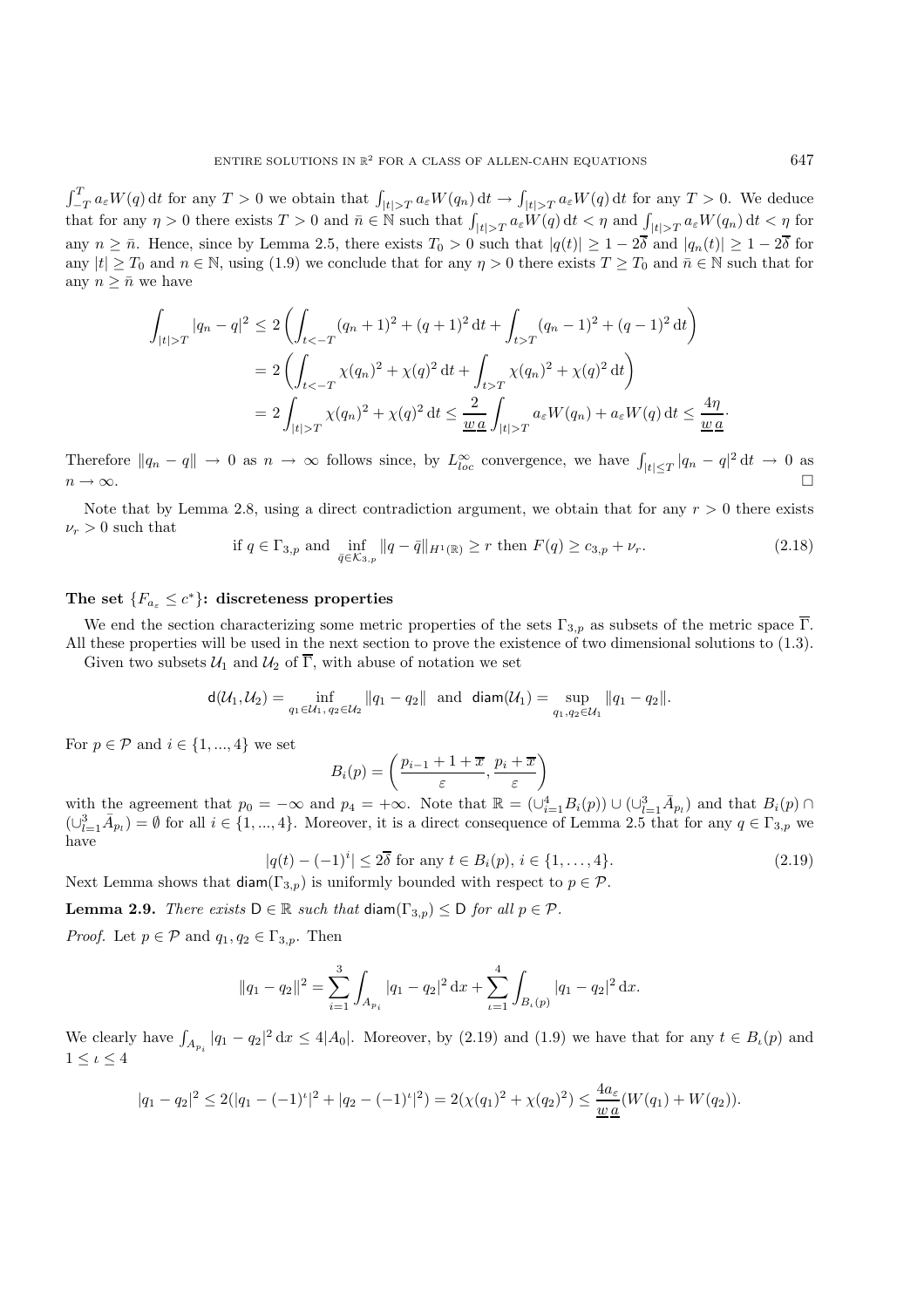Therefore

$$
\sum_{\iota=1}^4 \int_{B_{\iota}(p)} |q_1 - q_2|^2 \, \mathrm{d}t \le \frac{4}{\underline{w} \underline{a}} \sum_{\iota=1}^4 \int_{B_{\iota}(p)} a_{\varepsilon}(W(q_1) + W(q_2)) \, \mathrm{d}t \le \frac{8c^*}{\underline{w} \underline{a}} \quad \Box
$$

In the next lemma we show that the sets  $\Gamma_{3,p}$ ,  $p \in \mathcal{P}$ , are well separated in  $\overline{\Gamma}$ .

**Lemma 2.10.** *If*  $p, \bar{p} \in \mathcal{P}$  *and*  $p \neq \bar{p}$  *then*  $d(\Gamma_{3,p}, \Gamma_{3,\bar{p}}) \geq (\frac{2\rho_0}{\varepsilon})^{1/2}$ *. Proof.* Let  $p \neq \bar{p} \in \mathcal{P}$ ,  $q \in \Gamma_{3,p}$  and  $\bar{q} \in \Gamma_{3,\bar{p}}$ . We set

$$
k = \min\{l \in \{1, 2, 3\} / p_l \neq \bar{p}_l\}.
$$

Assume that  $p_k < \bar{p}_k$  (the other case can be handled in the same way). Then, by Lemma 2.5, we have  $|q(t) - (-1)^{k+1}| \leq 2\overline{\delta}$  and  $|\overline{q}(t) - (-1)^k| \leq 2\overline{\delta}$  for any  $t \in O_{p_k+1}$ . Since  $\overline{\delta} < \frac{1}{4}$ , we have  $|q(t) - \overline{q}(t)| \geq 1$  for all  $t \in O_{p_k+1}$ . Then  $||q - \bar{q}||_{L^2(O_{p_k+1})}^2 \geq |O_{p_k+1}| = \frac{2\rho_0}{\varepsilon}$  from which, since q and  $\bar{q}$  are arbitrary, the lemma follows.  $\Box$ 

We remark that for any  $p \in \mathcal{P}$  we have

$$
\min\{|B_2(p)|, |B_3(p)|\} = \frac{1}{\varepsilon} \max\{([p]-2), 0\} \tag{2.20}
$$

·

where  $[p] \equiv \min\{p_2 - p_1, p_3 - p_2\}$ . Next lemma shows that any bounded set in  $\overline{\Gamma}$  can intersect at most a finite number of  $\Gamma_{3,p}, p \in \mathcal{P}$ .

**Lemma 2.11.** *For any*  $\bar{p} \in \mathcal{P}$  *we have*  $d(\Gamma_{3,p}, \Gamma_{3,\bar{p}}) \to +\infty$  *whenever*  $[p] \to \infty$  *or*  $p_3 \to -\infty$  *or*  $p_1 \to +\infty$ *. Proof.* Let  $p, \bar{p} \in \mathcal{P}, q \in \Gamma_{3,p}, \bar{q} \in \Gamma_{3,\bar{p}}$  and, for  $1 \leq \iota \leq 4$  denote  $B_{\iota} \equiv B_{\iota}(p), \bar{B}_{\iota} \equiv B_{\iota}(\bar{p})$ . Clearly

$$
||q - \bar{q}||^2 \ge \int_{B_2(p)} |q - \bar{q}|^2 dt + \int_{B_3(p)} |q - \bar{q}|^2 dt.
$$

Since  $\overline{\delta} \leq \frac{1}{4}$ , by (2.19) we have  $|q(t) - \overline{q}(t)| \geq 1$  whenever  $t \in B_2 \cap (\overline{B}_1 \cup \overline{B}_3)$  or  $t \in B_3 \cap (\overline{B}_2 \cup \overline{B}_4)$ . Then

$$
||q - \bar{q}||^2 \ge |B_2 \cap \bar{B}_1| + |B_2 \cap \bar{B}_3| + |B_3 \cap \bar{B}_2| + |B_2 \cap \bar{B}_4|.
$$

Since  $B_2 = (\bigcup_{i=1}^3 B_2 \cap A_{\bar{p}_i}) \cup (\bigcup_{i=1}^4 B_2 \cap \bar{B}_i)$  we have  $|B_2| \leq \frac{3}{\varepsilon} + \sum_{i=1}^4 |B_2 \cap \bar{B}_i|$  and then

$$
|B_2 \cap \bar{B}_1| + |B_2 \cap \bar{B}_3| \ge |B_2| - |\bar{B}_2| - |B_2 \cap \bar{B}_4| - \frac{3}{\varepsilon}
$$

Analogously

$$
|B_3 \cap \bar{B}_2| + |B_3 \cap \bar{B}_4| \ge |B_3| - |\bar{B}_3| - |B_3 \cap \bar{B}_1| - \frac{3}{\varepsilon}.
$$

Then, noting that  $\min\{|B_2 \cap \bar{B}_4|, |B_3 \cap \bar{B}_1|\} = 0$ , we obtain

$$
||q - \bar{q}||^2 \ge \max\{|B_2| - |\bar{B}_2| - |B_2 \cap \bar{B}_4|, |B_3| - |\bar{B}_3| - |B_3 \cap \bar{B}_1|\} - \frac{3}{\varepsilon}
$$
  
 
$$
\ge \min\{|B_2| - |\bar{B}_2|, |B_3| - |\bar{B}_3|\} - \frac{3}{\varepsilon}
$$
  
 
$$
\ge \min\{|B_2|, |B_3|\} - \max\{|\bar{B}_2|, |\bar{B}_3|\} - \frac{3}{\varepsilon}
$$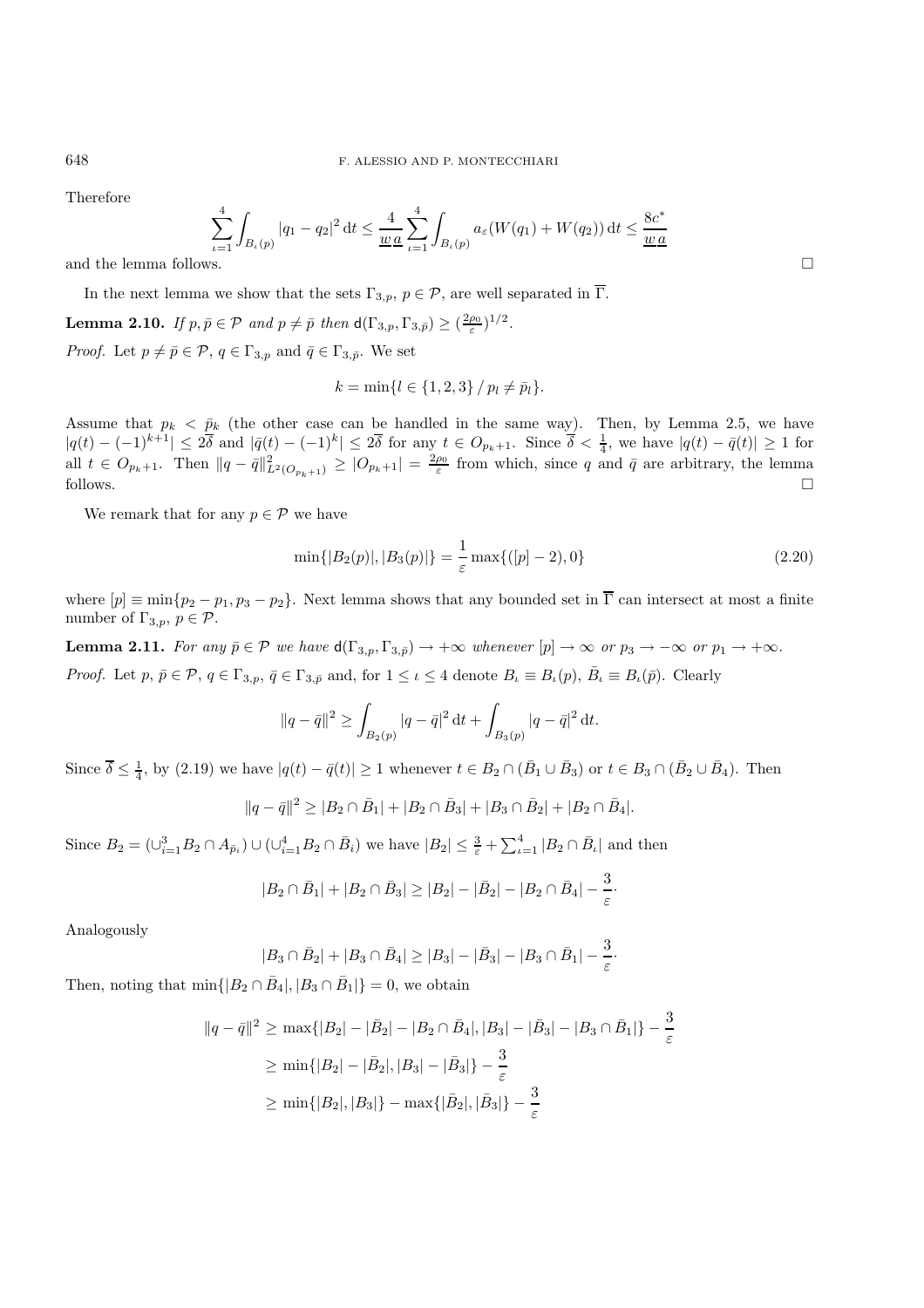and by (2.20), we conclude

$$
||q - \bar{q}||^2 \ge \frac{1}{\varepsilon} (p - 2) - \max\{|\bar{B}_2|, |\bar{B}_3|\} - \frac{3}{\varepsilon},
$$

from which we obtain that  $\lim_{p\to\infty} d(\Gamma_{3,p}, \Gamma_{3,p})=+\infty$ .

One analogously argues in the cases  $p_3 \to -\infty$  and  $p_1 \to +\infty$  and the lemma follows.

Finally we let

$$
\Lambda = \{F_{a_{\varepsilon}} \le c^*\} \setminus (\cup_{p \in \mathcal{P}} \Gamma_{3,p})
$$

and we show that  $\Lambda$  has positive distance in  $\overline{\Gamma}$  from the set  $\cup_{p\in \mathcal{P}} \Gamma_{3,p}$ .

**Lemma 2.12.** We have  $d(\Gamma_{3,p}, \Lambda) \geq (\frac{5m}{4\omega_{\delta_0}})^{1/2}$  for any  $p \in \mathcal{P}$  and moreover

$$
d(\Gamma_{3,p}, \Lambda) \to +\infty \quad \text{as } [p] \to +\infty.
$$

*Proof.* Let  $p \in \mathcal{P}$ ,  $q \in \Gamma_{3,p}$  and  $\bar{q} \in \Lambda$ . For  $1 \leq \iota \leq 4$ , we denote  $B_{\iota} = B_{\iota}(p)$ .

We note that the set  $\tilde{\Lambda}$  can be written as the disjoint union of the two subset

$$
\Lambda_1 = \{ q \in \Gamma \mid F_{a_{\varepsilon}}(q) \le c^* \text{ and } \mathsf{nt}(q) = 1 \},
$$

$$
\Lambda_2 = \{ q \in \Gamma / F_{a_{\varepsilon}}(q) \leq c^*, \, \text{nt}(q) = 3 \text{ and } \exists j \in \mathbb{Z} \text{ such that } \text{nt}(q, A_j) \geq 2 \}
$$

and in the following we will separately consider the two cases  $\bar{q} \in \Lambda_1$  and  $\bar{q} \in \Lambda_2$ .

If  $\bar{q} \in \Lambda_1$  then there exists  $I_-\prec (\sigma,\tau) \prec I_+$   $(E_1 \prec E_2 \text{ if } t \in E_1 \text{ and } s \in E_2 \text{ implies } t < s)$  such that  $\bar{q}(\sigma) = -1 + \delta_0$ ,  $\bar{q}(\tau) = 1 - \delta_0$  and  $\mathcal{D}_{\delta_0, \bar{q}} = I_- \cup (\sigma, \tau) \cup I_+$ . Note that, by (2.9) and since  $c_{\underline{a}} \geq 6m$ , we have

$$
|\mathcal{D}_{\delta_0,\bar{q}}| \le \frac{c^*}{\underline{a}\omega_{\delta_0}} = \frac{3c_{\underline{a}} + m_0}{\underline{a}\omega_{\delta_0}} \le \frac{4c_{\underline{a}}}{\underline{a}\omega_{\delta_0}} - \frac{5m}{\underline{a}\omega_{\delta_0}} \le \frac{\rho_0}{\varepsilon_0} - \frac{5m}{\underline{a}\omega_{\delta_0}}.
$$
\n(2.21)

Setting  $\overline{B}_- = (-\infty, \sigma) \setminus I_-, \overline{B}_+ = (\tau, +\infty) \setminus I_+$  we have  $\overline{q}(t) \leq -1 + \delta_0$  for any  $t \in \overline{B}_-, \overline{q}(t) \geq 1 - \delta_0$  for any  $t \in \bar{B}_{+}.$ 

Since  $q \in \Gamma_{3,p}$  by Lemma 2.5 we have that  $q(t) \leq -1+2\overline{\delta}$  for any  $t \in A_{p_1} \cap O_{p_1}$  and  $q(t) \geq 1-2\overline{\delta}$  for any  $t \in A_{p_1} \cap O_{p_1+1}$ . Therefore  $|q(t)-\bar{q}(t)| \geq 1$  for any  $t \in A_{p_1} \cap O_{p_1} \cap \bar{B}_+$  and for any  $t \in A_{p_1} \cap O_{p_1+1} \cap \bar{B}_-$ . Hence

$$
||q - \bar{q}||^2 \ge |A_{p_1} \cap O_{p_1} \cap \bar{B}_+| + |A_{p_1} \cap O_{p_1+1} \cap \bar{B}_-|
$$
  
=  $|(A_{p_1} \cap O_{p_1}) \setminus (I_+ \cup (-\infty, \tau))| + |(A_{p_1} \cap O_{p_1+1}) \setminus (I_- \cup (\sigma, +\infty))|$ 

and since

$$
\min\{|(A_{p_1}\cap O_{p_1})\setminus (I_+\cup(-\infty,\tau))|,|(A_{p_1}\cap O_{p_1+1})\setminus (I_-\cup(\sigma,+\infty))|\}
$$
  
\n
$$
\geq \min\{|(A_{p_1}\cap O_{p_1})\setminus I_+|,|(A_{p_1}\cap O_{p_1+1})\setminus I_-|\} - |(\sigma,\tau)|
$$
  
\n
$$
\geq \min\{|A_{p_1}\cap O_{p_1}|,|A_{p_1}\cap O_{p_1+1}|\} - \max\{|I_+|,|I_-|\} - |(\sigma,\tau)| \geq \frac{\rho_0}{\varepsilon} - |\mathcal{D}_{\delta_0,\bar{q}}|
$$

by (2.21) we conclude that  $||q-\bar{q}||^2 \ge \frac{5m}{\underline{a}\omega_{\delta_0}}$ , from which, since q and  $\bar{q}$  are arbitrary, we deduce that  $d(\Gamma_{3,p}, \Lambda_1)^2 \ge$  $rac{5m}{a\omega_{\delta_0}}$ ·

Let us show now that if  $[p] \to \infty$  then  $d(\Gamma_{3,p}, \Lambda_1) \to +\infty$ . Since  $q \in \Gamma_{3,p}$  we have  $q(t) \geq 1 - 2\overline{\delta}$  for any  $t \in B_2$ ,  $q(t) \le -1+2\overline{\delta}$  for any  $t \in B_3$  and since  $\delta_0 \le \overline{\delta} \le \frac{1}{4}$  there results  $|q(t) - \overline{q}(t)| \ge 1$  for any  $t \in B_3 \cap \overline{B_+}$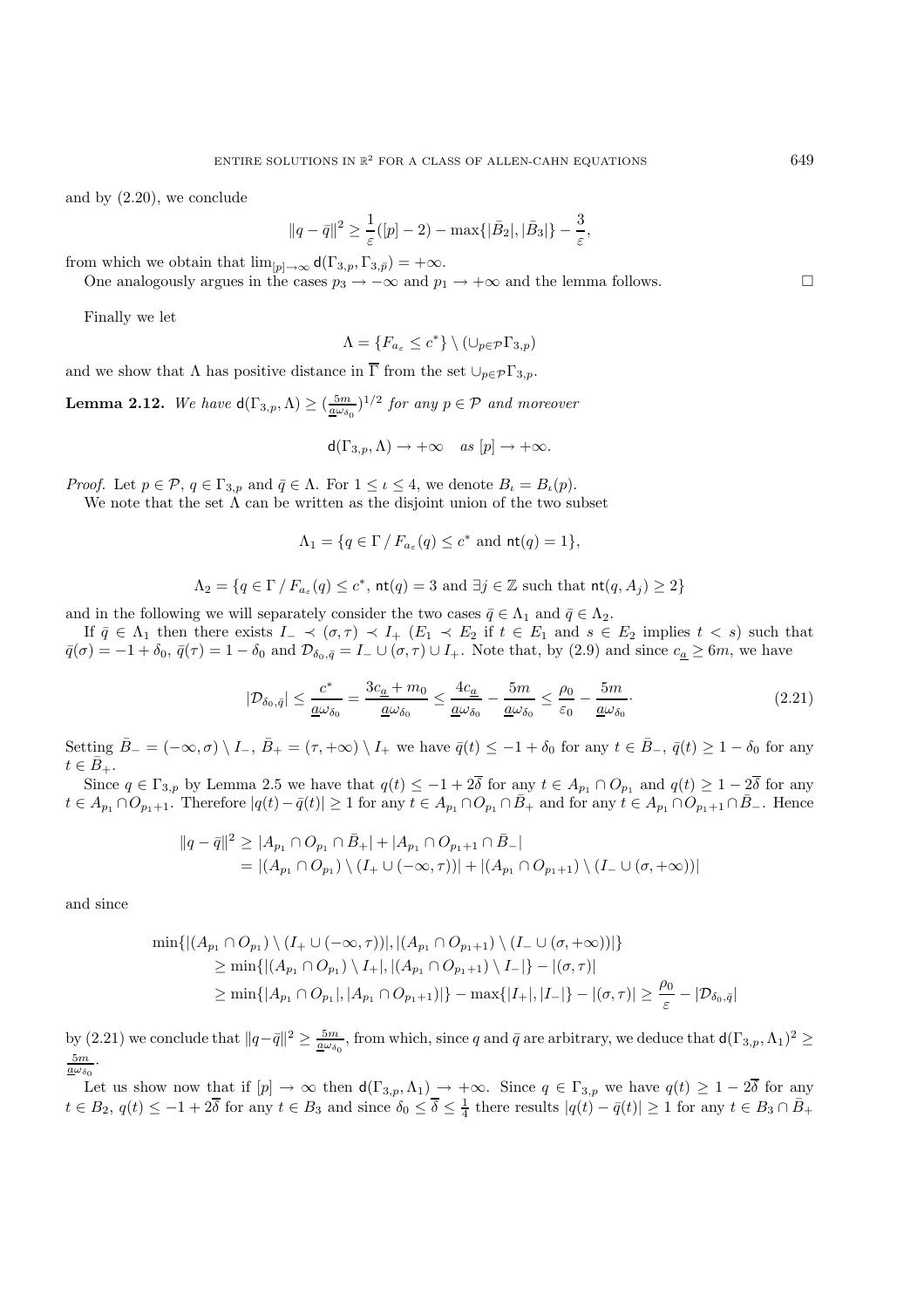and for any  $t \in B_2 \cap \overline{B}_-$ . Hence

$$
||q - \bar{q}||^2 \ge \int_{B_2 \cap \bar{B}_-} |q - \bar{q}|^2 dx + \int_{B_3 \cap \bar{B}_+} |q - \bar{q}|^2 dx \ge |B_2 \cap \bar{B}_-| + |B_3 \cap \bar{B}_+|
$$
  
=  $|B_2 \setminus (I_- \cup (\overline{\sigma}, +\infty))| + |B_3 \setminus (I_+ \cup (-\infty, \overline{\tau}))|$   
 $\ge |B_2 \setminus (\overline{\sigma}, +\infty)| - |I_-| + |B_3 \setminus (-\infty, \overline{\tau})| - |I_+|.$ 

Then, since

$$
\max\{|B_2 \setminus (\sigma, +\infty)|, |B_3 \setminus (-\infty, \tau)|\} \ge \min\{|B_2|, |B_3|\} - |(\sigma, \tau)|
$$

by  $(2.21)$ , and  $(2.20)$  we conclude

$$
||q-\bar{q}||^2 \geq ( [p]-2)\frac{1}{\varepsilon} - |\mathcal{D}_{\delta_0,\bar{q}}| \geq ( [p]-2)\frac{1}{\varepsilon} - \frac{c^*}{\underline{a}\omega_{\delta_0}},
$$

from which we derive that  $d(\Gamma_{3,p}, \Lambda_1) \to +\infty$  as  $[p] \to +\infty$ .

Let us now consider the case  $\bar{q} \in \Lambda_2$ . Then there exist two (not necessarily different) indices  $\bar{l}, \bar{m} \in \mathbb{Z}$ , such that  $\text{nt}(\bar{q}, A_{\bar{1}}) \geq 2$ ,  $\text{nt}(\bar{q}, A_{\bar{m}}) \geq 1$  and  $\text{nt}(\bar{q}, A_{\bar{1}}) = 0$  for any  $j \notin {\{\bar{l}, \bar{m}\}}$ .

If  $\overline{l} \leq \overline{m}$  we set

$$
\bar{B}_{-} = (\cup_{j < \bar{m}} A_j) \setminus A_{\bar{l}}, \quad \bar{B}_{+} = (\cup_{j > \bar{m}} A_j)
$$

while if  $\overline{l} > \overline{m}$  we set

$$
\bar{B}_{-}=\cup_{j<\bar{m}}A_j, \quad \bar{B}_{+}=(\cup_{j>\bar{m}}A_j)\setminus A_{\bar{l}}.
$$

In any case, by Lemma 2.5, we have that  $\bar{q}(t) \leq -1+2\bar{\delta}$  for any  $t \in \bar{B}_-$ ,  $\bar{q}(t) \geq 1-2\bar{\delta}$  for any  $t \in \bar{B}_+$ .

Since  $q \in \Gamma_{3,p}$  there exists  $k \in \{1,2,3\}$  such that  $p_k \notin \{\bar{l},\bar{m}\}\$  and so there results either  $A_{p_k} \subset \bar{B}_{-}$  or  $A_{p_k} \subset \overline{B}_+$ . Since  $\text{nt}(q, A_{p_k}) = 1$  and since by Lemma 2.5 we have  $|q(t)| \geq 1-2\overline{\delta}$  for any  $t \in A_{p_k} \cap (O_{p_k} \cup O_{p_k+1}),$ it is simple to recognize that in both the cases we have either  $|q(t) - \bar{q}(t)| \geq 1$  for any  $t \in A_{p_k} \cap O_{p_k}$  or  $|q(t) - \bar{q}(t)|$  ≥ 1 for any  $t \in A_{p_k} \cap O_{p_k+1}$ . Then

$$
||q(t) - \bar{q}(t)||^2 \ge \min\{|A_{p_k} \cap O_{p_k}|, |A_{p_k} \cap O_{p_k+1}|\} \ge \frac{\rho_0}{\varepsilon_0}
$$

from which we derive that  $d(\Gamma_{3,p}, \Lambda_3)^2 \geq \frac{\rho_0}{\varepsilon_0} \geq \frac{5m}{\underline{\omega} \omega_{\delta_0}}$  and so the first part of the Lemma. To end the proof we show now that if  $[p] \to \infty$  then  $d(\Gamma_{3,p}, \Lambda_3) \to +\infty$ .

Since  $q \in \Gamma_{3,p}$  we have  $q(t) \geq 1-2\overline{\delta}$  for any  $t \in B_2$ ,  $q(t) \leq -1+2\overline{\delta}$  for any  $t \in B_3$  and since  $\overline{\delta} \leq \frac{1}{4}$  we obtain  $|q(t) - \bar{q}(t)| \geq 1$  for any  $t \in B_2 \cap \bar{B}_-$  and for any  $t \in B_3 \cap \bar{B}_+$ . Hence

$$
||q - \bar{q}||^2 \ge \int_{B_2 \cap \bar{B}_-} |q - \bar{q}|^2 \, \mathrm{d}x + \int_{B_3 \cap \bar{B}_+} |q - \bar{q}|^2 \, \mathrm{d}x \ge |B_2 \cap \bar{B}_-| + |B_3 \cap \bar{B}_+|.
$$

We observe that if  $\bar{m} \ge p_2$  then  $|B_2 \cap B_-| \ge |B_2| - |A_{\bar{l}}|$  while if  $\bar{m} < p_2$  then  $|B_3 \cap B_+| \ge |B_3| - |A_{\bar{l}}|$ . Then in any case

$$
\max\{|B_2 \cap B_-|, |B_3 \cap B_+|\} \ge \min\{|B_2|, |B_3|\} - \frac{1}{\varepsilon}
$$

and by (2.20) we conclude that

$$
||q - \bar{q}||^2 \ge (|p| - 3)\frac{1}{\varepsilon}
$$

and the lemma follows.  $\Box$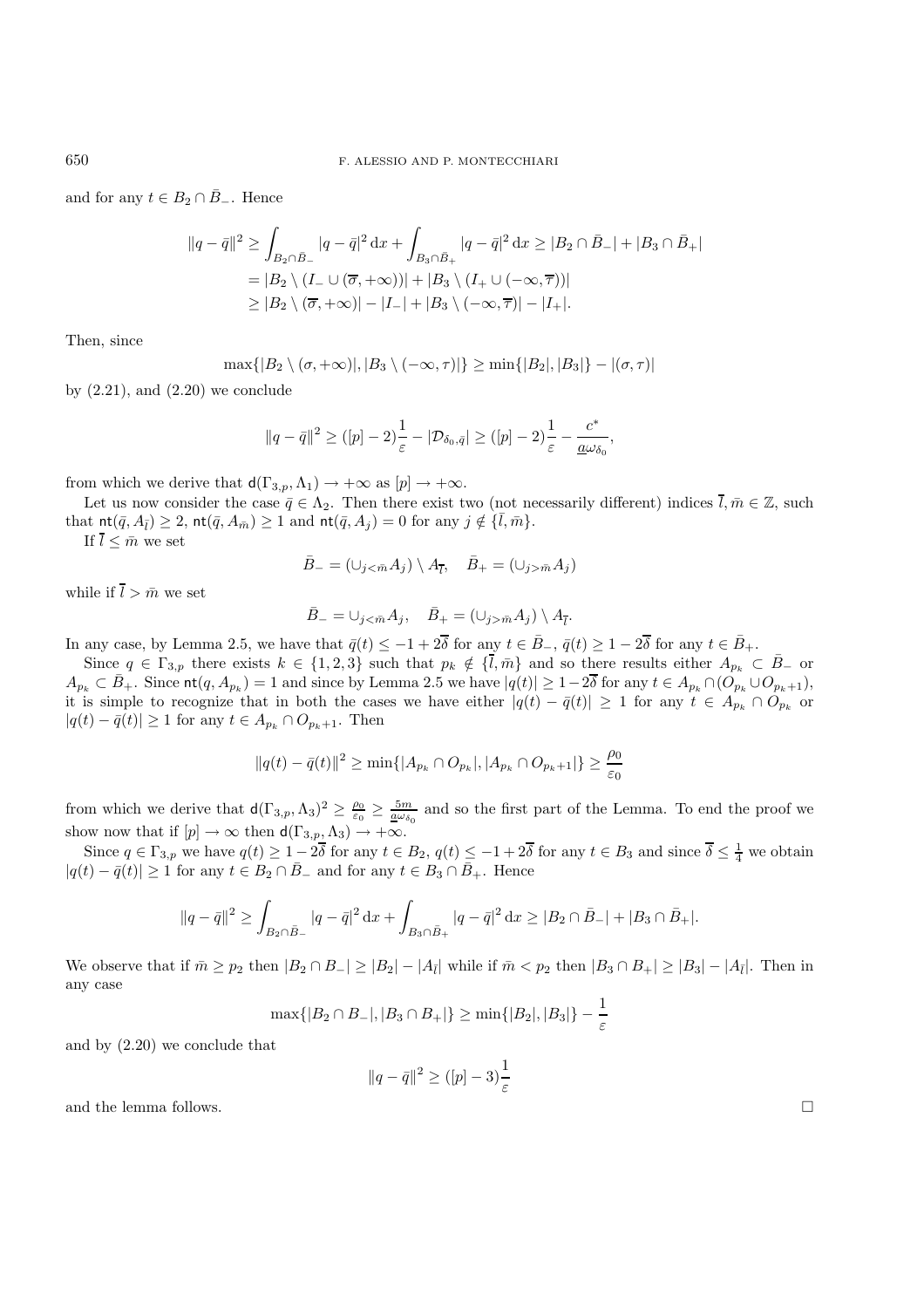**Remark 2.3.** Since  $\frac{2\rho_0}{\varepsilon_0} \ge \frac{5m}{\underline{a}\omega_{\delta_0}}$ , by Lemmas 2.10 and 2.12 we recover that setting

$$
3d_0=\left(\frac{5m}{\underline{a}\omega_{\delta_0}}\right)^{1/2},
$$

then  $d(\Gamma_{3,p}, \Gamma_{3,\bar{p}}) \geq 3d_0$  and  $d(\Gamma_{3,p}, \Lambda) \geq 3d_0$  for any  $p, \bar{p} \in \mathcal{P}, p \neq \bar{p}$ . In particular, if  $q \in \Gamma$  is such that and  $0 < d(q, \Gamma_{3,p}) < 3d_0$  for a  $p \in \mathcal{P}$ , then  $F(q) \ge c^* > c_{3,p}$ , by Lemma 2.6. Moreover, if  $q \in \Gamma$  is such that  $0 < d(q, \mathcal{K}_{3,p}) < 3d_0$  for a  $p \in \mathcal{P}$ , then  $F(q) > c_{3,p}$ .

The following technical result will be used in the next section

**Lemma 2.13.** For any  $q \in \overline{\Gamma}$  there results  $\int_{\mathbb{R}} a_{\varepsilon} W(q) dt < +\infty$ . Moreover for any  $q_1, q_2 \in \overline{\Gamma}$  we have

$$
\int_{\mathbb{R}} a_{\varepsilon} |W(q_1) - W(q_2)| dt \leq \overline{b} \overline{a} ||q_1 - q_2|| \left( \left( \frac{1}{\underline{b} \underline{a}} \int_{\mathbb{R}} a_{\varepsilon} W(q_1) dt \right)^{\frac{1}{2}} + ||q_1 - q_2|| \right).
$$

*Proof.* For any  $q \in \overline{\Gamma}$  we have  $\int_{\mathbb{R}} |W(q) - W(z_0)| dt = \int_{\mathbb{R}} |\int_0^1 W'(z_0 + s(q - z_0))(q - z_0) ds| dt$ . Then, since  $|z_0(t) + s(q(t) - z_0(t))| \le 1$  for any  $(s, t) \in [0, 1] \times \mathbb{R}$ , by  $(1.10)$  we obtain

$$
\int_{\mathbb{R}} |W(q) - W(z_0)| dt \le \overline{b} \int_{\mathbb{R}} \int_0^1 \chi(z_0 + s(q - z_0)) ds |q - z_0| dt.
$$

Since  $\chi(s_1 + s_2) \leq \chi(s_1) + |s_2|$  for any  $s_1, s_2 \in \mathbb{R}$ , we conclude

$$
\int_{\mathbb{R}} |W(q) - W(z_0)| dt \le \overline{b} ||q - z_0|| (||\chi(z_0)|| + ||q - z_0||),
$$

and so

$$
\int_{\mathbb{R}} a_{\varepsilon} W(q) dt \le \overline{a} \left( \int_{\mathbb{R}} W(z_0) dt + \overline{b} ||q - z_0|| (||\chi(z_0)|| + ||q - z_0||) < +\infty \right).
$$

Note now that by (1.10) we have  $\|\chi(q(\cdot))\| \leq (\frac{1}{ba}\int_{\mathbb{R}} a_{\varepsilon}W(q) dt)^{\frac{1}{2}} < +\infty$  for any  $q \in \overline{\Gamma}$ . Therefore, given  $q_1, q_2 \in \overline{\Gamma}$ , to complete the proof of the Lemma it is sufficient to exactly repeat the argument above with  $q_1$ and  $q_2$  which play respectively the role of  $z_0$  and q.

# 3. Two dimensional solutions

In this section we will show that (1.3) admits infinitely many two dimensional solutions for any  $\varepsilon \in (0,\varepsilon_0)$ . In fact, we will prove that for every  $p \in \mathcal{P}$ , with [p] large enough, there exists a solution  $u_p \in C^2(\mathbb{R}^2)$  of (1.3) such that  $\partial_y u_p \not\equiv 0$  and

$$
d(u_p(\cdot,y), \mathcal{K}_{3,p}) \to 0 \quad \text{as } y \to -\infty.
$$

In the following, for  $(y_1, y_2) \subset \mathbb{R}$  we set  $S_{(y_1, y_2)} = \mathbb{R} \times (y_1, y_2)$ . Let us consider the set

$$
\mathcal{H} = \{ u \in H_{loc}^1(\mathbb{R}^2) / ||u||_{L^{\infty}(\mathbb{R}^2)} \le 1 \text{ and } u - z_0 \in \cap_{(y_1, y_2) \subset \mathbb{R}} H^1(S_{(y_1, y_2)}) \}.
$$

Note that, by Fubini Theorem, we have that if  $u \in \mathcal{H}$  then  $u(\cdot, y) \in \Gamma$  for *a.e.*  $y \in \mathbb{R}$ .

Moreover we have also  $u(x, \cdot) \in H^1_{loc}(\mathbb{R})$  for *a.e.*  $x \in \mathbb{R}$ . Therefore, if  $(\zeta_1, \zeta_2) \subset \mathbb{R}$  then  $u(x, \zeta_2) - u(x, \zeta_1) =$  $\int_{\zeta_1}^{\zeta_2} \partial_y u(x, y) \, dy$  holds for *a.e.*  $x \in \mathbb{R}$  and so

$$
\int_{\mathbb{R}} |u(x,\zeta_2) - u(x,\zeta_1)|^2 dx = \int_{\mathbb{R}} \left| \int_{\zeta_1}^{\zeta_2} \partial_y u(x,y) dy \right|^2 dx \leq |\zeta_2 - \zeta_1| \int_{\mathbb{R}} \int_{\zeta_1}^{\zeta_2} |\partial_y u(x,y)|^2 dy dx.
$$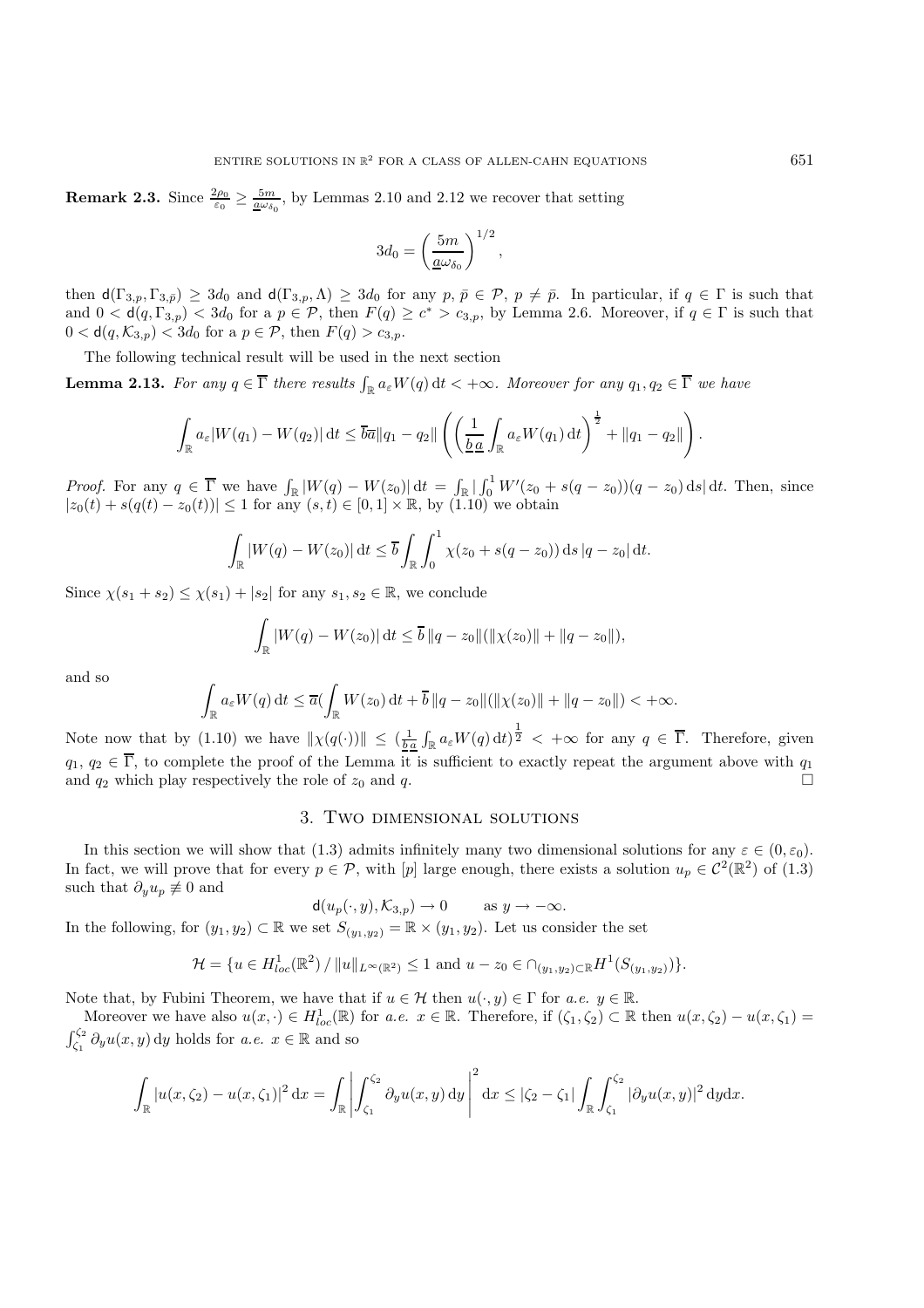According to that, if  $u \in \mathcal{H}$ , then the function  $y \in \mathbb{R} \to u(\cdot, y) \in \overline{\Gamma}$ , defines a continuous trajectory in  $\overline{\Gamma}$  verifying

$$
||u(\cdot,\zeta_2)-u(\cdot,\zeta_1)||^2 \le ||\partial_y u||^2_{L^2(S(\zeta_1,\zeta_2))}|\zeta_2-\zeta_1|, \quad \forall (\zeta_1,\zeta_2) \subset \mathbb{R}.
$$
 (3.1)

In the sequel, we fix  $\varepsilon \in (0, \varepsilon_0)$  and we denote

$$
F(q) = \begin{cases} F_{a_{\varepsilon}}(q), & \text{if } q \in \Gamma, \\ +\infty, & \text{if } q \in \overline{\Gamma} \setminus \Gamma. \end{cases}
$$

As we will see below (see Lem. 3.10), any solution  $u \in \mathcal{H}$  of (1.2) which satisfies the further conditions  $d(u(\cdot,y),\mathcal{K}_{3,p}) \to 0$  as  $y \to -\infty$ , for some  $p \in \mathcal{P}$ , and  $\int_{\mathbb{R}^2} |\partial_y u(x,y)|^2 dx dy < +\infty$ , verifies the property

$$
F(u(\cdot,y)) = c_{3,p} + \frac{1}{2} ||\partial_y u(\cdot,y)||^2, \qquad \forall y \in \mathbb{R},
$$

and so in particular that  $F(u(\cdot, y)) \ge c_{3,p}$  for any  $y \in \mathbb{R}$ . Such consideration suggest us to define, given  $p \in \mathcal{P}$ , the set

$$
\mathcal{M}_p=\{u\in \mathcal{H}\ /\ \lim_{y\to -\infty}\mathrm{d}(u(\cdot,y),\mathcal{K}_{3,p})=0, \liminf_{y\to +\infty}\mathrm{d}(u(\cdot,y),\Gamma_{3,p})\geq d_0 \text{ and } \inf_{y\in \mathbb{R}}F(u(\cdot,y))\geq c_{3,p}\}
$$

on which we look for a minima of the functional

$$
\varphi_p(u) = \int_{\mathbb{R}} \frac{1}{2} ||\partial_y u(\cdot, y)||^2 + (F(u(\cdot, y)) - c_{3,p}) \, dy.
$$

**Remark 3.1.** The problem of finding a minimum of  $\varphi_p$  on  $\mathcal{M}_p$  is well posed. In fact, if  $u \in \mathcal{M}_p$  then  $F(u(\cdot, y)) \geq c_{3,p}$  for every  $y \in \mathbb{R}$  and so the functional  $\varphi_p$  is well defined and non negative on  $\mathcal{M}_p$ . Moreover, as we will prove in Lemma 4.2 in the appendix, for any  $p \in \mathcal{P}$  there results  $\mathcal{M}_p \neq \emptyset$  and setting

$$
m_p \equiv \inf_{\mathcal{M}_p} \varphi_p, \quad p \in \mathcal{P},
$$

we have  $\inf_{p \in \mathcal{P}} m_p > d_0 \frac{\sqrt{m_0}}{8}$  and  $\sup_{p \in \mathcal{P}} m_p < +\infty$ .

**Remark 3.2.** In general the functional  $\varphi_p$  is not well defined on H. Indeed, if  $u \in H$ , the function  $y \to$  $F(u(\cdot, y)) - c_{3,p}$  is indefinite in sign and we cannot say, in general, that it is Lebesgue integrable on R. However, if  $u \in \mathcal{H}$  then  $u(\cdot, y) \in \Gamma$  for *a.e.*  $y \in \mathbb{R}$  and so  $F(u(\cdot, y)) - c_{3,p} \geq c_{a_{\varepsilon}} - c_{3,p} > -\infty$  for any  $y \in \mathbb{R}$ . Therefore, given an interval  $I \subset \mathbb{R}$  the functional

$$
\varphi_{p,I}(u) = \int_I \frac{1}{2} ||\partial_y u(\cdot, y)||^2 + (F(u(\cdot, y)) - c_{3,p}) \, dy
$$

is well defined for any  $u \in \mathcal{H}$  such that the set  $\{y \in I/F(u(\cdot, y)) < c_{3,p}\}$  has bounded measure.

It is standard to show (see *e.g.* [3], Lem. 3.1, for a similar argument) that the following semicontinuity property holds: letting  $I \subset \mathbb{R}$  and  $u \in \mathcal{H}$ , if  $\varphi_{p,I}(u)$  is well defined and  $(u_n) \subset \mathcal{M}_p$  is such that  $u_n \to u$  weakly in  $H_{loc}^1(\mathbb{R}^2)$ , then  $\varphi_{p,I}(u) \le \liminf_{n \to \infty} \varphi_{p,I}(u_n)$ .

Finally we point out an important inequality concerning the functional  $\varphi_{p,I}$  which constitutes the analogous of (2.2) in the one dimensional problem and, as there, has many useful consequences. Given  $u \in \mathcal{H}$ , if  $(y_1, y_2) \subset \mathbb{R}$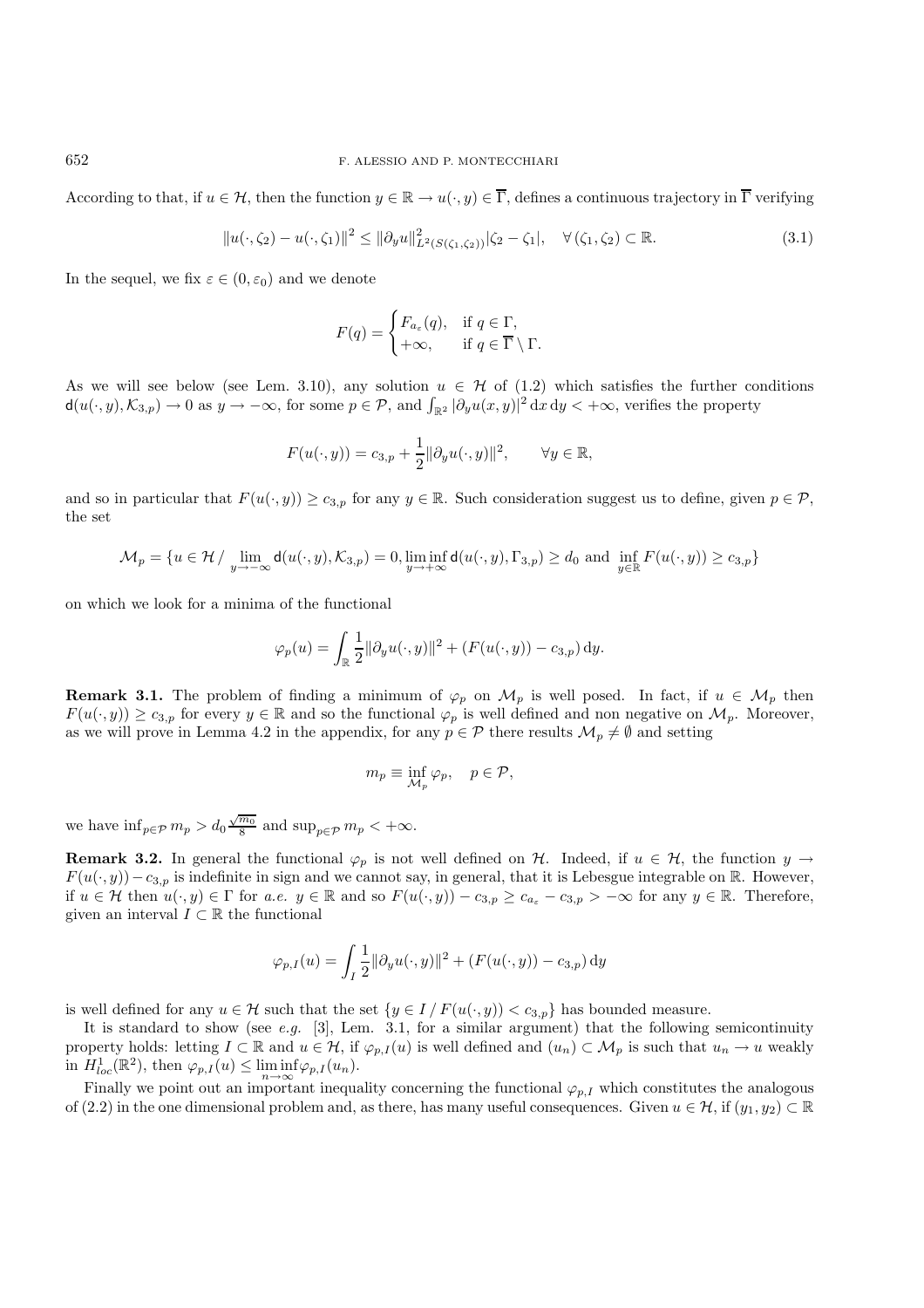is such that  $F(u(\cdot, y)) \geq c_{3,p} + \nu$  for any  $y \in (y_1, y_2)$ , then

$$
\varphi_{p,(y_1,y_2)}(u) \ge \frac{1}{2} \int_{y_1}^{y_2} \|\partial_y u(\cdot,y)\|^2 \, \mathrm{d}y + \nu(y_2 - y_1) \ge \frac{1}{2(y_2 - y_1)} \int_{\mathbb{R}} \left( \int_{y_1}^{y_2} |\partial_y u(x,y)| \, \mathrm{d}y \right)^2 \, \mathrm{d}x + \nu(y_2 - y_1)
$$
  
\n
$$
\ge \frac{1}{2(y_2 - y_1)} \|u(\cdot,y_1) - u(\cdot,y_2)\|^2 + \nu(y_2 - y_1) \ge \sqrt{2\nu} \|u(\cdot,y_1) - u(\cdot,y_2)\|.
$$
\n(3.2)

#### Concentration and compactness properties of the minimizing sequences in  $\mathcal{M}_p$

As first step in studying the minimum problem of  $\varphi_p$  in  $\mathcal{M}_p$ , we characterize here below some properties of the minimizing sequences in  $\mathcal{M}_p$ .

The following Lemma, obtained combining (3.2) with Lemmas 2.6, 2.9 and 2.10, tells us in particular that if  $u \in \mathcal{M}_p$ ,  $\varphi_p(u) < +\infty$  and  $u(\cdot, y) \notin \Lambda$  for any  $y \in \mathbb{R}$ , then the trajectory  $y \in \mathbb{R} \to u(\cdot, y) \in \overline{\Gamma}$  is bounded.

**Lemma 3.1.** *There exists*  $C > 0$  *such that given any*  $p \in \mathcal{P}$ , *if*  $u \in \mathcal{M}_p$  *satisfies*  $d(u(\cdot, y), \Lambda) > 0$  *for any*  $y \in (y_1, y_2)$  *then* 

$$
||u(\cdot,y_1)-u(\cdot,y_2)||\leq \mathsf{C}\,\varphi_p(u).
$$

*Proof.* Let  $\bar{y}_1 = \inf\{y \in [y_1, y_2] \mid F(u(\cdot, y)) \leq c^*\}\$  and  $\bar{y}_2 = \sup\{y \in [y_1, y_2] \mid F(u(\cdot, y)) \leq c^*\}\$ . We have

$$
||u(\cdot,y_1)-u(\cdot,y_2)|| \le ||u(\cdot,y_1)-u(\cdot,\bar{y}_1)|| + ||u(\cdot,\bar{y}_1)-u(\cdot,\bar{y}_2)|| + ||u(\cdot,\bar{y}_2)-u(\cdot,y_2)||
$$

and since  $F(u(\cdot, y)) > c^*$  for any  $y \in (y_1, \bar{y}_1) \cup (\bar{y}_2, y_2)$  and, by Lemma 2.6,  $c^* \ge c_{3,p} + \frac{m_0}{8}$ , using (3.2) we obtain

$$
||u(\cdot, y_1) - u(\cdot, y_2)|| \le ||u(\cdot, \bar{y}_1) - u(\cdot, \bar{y}_2)|| + \frac{4}{\sqrt{m_0}} \varphi_p(u).
$$

To estimate  $||u(\cdot, \bar{y}_1)-u(\cdot, \bar{y}_2)||$ , note that we can write  $\{y \in (\bar{y}_1, \bar{y}_2) | F(u(\cdot, y)) > c^*\} = \cup_{i \in \mathcal{I}} (y_{1,i}, y_{2,i})$ , disjoint union. Then, since  $u(\cdot, y) \notin \Lambda$  for all  $y \in (y_1, y_2)$ , we obtain that for every  $i \in \mathcal{I}$ , there exist  $p_{1,i}, p_{2,i} \in \mathcal{P}$ such that  $u(\cdot, y_{1,i}) \in \Gamma_{3,p_{1,i}}$  and  $u(\cdot, y_{2,i}) \in \Gamma_{3,p_{2,i}}$ . Let  $\mathcal{I}_1 = \{i \in \mathcal{I}/p_{1,i} \neq p_{2,i}\}\$ and  $\#\mathcal{I}_1$  its cardinality. By Lemmas 2.10, 2.6 and by (3.2) we have that for any  $i \in \mathcal{I}_1$ 

$$
3d_0 \leq ||u(\cdot,y_{1,i})-u(\cdot,y_{2,i})|| \leq \frac{2}{\sqrt{m_0}}\varphi_{p,(y_{1,i},y_{2,i})}(u)
$$

and so, summing on  $i \in \mathcal{I}_1$ , we obtain

$$
\#\mathcal{I}_1 \leq \frac{2}{3d_0\sqrt{m_0}}\varphi_p(u).
$$

Since as one easily recognizes

$$
||u(\cdot,\bar{y}_1)-u(\cdot,\bar{y}_2)||\leq (\#\mathcal{I}_1+1)\sup_{p\in\mathcal{P}}\text{diam}(\Gamma_{3,p})+\sum_{i\in\mathcal{I}_1}||u(\cdot,y_{1,i})-u(\cdot,y_{2,i})||,
$$

by Lemma 2.9 and (3.2) we conclude

$$
||u(\cdot,\bar{y}_1)-u(\cdot,\bar{y}_2)|| \le \left(\frac{2}{3d_0\sqrt{m_0}}\varphi_p(u)+1\right)D+\frac{2}{\sqrt{m_0}}\varphi_p(u)
$$

then, by Remark 3.1, the Lemma follows with  $C = \frac{9}{\sqrt{m_0}}(1 + \frac{D}{d_0})$  $\frac{D}{d_0}$ ).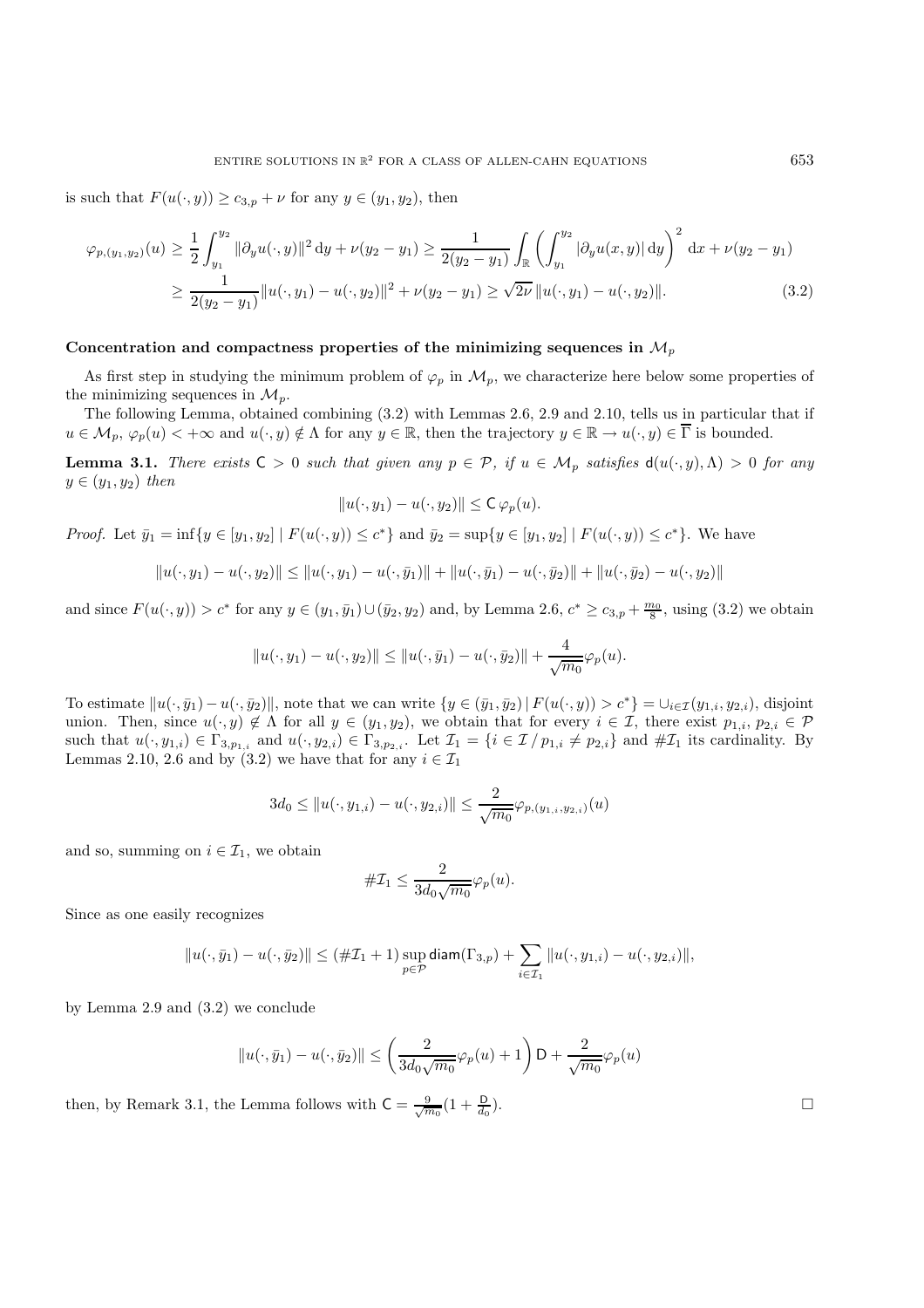Since by Lemma 2.12,  $d(\Gamma_{3,p}, \Lambda) \to \infty$  as  $[p] \to \infty$ , setting  $C_0 = C(\sup_{n \in \mathcal{D}} m_p + 1)$  we have that

$$
\exists \, \mathsf{p}_0 \in \mathbb{N} \text{ such that if } [p] \ge \mathsf{p}_0 \text{ then } \mathsf{d}(\Gamma_{3,p}, \Lambda) > \mathsf{C}_0. \tag{3.3}
$$

Then, using Lemma 3.1 we obtain

**Lemma 3.2.** *Let*  $[p] \geq p_0$ *, if*  $u \in \mathcal{M}_p$  *is such that*  $\varphi_p(u) \leq m_p + 1$ *, then* 

$$
\mathsf{d}(u(\cdot,y),\Gamma_{3,p}) \le \mathsf{C}_0, \quad \forall y \in \mathbb{R}.
$$

*Proof.* The lemma follows by Lemma 3.1 once we prove that if  $[p] \geq p_0$ , and  $u \in M_p$  is such that  $\varphi_p(u) \leq m_p + 1$ then  $d(u(\cdot, y), \Lambda) > 0$  for any  $y \in \mathbb{R}$ .

Assume by contradiction that there exist  $p \in \mathcal{P}$ ,  $u \in \mathcal{M}_p$  and  $y_0 \in \mathbb{R}$  such that  $[p] \geq p_0$ ,  $\varphi_p(u) \leq m_p + 1$ ,  $d(u(\cdot, y_0), \Lambda) = 0$  and  $d(u(\cdot, y), \Lambda) > 0$  for any  $y < y_0$ . By (3.1) and (3.3) there exists  $y_1 < y_0$  such that

$$
||u(\cdot,y_1)-u(\cdot,y_0)|| < \mathsf{d}(\Gamma_{3,p},\Lambda)-\mathsf{C}_0.
$$

By Lemma 3.1 we have moreover that  $||u(\cdot, y) - u(\cdot, y_1)|| \leq C_0$  for any  $y \leq y_1$ . Therefore, since  $u \in M_p$ , we obtain also

$$
\mathsf{d}(\Gamma_{3,p},u(\cdot,y_1)) \le \limsup_{y \to -\infty} ||u(\cdot,y) - u(\cdot,y_1)|| \le \mathsf{C}_0
$$

and so

$$
\mathsf d(\Gamma_{3,p},\Lambda)\leq \mathsf d(\Gamma_{3,p},u(\cdot,y_1))+\|u(\cdot,y_1)-u(\cdot,y_0)\|<\mathsf d(\Gamma_{3,p},\Lambda),
$$

a contradiction.

**Remark 3.3.** Given  $p \in \mathcal{P}$  we define

$$
\Omega(p) = \{ \bar{p} \in \mathcal{P} / \mathsf{d}(\Gamma_{3,p}, \Gamma_{3,\bar{p}}) \leq \mathsf{C}_0 \}.
$$

Note that, by Lemma 2.11, the set  $\Omega(p)$  is finite. Moreover, by Lemma 3.2, if  $[p] \geq p_0, u \in M_p$  and  $y \in \mathbb{R}$  are such that  $\varphi_p(u) \leq m_p + 1$  and  $F(u(\cdot, y)) \leq c^*$  then  $u(\cdot, y) \in \bigcup_{p \in \Omega(p)} \Gamma_{3,p}$ .

**Lemma 3.3.** *If*  $[p] \geq p_0$  *and*  $u \in M_p$  *is such that*  $\varphi_p(u) \leq m_p + 1$  *then there exists*  $\bar{p} \in \Omega(p) \setminus \{p\}$  *such that* 

$$
\lim_{y \to +\infty} \mathsf{d}(u(\cdot, y), \Gamma_{3,\bar{p}}) = 0.
$$

*Proof.* Since  $u \in M_p$  and  $\varphi_p(u) \leq m_p + 1$  we have  $\liminf_{y \to +\infty} F(u(\cdot, y)) = c_{3,p}$ . Then, since  $[p] \geq p_0$ , by Remark 3.3 and Lemma 2.6, one plainly obtains that there exists  $\bar{p} \in \Omega(p)$  such that  $\liminf_{y\to+\infty} d(u(\cdot,y),\Gamma_{3,\bar{p}})=0.$  Moreover, since  $u\in\mathcal{M}_p$  we have  $\lim_{y\to+\infty} d(u(\cdot,y),\Gamma_{3,p})\geq d_0$  and so  $\bar{p}\neq p$ .

Assume by contradiction that  $\limsup_{y\to+\infty} d(u(\cdot,y),\Gamma_{3,\bar{p}})=3d>0$  and set  $\bar{d}=\min\{d,d_0\}$ . Then by (3.1) we have that there exist two sequences  $(y_{1,i}), (y_{2,i}) \subset \mathbb{R}$  such that  $y_{1,i} < y_{2,i}$  for any  $i \in \mathbb{N}, y_{1,i} \to +\infty$  as  $i \to +\infty$ ,  $d(u(\cdot, y), \Gamma_{3, \bar{p}}) \in (\bar{d}, 2\bar{d})$  for any  $y \in (y_{1,i}, y_{2,i}), i \in \mathbb{N}$ , and finally  $||u(\cdot, y_{1,i}) - u(\cdot, y_{2,i})|| = \bar{d}$ . Then, by Remark 2.3 we have  $F(u(\cdot, y)) \ge c^*$  for any  $y \in (y_{1,i}, y_{2,i})$ ,  $i \in \mathbb{N}$  and by (3.2) we obtain that  $\varphi_p(u) \ge \sum_{i=1}^{\infty} \frac{\sqrt{m_0}}{2} \bar{d} = +\infty$ , a contradiction.  $\Box$ 

**Remark 3.4.** By Lemma 3.3 we obtain that for any  $p \in \mathcal{P}$  such that  $[p] \geq p_0$ , there exists  $p^* \in \Omega(p) \setminus \{p\}$  such that setting

$$
\mathcal{M}_{p,p^*} = \{u \in \mathcal{M}_p\ /\ \lim_{y \to +\infty} \mathsf{d}(u(\cdot,y),\Gamma_{3,p^*}) = 0\}
$$

we have

$$
m_p = \inf_{u \in \mathcal{M}_{p,p^*}} \varphi_p(u).
$$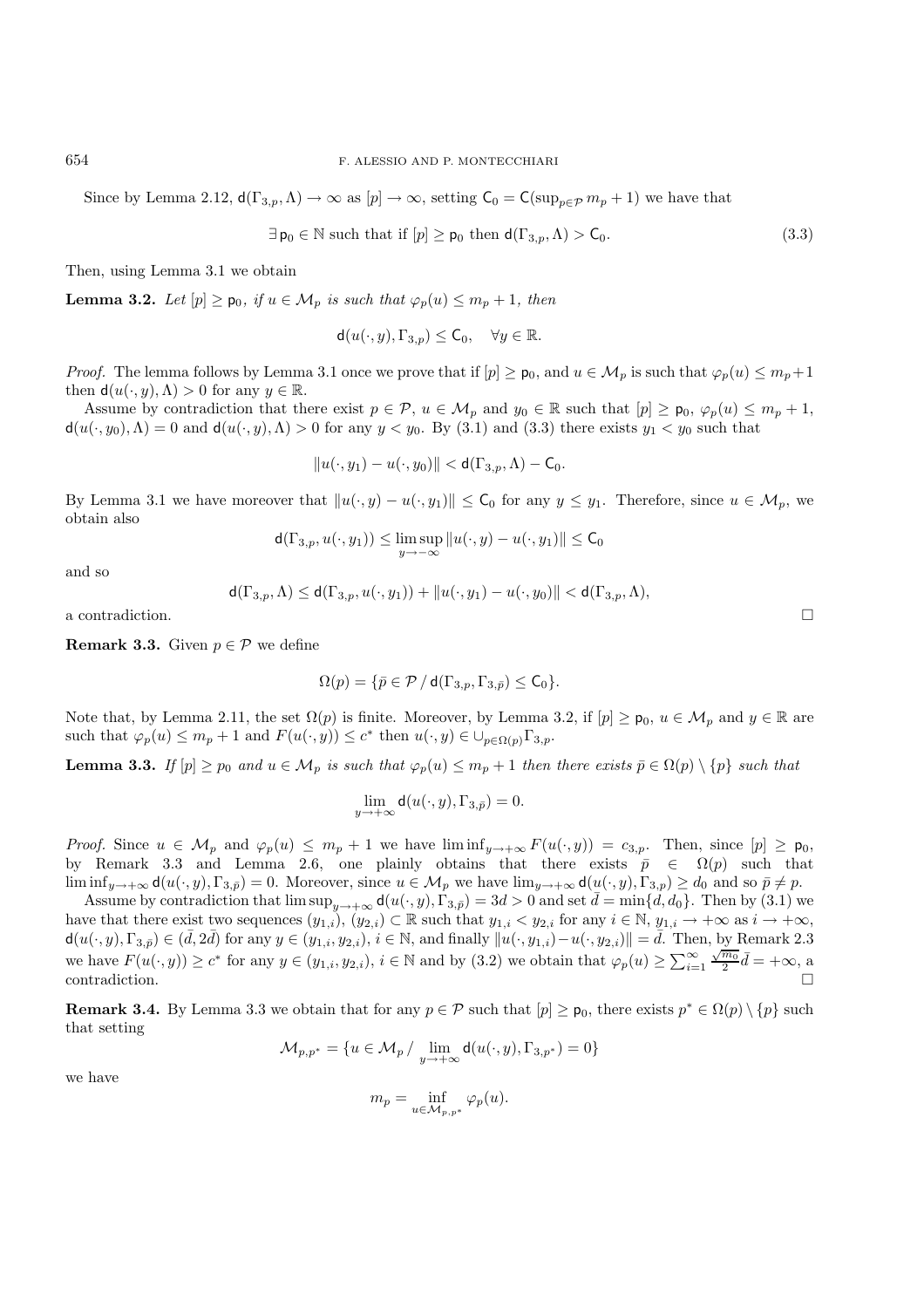Indeed if  $(u_n) \subset \mathcal{M}_p$  is such that  $\varphi_p(u_n) \to m_p$  then by Lemma 3.3 there exist  $\bar{n} \in \mathbb{N}$  and  $\bar{p}_n \in \Omega(p) \setminus \{p\}$  such that  $\lim_{y\to+\infty} d(u(\cdot,y),\Gamma_{3,\bar{p}_n})=0$  for any  $n\geq\bar{n}$ . Then the property follows since, by Remark 3.3,  $\Omega(p)$  is finite and so there exists  $p^* \in \Omega(p) \setminus \{p\}$  such that, along a subsequence,  $p_n = p^*$ .

In the sequel we will denote

$$
\lambda_0 = \min\left\{1, \frac{\sqrt{m_0}}{4}d_0\right\}.
$$

In the proofs of the following lemmas we make use of a technical result whose statement and proof is postponed in the appendix (see Lem. 4.3).

**Lemma 3.4.** For every  $p \in \mathcal{P}$  with  $[p] \geq p_0$  there exists  $\hat{\nu} \in (0, \frac{m_0}{8})$  such that if  $u \in \mathcal{M}_{p,p^*}, \varphi_p(u) \leq m_p + \lambda_0$ *and*  $u(\cdot, y) \in \bigcup_{\bar{p} \in \mathcal{P} \setminus \{p, p^*\}} \Gamma_{3, \bar{p}}$ *, then*  $F(u(\cdot, y)) \ge c_{3, p} + \hat{\nu}$ *.* 

*Proof.* Let  $p \in \mathcal{P}$  such that  $[p] \geq p_0$  and assume by contradiction that there exists a sequence  $(u_n) \subset \mathcal{M}_{p,p^*}$ , a sequence  $(\bar{p}_n) \subset \mathcal{P}\setminus\{p, p^*\}\$  and a sequence  $(y_n) \subset \mathbb{R}$  such that for any  $n \in \mathbb{N}$  there results

$$
\varphi_p(u_n) \le m_p + \lambda_0, \ u(\cdot, y_n) \in \Gamma_{3, \bar{p}_n}
$$
 and  $\lim_{n \to \infty} F(u_n(\cdot, y_n)) = c_{3, p}$ .

By Lemmas 3.2 and 3.3 we have that  $(\bar{p}_n) \subset \Omega(p) \setminus \{p, p^*\}$  which is a finite set. Therefore, extracting a subsequence if necessary, we can assume that there exists  $\bar{p} \in \Omega(p) \setminus \{p, p^*\}$  such that  $\bar{p}_n = \bar{p}$  for any  $n \in \mathbb{N}$ .

By translating the function  $u_n$ , we can furthermore assume that  $y_n = 0$  for any  $n \in \mathbb{N}$  and, by Lemma 4.3, we obtain  $\liminf_{n\to\infty} \varphi_{p,(-\infty,0)}(u_n) \geq m_p$ .

Since  $u_n(\cdot, 0) \in \Gamma_{3,\bar{p}}$  and  $\lim_{y\to\infty} d(u_n(\cdot, y), \Gamma_{3,p^*}) = 0$ , by Lemma 2.10 and (3.1) we derive that there exists  $(\zeta_1, \zeta_2) \subset (0, +\infty)$  such that  $||u(\cdot, \zeta_1) - u(\cdot, \zeta_2)|| \ge d_0$  and  $F(u(\cdot, y)) \ge c^*$  for any  $y \in (\zeta_1, \zeta_2)$ . Then, by (3.2),  $\varphi_{p,(0,+\infty)}(u_n) \geq \varphi_{p,(\zeta_1,\zeta_2)}(u_n) \geq \frac{\sqrt{m_0}}{2} d_0$  for any  $n \in \mathbb{N}$  and we conclude that

$$
\frac{\sqrt{m_0}}{2}d_0 \leq \liminf_{n \to \infty} (\varphi_p(u_n) - \varphi_{p, (-\infty, 0)}(u_n)) \leq m_p + \lambda_0 - \limsup_{n \to \infty} \varphi_{p, (-\infty, 0)}(u_n) \leq \frac{\sqrt{m_0}}{4}d_0,
$$

a contradiction.  $\hfill \square$ 

Lemma 3.4 shows that if  $u \in M_{p,p^*}$  and  $\varphi_p(u) \leq m_p + \lambda_0$  then  $u(\cdot, y)$  is forced to be in  $\Gamma_{3,p} \cup \Gamma_{3,p^*}$  whenever  $F(u(\cdot, y)) < c_{3,p} + \hat{\nu}$ . Next Lemma strengthens that result describing how the set  $\Gamma_{3,p} \cup \Gamma_{3,p^*}$  "*absorbs*" the trajectories  $u(\cdot, y) \in \mathcal{M}_{p,p^*} \cap {\varphi_p < m_p + \lambda_0}.$ 

**Lemma 3.5.** For any  $p \in \mathcal{P}$  with  $[p] \geq p_0$  there exists  $\bar{\nu} \in (0, \hat{\nu})$  such that if  $u \in \mathcal{M}_{p,p^*}, \varphi_p(u) \leq m_p + \lambda_0$  and  $F(u(\cdot,\bar{y})) < c_{3,p} + \bar{\nu}$  for some  $\bar{y} \in \mathbb{R}$ , then, either

- (*i*)  $u(\cdot, \bar{y}) \in \Gamma_{3,p}$  *and*  $d(u(\cdot, y), \Gamma_{3,p}) \leq d_0$  *for all*  $y \leq \bar{y}$ *; or*
- $(iii)$   $u(\cdot,\bar{y}) \in \Gamma_{3,p^*}$  *and*  $d(u(\cdot,y),\Gamma_{3,p^*}) \leq d_0$  *for all*  $y \geq \bar{y}$ *.*

*Proof.* Let us prove  $(ii)$ , being the proof of  $(i)$  analogous.

Assume by contradiction that there exists a sequence  $(u_n) \subset \mathcal{M}_{p,p^*}$  such that  $\varphi_p(u_n) \leq m_p + \lambda_0$ , and two sequences  $(y_{n,1}), (y_{n,2}) \subset \mathbb{R}$  such that for any  $n \in \mathbb{N}$  there results

$$
y_{n,1} \leq y_{n,2}, \lim_{n \to \infty} F(u_n(\cdot, y_{n,1})) = c_{3,p}, \ u_n(\cdot, y_{n,1}) \in \Gamma_{3,p^*} \text{ and } \mathsf{d}(u_n(\cdot, y_{n,2}), \Gamma_{3,p^*}) > d_0.
$$

By Lemma 4.3 we obtain  $\liminf_{n\to\infty} \varphi_{p,(-\infty,y_{n,1})}(u_n) \geq m_p$ .

Moreover, since  $u_n(\cdot, y_{n,1}) \in \Gamma_{3,p^*}$  and  $d(u_n(\cdot, y_{n,2}), \Gamma_{3,p^*}) > d_0$ , by (3.1) we obtain that there exists  $\bar{y}_{n,1}, \bar{y}_{n,2} \in [y_{n,1}, y_{n,2}]$  such that  $F(u(\cdot, y)) \ge c^*$  for any  $y \in (\bar{y}_n, \bar{y}_{n,2})$  and  $d(u(\cdot, \bar{y}_{n,1}), u(\cdot, \bar{y}_{n,2})) = d_0$ . By (3.2)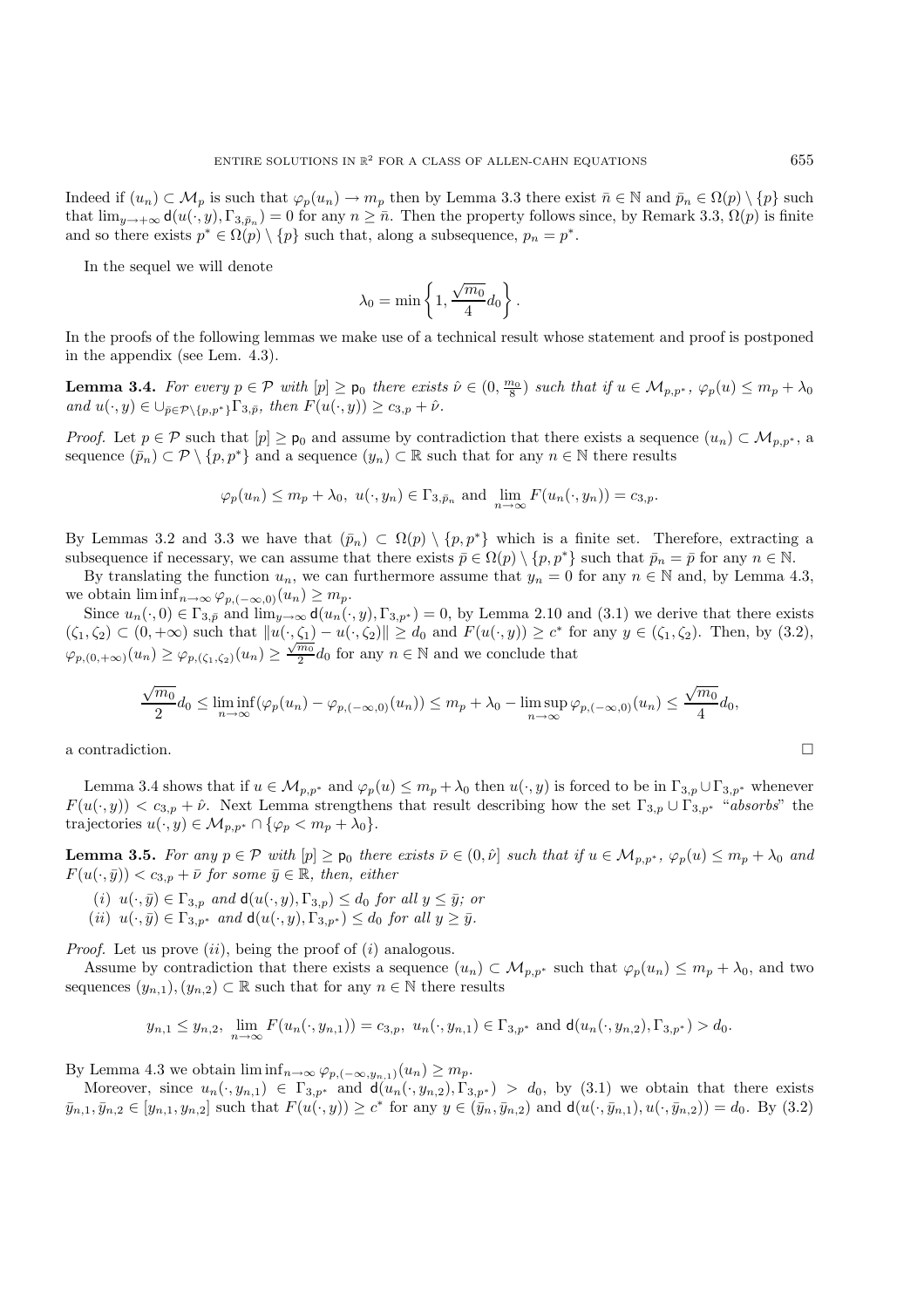this implies  $\varphi_{p,(y_{n,1},+\infty)}(u_n) \geq \varphi_{p,(\bar{y}_{n,1},\bar{y}_{n,2})}(u_n) \geq \frac{\sqrt{m_0}}{2}d_0$  for any  $n \in \mathbb{N}$ . As in the proof of Lemma 3.4, that gives rise to the contradiction

$$
\frac{\sqrt{m_0}}{2}d_0 \leq \liminf_{n \to \infty} (\varphi_p(u_n) - \varphi_{p, (-\infty, y_{n,1})}(u_n)) \leq m_p + \lambda_0 - \limsup_{n \to \infty} \varphi_{p, (-\infty, y_{n,1})}(u_n) \leq \frac{\sqrt{m_0}}{4}d_0,
$$

and the lemma follows.

Note that Lemma 3.5 holds true also for minimizing sequences of  $\varphi_p$  on  $\mathcal{M}_{p,p^*}$ . This fact will be used in the next lemma to derive analogous asymptotic properties of the their limits points.

**Lemma 3.6.** *Let*  $p \in \mathcal{P}$  *with*  $[p] \geq p_0$  *and let*  $(u_n) \subset \mathcal{M}_{p,p^*}$  *be such that*  $\varphi_p(u_n) \to m_p$  *as*  $n \to \infty$  *and*  $d(u_n(\cdot, 0), \Gamma_{3,p}) = \frac{3}{2}d_0$  *for all*  $n \in \mathbb{N}$ . Then, there exists  $u_p \in \mathcal{H}$  and a subsequence of  $(u_n)$ , still denoted  $(u_n)$ , *such that*

- (*i*)  $u_n \to u_p$  as  $n \to \infty$  weakly in  $H_{loc}^1(\mathbb{R}^2)$ ;
- (*ii*)  $d(u_p(\cdot, y), \Gamma_{3,p}) \leq C_0$  *for any*  $y \in \mathbb{R}$ ;
- $(iii)$   $\lim_{y \to -\infty} d(u_p(\cdot, y), \mathcal{K}_{3,p}) = 0$  *and*  $\limsup_{y \to +\infty} d(u_p(\cdot, y), \Gamma_{3,p^*}) \leq d_0.$

*Proof.* Pick any function  $q \in \Gamma_{3,p}$  and consider a sequence of bounded intervals  $(y_{1,j}, y_{2,j}) \subset \mathbb{R}$  such that  $y_{1,j} \to -\infty$  and  $y_{2,j} \to +\infty$ . Since  $\varphi_p(u_n) \to m_p$  as  $n \to \infty$  we can assume that  $\varphi_p(u_n) \leq m_p + \lambda_0$  for any  $n \in \mathbb{N}$  and so, by Lemmas 2.9 and 3.2 we have that for any  $y \in \mathbb{R}$ 

$$
||u_n(\cdot,y)-q|| \leq d(u_n(\cdot,y),\Gamma_{3,p})+D \leq \mathsf{C}_0+\mathsf{D}.
$$

Then,  $||u_n - q||_{L^2(S(y_{1,j}, y_{2,j}))}^2$  ≤  $(y_{2,j} - y_{1,j})(\bar{C} + D)^2$  for any  $n \in \mathbb{N}$  and  $j \in \mathbb{N}$ . Since moreover  $||\nabla u_n||^2_{L^2(S(y_{1,j}, y_{2,j}))}$  ≤  $2(\varphi_p(u_n)+(y_{2,j}-y_{1,j})c_{3,p})$  we conclude that the sequence  $(u_n-q)$ , and so the sequence  $(u_n-z_0)$ , is bounded in  $H^1(S_{(y_1,j,y_2,j)})$  for any  $j \in \mathbb{N}$ . Then, with a diagonal argument, we derive that there exists  $u_p \in H^1_{loc}(\mathbb{R}^2)$ such that along a subsequence  $u_n - z_0 \to u_p - z_0$  weakly in  $H^1(S_{(y_1,j,y_2,j)})$  for any  $j \in \mathbb{N}$  (and *a.e.* in  $\mathbb{R}^2$ ). Then  $u_p \in \mathcal{H}$  and  $u_n - u_p \to 0$  weakly in  $H^1(S_{(y_1,y_2)})$  for any  $(y_1,y_2) \subset \mathbb{R}$  and (i) follows.

Since by Lemma 3.2 we have  $d(u_n(\cdot, y), \Gamma_{3,p}) \leq C_0$  for any  $n \in \mathbb{N}$ , there exists  $q_n \in \Gamma_{3,p}$  such that  $\limsup_{n\to\infty} ||u_n(\cdot,y)-q_n(\cdot)|| \leq C_0$ . By Lemma 2.7 we have that along a subsequence, still denoted  $(q_n)$ ,  $q_n \to q \in \Gamma_{3,p}$  as  $n \to \infty$  in  $L^2_{loc}(\mathbb{R})$  and so, by the Fatou Lemma, we obtain that for *a.e.*  $y \in \mathbb{R}$  there results

$$
\mathsf{d}(u_p(\cdot,y),\Gamma_{3,p})\leq \|u_p(\cdot,y)-q\|\leq \liminf_{n\to\infty}\|u_n(\cdot,y)-q_n(\cdot)\|\leq \mathsf{C}_0.
$$

Then  $d(u_p(\cdot, y), \Gamma_{3,p}) \leq C_0$  for *a.e.*  $y \in \mathbb{R}$  and since  $u \in \mathcal{H}$ , by (3.1) we obtain in fact that  $d(u_p(\cdot, y), \Gamma_{3,p}) \leq C_0$ for any  $y \in \mathbb{R}$  and  $(ii)$  follows.

Let us finally prove (iii). By (3.2) there exists  $L > 0$  such that, for any  $n \in \mathbb{N}$  there exist  $y_{n,1} \in (-L, 0)$ and  $y_{n,2} \in (0,L)$  for which  $F(u_n(\cdot, y_{n,1}))$ ,  $F(u_n(\cdot, y_{n,2})) \leq c_{3,p} + \bar{\nu}$  and so, by Lemma 3.4 and Remark 3.3,  $u_n(\cdot, y_{n,1}), u_n(\cdot, y_{n,2}) \in \Gamma_{3,p} \cup \Gamma_{3,p^*}.$  By Lemma 3.5 it is simple to show that in fact

$$
u_n(\cdot, y_{n,1}) \in \Gamma_{3,p} \text{ and } u_n(\cdot, y_{n,2}) \in \Gamma_{3,p^*}.
$$
\n
$$
(3.4)
$$

Indeed if  $u_n(\cdot, y_{n,1}) \in \Gamma_{3,p^*}$  then Lemma 3.5 implies that  $d(u_n(\cdot, y), \Gamma_{3,p^*}) \leq d_0$  for any  $y \geq y_{n,1}$  and so in particular  $d(u_n(\cdot,0), \Gamma_{3,p^*}) \le d_0$  in contradiction with the assumption  $d(u_n(\cdot,0), \Gamma_{3,p}) = \frac{3}{2}d_0$  since as we know  $d(\Gamma_{3,p}, \Gamma_{3,p^*}) \geq 3d_0$ . Analogously one obtains a contradiction assuming  $u_n(\cdot, y_{n,2}) \in \Gamma_{3,p}$ .

By (3.4) and Lemma 3.5 we conclude that for any  $n \in \mathbb{N}$  there results

$$
\mathsf{d}(u_n(\cdot,y),\Gamma_{3,p}) \le d_0 \text{ for any } y \le -L \text{ and } \mathsf{d}(u_n(\cdot,y),\Gamma_{3,p^*}) \le d_0 \text{ for any } y \ge L
$$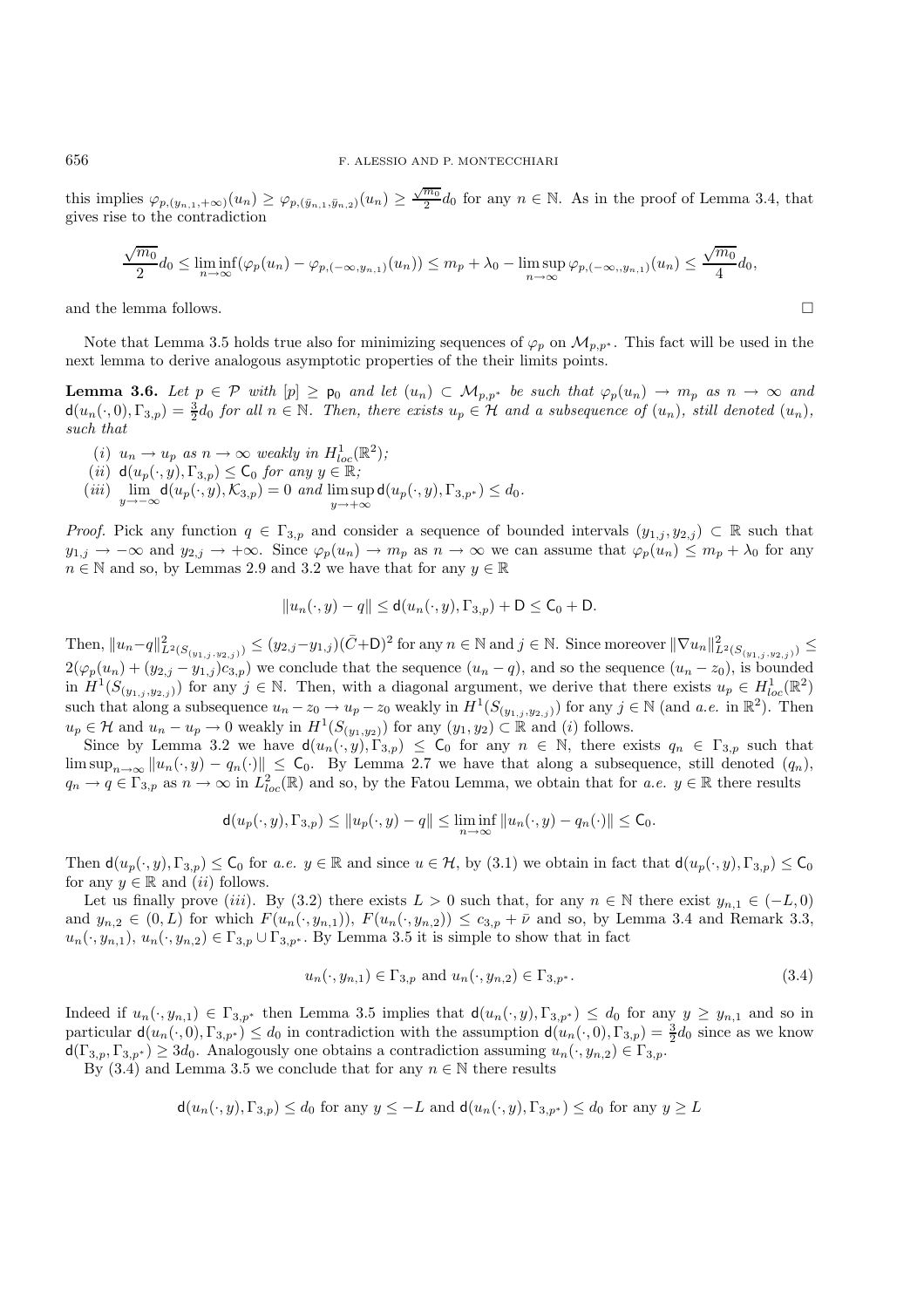and so, as in the proof of  $(ii)$ , in the limit we obtain

 $d(u_p(\cdot, y), \Gamma_{3,p}) \leq d_0$  for any  $y \leq -L$  and  $d(u_p(\cdot, y), \Gamma_{3,p^*}) \leq d_0$  for any  $y \geq L$ .

This proves in particular that, as stated in (iii),  $\limsup_{y\to+\infty} d(u_p(\cdot,y), \Gamma_{3,p^*}) \leq d_0$ .

To complete the proof let us show now that  $\lim_{y\to-\infty} d(u_p(\cdot,y),{\mathcal{K}}_{3,p})=0.$ 

We first observe that, by Remark 2.3,  $F(u_p(\cdot, y)) \ge c_{3,p}$  for any  $y \le -L$ , and, by Remark 3.2, we deduce that  $\varphi_{p,(-\infty,-L)}(u_p)$  is well defined and  $\varphi_{p,(-\infty,-L)}(u_p) \leq \liminf_{n \to \infty} \varphi_p(u_n) \leq m_p$ .

By  $(2.18)$  we have that for any  $r > 0$ , if  $y \le -L$  and  $d(u_p(\cdot, y), \mathcal{K}_{3,p}) \ge r$  then  $F(u_p(\cdot, y)) \ge \min\{c_{3,p} + \nu_r, c^*\}.$ Then, since  $\varphi_{p,(-\infty,-L)}(u_p) \leq m_p$ , we deduce that  $\liminf_{y\to-\infty} d(u_p(\cdot,y),\mathcal{K}_{3,p}) = 0$ . Finally, if we assume by contradiction that

$$
\limsup_{y \to -\infty} \mathsf{d}(u_p(\cdot,y),\mathcal{K}_{3,p}) = r > 0
$$

we obtain the existence of a sequence of intervals  $(y_{1,j}, y_{2,j})$  with  $y_{2,j+1} < y_{1,j} < y_{2,j} < -L$  for any  $j \in \mathbb{N}$ ,  $y_{2,j} \to -\infty$  as  $j \to \infty$ ,  $||u_p(\cdot, y_{1,j}) - u_p(\cdot, y_{2,j})|| = \frac{r}{2}$  and  $F(u_p(\cdot, y)) \ge \min\{c_{3,p} + \nu_{r/4}, c^*\}$  for any  $y \in (y_{1,j}, y_{2,j})$ . Then, by (3.2) we obtain

$$
\varphi_{p,(-\infty,-L)}(u_p) \ge \sum_{j=1}^{\infty} \varphi_{p,(y_{1,j},y_{2,j})}(u_p) \ge \sqrt{2 \min\{ \nu_{r/4}, c^* - c_{3,p}\}} \sum_{j=1}^{\infty} \frac{r}{2} = +\infty,
$$

a contradiction.  $\Box$ 

#### **The conservation of "Energy" and the existence of two dimensional solutions**

Note that the function  $u_p$  given by Lemma 3.6 does not necessarily satisfies the condition  $F(u_p(\cdot, y)) \ge c_{3,p}$ for any  $y \in \mathbb{R}$ . Hence, we cannot say that  $u_p$  belongs to  $\mathcal{M}_p$  and so that it is a minimum for  $\varphi_p$  on  $\mathcal{M}_p$ . Anyway, as we will show below, as limit of a minimizing sequence,  $u_p$  inherits suitable minimality properties which allow us to construct from it a two dimensional solution of (1.3).

First of all, we introduce the set of limit points of the minimizing sequences of  $\varphi_p$  in  $\mathcal{M}_p$ . More precisely, for  $p \in \mathcal{P}$  such that  $[p] \geq p_0$ , we set

$$
\mathcal{L}_p = \{ u \in \mathcal{H} / \exists (u_n) \in \mathcal{M}_{p,p^*} \text{ such that } d(u_n(\cdot,0),\Gamma_{3,p}) = \frac{3}{2}d_0 \text{ for any } n \in \mathbb{N},
$$
  

$$
\varphi_p(u_n) \to m_p \text{ and } u_n \to u \text{ weakly in } H_{loc}^1(\mathbb{R}^2) \text{ as } n \to \infty \}.
$$

**Remark 3.5.** Note that, using the invariance with respect to the y-translation of  $\varphi_p$ , there always exists a sequence  $(u_n) \subset \mathcal{M}_{p,p^*}$  such that  $\varphi_p(u_n) \to m_p$  and  $d(u_n(\cdot, 0), \Gamma_{3,p}) = \frac{3}{2}d_0$  for any  $n \in \mathbb{N}$ . Then, by Lemma 3.6,  $\mathcal{L}_p$  is not empty and constituted by functions u verifying the properties

$$
\sup_{y\in\mathbb{R}} \mathsf{d}(u(\cdot,y),\Gamma_{3,p}) \le \mathsf{C}_0, \; \lim_{y\to-\infty} \mathsf{d}(u(\cdot,y),\mathcal{K}_{3,p}) = 0 \text{ and } \limsup_{y\to+\infty} \mathsf{d}(u(\cdot,y),\Gamma_{3,p^*}) \le d_0.
$$

For any  $u \in \mathcal{L}_p$  we set

$$
D_u = \{ y \in \mathbb{R} / d(u(\cdot, y), \mathcal{K}_{3,p}) \ge d_0 \}.
$$

Note that, by Remark 3.5 and (3.1),  $D_u$  is not empty and, by Remark 2.3, we recover that if  $y \notin D_u$  then  $F(u(\cdot, y)) \geq c_{3,p}$ . We define

$$
y_{0,u} = \begin{cases} +\infty & \text{if } F(u(\cdot,y)) > c_{3,p} \text{ for any } y \in D_u, \\ \inf\{y \in D_u \mid F(u(\cdot,y)) \le c_{3,p}\} & \text{otherwise.} \end{cases}
$$

Note that, since  $\lim_{u\to -\infty} d(u(\cdot, y), \mathcal{K}_{3,p}) = 0$  we have in fact  $y_{0,u} > -\infty$ .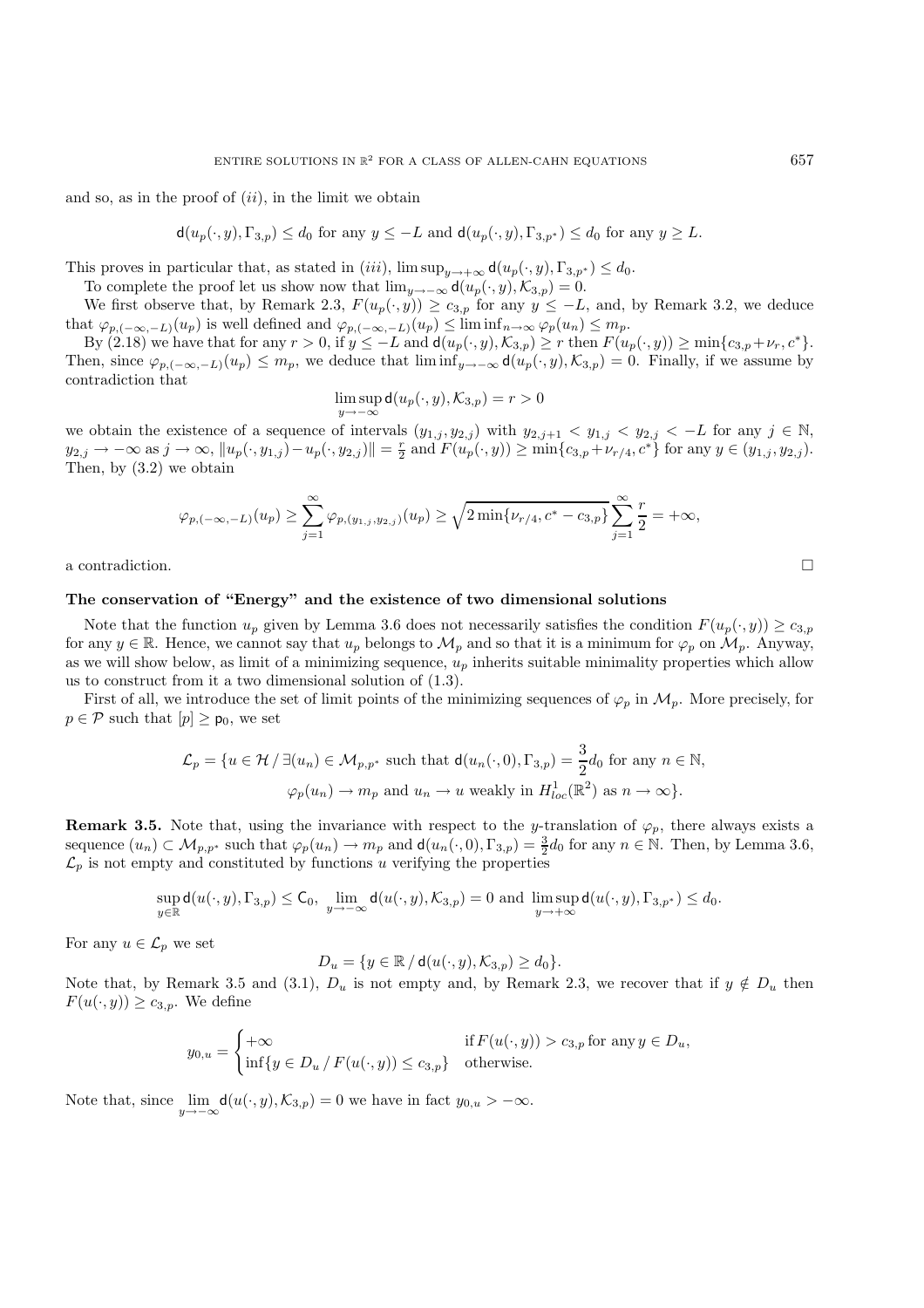658 F. ALESSIO AND P. MONTECCHIARI

**Remark 3.6.** We remark that, by definition, for any  $u \in \mathcal{L}_n$ 

if  $y < y_{0,u}$  then,  $d(u(\cdot, y), \mathcal{K}_{3,v}) < d_0$  or  $F(u(\cdot, y)) > c_{3,v}$ . (3.5)

Then, by (3.5) and Remark 2.3, we always have that

 $F(u(\cdot, y)) \geq c_{3,p}$  for any  $y < y_{0,u}$ 

and so, by Remark 3.2, we obtain that  $\varphi_{p,(-\infty,y_{0,u})}(u)$  is well defined for any  $u \in \mathcal{L}_p$  and  $\varphi_{p,(-\infty,y_{0,u})}(u) \leq m_p$ .

**Remark 3.7.** Note that if  $y_{0,u} = +\infty$ , then  $F(u(\cdot, y)) \ge c_{3,p}$  for any  $y \in \mathbb{R}$  and so, by Remark 3.2,  $\varphi_p(u) \le m_p$ . By Remark 3.5 we have in fact that in this case u is a minimum for  $\varphi_p$  on  $\mathcal{M}_p$ , *i.e.*,

if 
$$
y_{0,u} = +\infty
$$
 then  $u \in \mathcal{M}_p$  and  $\varphi_p(u) = m_p$ .

Let us consider the case  $y_{0,u} \in \mathbb{R}$ . We point out that, by definition, there exists a sequence  $(y_n) \subset [y_{0,u}, +\infty)$ such that  $y_n \to y_{0,u}$  as  $n \to \infty$ ,  $F(u(\cdot, y_n)) \leq c_{3,p}$  and  $d(u(\cdot, y_n), \mathcal{K}_{3,p}) \geq d_0$  for any  $n \in \mathbb{N}$ . Since by Remark 3.5 we have  $d(u(\cdot, y), \Gamma_{3,p}) \leq C_0$  for any  $y \in \mathbb{R}$ , by Remark 3.3, there exists  $\bar{p} \in \Omega(p) \setminus \{p\}$  for which, along a subsequence,  $u(\cdot, y_n) \in \Gamma_{3,\bar{p}}$ . Therefore, since the function  $y \in \mathbb{R} \to F(u(\cdot, y)) \in [0, +\infty]$  is lower semicontinuous (see Lemmas 4.1 in the appendix), by Lemma 2.7 and (3.1) we conclude that

if 
$$
y_{0,u} \in \mathbb{R}
$$
 then  $\exists \bar{p} \in \Omega(p) \setminus \{p\}$  such that  $u(\cdot, y_{0,u}) \in \Gamma_{3,\bar{p}}$  and  $F(u(\cdot, y_{0,u})) \leq c_{3,p}$ . (3.6)

As stated in the following lemma, in the case  $y_{0,u} \in \mathbb{R}$ , we can say more than (3.6). In the proof we make use of a technical result whose statement and proof is postponed in the appendix (see Lem. 4.4).

**Lemma 3.7.** *Let*  $u \in \mathcal{L}_p$  *with*  $y_{0,u} \in \mathbb{R}$ *. Then we have* 

$$
\liminf_{y \to y_{0,u}^-} F(u(\cdot, y)) = c_{3,p} \quad and \quad \varphi_{p, (-\infty, y_{0,u})}(u) = m_p.
$$

*Proof.* Let us assume, by translating u if necessary, that  $y_{0,u} = 0$ .

To show that  $\liminf_{y\to 0^-} F(u(\cdot, y)) = c_{3,p}$  assume by contradiction that there exists  $y_0 < 0$  and  $\mu > 0$  such that  $F(u(\cdot, y)) \ge c_{3,p} + \mu$  for any  $y \in (y_0, 0)$ . We set  $v(x, y) = u(x, y) - u(x, 0)$  and note that by (3.1) we have

$$
||v(\cdot, y)||^{2} \le -y \int_{y}^{0} ||\partial_{y}u(\cdot, s)||^{2} ds, \qquad \forall y \in (y_{0}, 0).
$$
 (3.7)

Then, in particular,  $||v(\cdot, y)|| \to 0$  as  $y \to 0^-$  and taking  $y_0$  bigger if necessary, we can assume that  $||v(\cdot, y)|| \leq d_0$ for any  $y \in (y_0, 0)$ .

For  $f, g \in L^2(\mathbb{R})$  in the sequel we will denote  $(f, g) = \int_{\mathbb{R}} f(x)g(x) dx$ .

Since  $||v(\cdot, y)|| \leq d_0$  for any  $y \in (y_0, 0)$ , by Lemma 2.13 we obtain that there exists  $C > 0$  depending on  $d_0$ ,  $u(\cdot, 0)$  and W such that  $\forall t \in [0, 1]$  and  $\forall y \in (y_0, 0)$  there results

$$
\left| \int_{\mathbb{R}} a_{\varepsilon}(W(u(\cdot,0) + v(\cdot,y)) - W(u(\cdot,0) + tv(\cdot,y))) \,dx \right| \leq (1-t)C \|v(\cdot,y)\|.
$$
 (3.8)

By (3.7) and (3.8), since by assumption  $\mu \leq F(u(\cdot, 0) + v(\cdot, y)) - F(u(\cdot, 0))$ , we obtain

$$
\mu \leq \frac{1}{2} \|\partial_x v(\cdot, y)\|^2 - (\partial_x u(\cdot, 0), \partial_x v(\cdot, y)) - \int_{\mathbb{R}} a_{\varepsilon}(W(u(\cdot, 0) + v(\cdot, y)) - W(u(\cdot, 0))) \, \mathrm{d}x \tag{3.9}
$$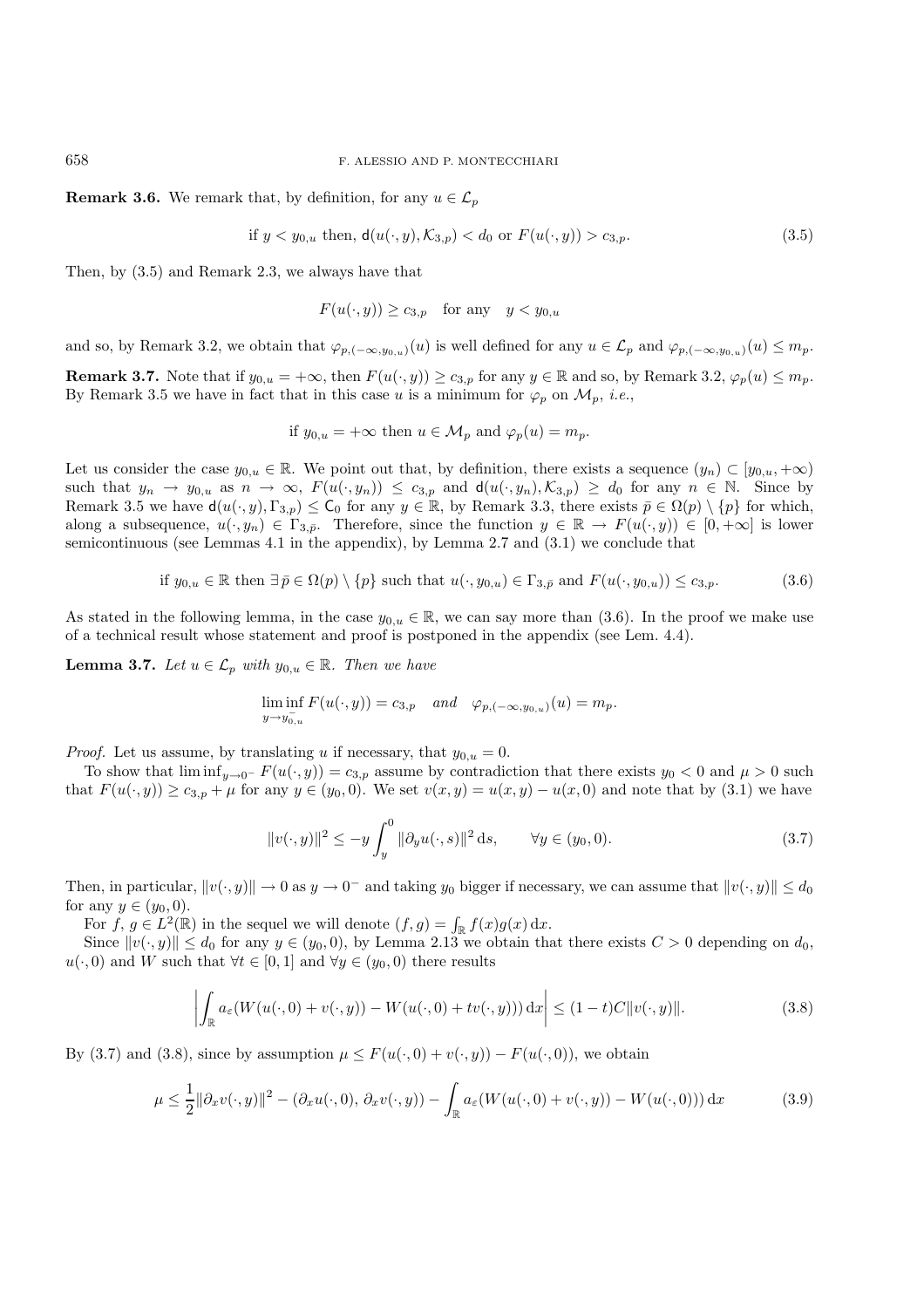for any  $y \in (y_0, 0)$ . Then, we obtain

$$
\liminf_{y \to 0^-} \|\partial_x v(\cdot, y)\|^2 \ge 2\mu. \tag{3.10}
$$

Indeed, given any sequence  $y_n \to 0^-$  as  $n \to +\infty$ , if  $(\partial_x v(\cdot, y_n))$  is unbounded in  $L^2(\mathbb{R})$  we have nothing to prove. If otherwise, the sequence  $(\partial_x v(\cdot, y_n))$  is bounded in  $L^2(\mathbb{R})$  by (3.7) we deduce that  $\partial_x v(\cdot, y_n) \to 0$  weakly in  $L^2(\mathbb{R})$  and then  $(\partial_x u(\cdot, 0), \partial_x v(\cdot, y_n)) \to 0$ . Hence, by (3.7) and (3.9), we obtain  $\lim_{n\to+\infty} ||\partial_x v(\cdot, y_n)||^2 \geq 2\mu$ .

Now, by (3.10) we can assume, taking  $y_0$  bigger if necessary, that  $\|\partial_x v(\cdot, y)\|^2 \geq \mu$  for any  $y \in (y_0, 0)$ . Then, let  $(y_j) \subset (y_0, 0)$  be such that  $y_j \to 0$  as  $j \to +\infty$ . Then, by  $(3.7)$  we obtain  $\frac{v(\cdot, y_j)}{\|\partial_x v(\cdot, y_j)\|} \to 0$  in  $L^2(\mathbb{R})$  as  $j \to +\infty$ and since the sequence  $\left(\frac{\partial_x v(\cdot, y_j)}{\partial_x v(\cdot, y_j)}\right]$  is bounded in  $L^2(\mathbb{R})$ , we deduce that  $\frac{\partial_x v(\cdot, y_j)}{\partial_x v(\cdot, y_j)}$  → 0 weakly in  $L^2(\mathbb{R})$  and  $\sup_{\|\partial_x u(\cdot,0),\partial_x v(\cdot,y_j)\|^2} \leq \frac{1}{\sqrt{\mu}} |\left(\partial_x u(\cdot,0),\frac{\partial_x v(\cdot,y_j)}{\partial_x v(\cdot,y)}\right)| \to 0 \text{ as } j \to \infty.$  That shows that

$$
\lim_{y \to 0^-} \frac{(\partial_x u(\cdot, 0), \partial_x v(\cdot, y))}{\|\partial_x v(\cdot, y)\|^2} = 0.
$$
\n(3.11)

Note now that, thanks to (3.8), for any  $y \in (y_0, 0)$  and any  $t \in [0, 1]$  we have

$$
F(u(\cdot,0) + v(\cdot,y)) - F(u(\cdot,0) + tv(\cdot,y)) = \frac{\|\partial_x v(\cdot,y)\|^2}{2} (1-t^2) + (1-t)(\partial_x u(\cdot,0), \partial_x v(\cdot,y))
$$
  
+ 
$$
\int_{\mathbb{R}} a_{\varepsilon}(W(u(\cdot,0) + v(\cdot,y)) - W(u(\cdot,0) + tv(\cdot,y))) dx
$$
  

$$
\geq \|\partial_x v(\cdot,y)\|^2 (1-t) \left( \frac{(1+t)}{2} - \frac{|(\partial_x u(\cdot,0), \partial_x v(\cdot,y))|}{\|\partial_x v(\cdot,y)\|^2} - C \frac{\|v(\cdot,y)\|}{\|\partial_x v(\cdot,y)\|^2} \right).
$$

Then, by (3.7), (3.10) and (3.11) there exists  $y_1 \in (y_0, 0)$  such that

$$
F(u(\cdot,0) + v(\cdot,y)) - F(u(\cdot,0) + tv(\cdot,y)) \ge \frac{\|\partial_x v(\cdot,y)\|^2}{4}(1-t), \qquad \forall y \in [y_1,0), \ \forall t \in [0,1].
$$
 (3.12)

Let  $\ell = \liminf_{y\to 0^-} F(u(\cdot, y))$ , since  $F(u(\cdot, 0) + v(\cdot, y)) = F(u(\cdot, y))$ , there exists  $y_2 \in [y_1, 0)$  such that

$$
F(u(\cdot,0) + v(\cdot,y_2)) \le \ell\left(1 + \frac{\mu}{32\ell}\right) \text{ and } F(u(\cdot,0) + v(\cdot,y)) \ge \ell\left(1 - \frac{\mu}{32\ell}\right) \text{ for any } y \in [y_2,0)
$$

and so for any  $y \in [y_2, 0)$  there results

$$
F(u(\cdot,0) + v(\cdot,y)) - F(u(\cdot,0) + v(\cdot,y_2)) \ge -\frac{\mu}{16}.
$$
\n(3.13)

By definition of  $y_{0,u}$ , we have  $F(u(\cdot,0)) \leq c_{3,p}$ , then we can choose  $\bar{y} \in (y_2,0]$  such that  $F(u(\cdot,0) + \frac{\bar{y}}{y_2}v(\cdot,y_2)) =$  $c_{3,p}$  and  $F(u(\cdot, 0) + \frac{y}{y_2}v(\cdot, y_2)) > c_{3,p}$  for any  $y \in [y_2, \bar{y})$ . We define

$$
\tilde{u}(x, y) = \begin{cases}\nu(x, y) & \text{if } y < y_2 \\
u(\cdot, 0) + \frac{y}{y_2}v(\cdot, y_2) & \text{if } y_2 \le y < \bar{y} \\
u(\cdot, 0) + \frac{\bar{y}}{y_2}v(\cdot, y_2) & \text{if } y \ge \bar{y}\n\end{cases}
$$

and note that  $\tilde{u} \in \mathcal{M}_p$ .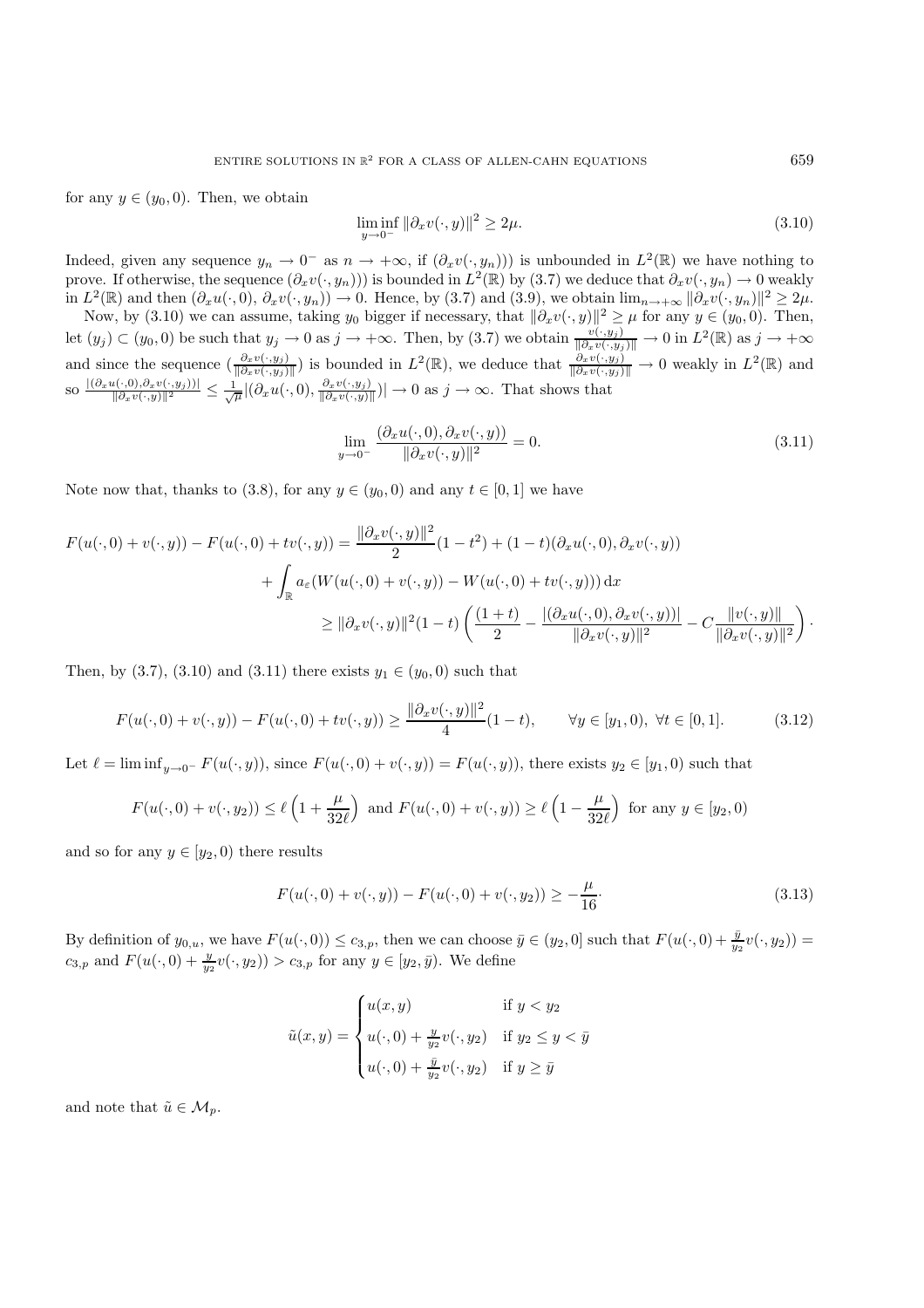Now we show that  $\varphi_p(\tilde{u}) < \varphi_{p,(-\infty,0)}(u)$  obtaining a contradiction since, by Remark 3.6,  $\varphi_{p,(-\infty,0)}(u) < m_p$ . Note that

$$
\varphi_{p,(-\infty,0)}(u) - \varphi_p(\tilde{u}) = \frac{1}{2} \int_{y_2}^0 \|\partial_y u\|^2 - \|\partial_y \tilde{u}\|^2 \, \mathrm{d}y + \int_{y_2}^0 F(u(\cdot,y)) - F(\tilde{u}(\cdot,y)) \, \mathrm{d}y.
$$

Since by (3.7) we have

$$
\int_{y_2}^0 \|\partial_y \tilde{u}\|^2 \, \mathrm{d}y = \frac{1}{y_2^2} \int_{y_2}^{\bar{y}} \|v(\cdot, y_2)\|^2 \, \mathrm{d}y \le \frac{-(\bar{y} - y_2)}{y_2} \int_{y_2}^0 \|\partial_y u\|^2 \, \mathrm{d}y \le \int_{y_2}^0 \|\partial_y u\|^2 \, \mathrm{d}y,
$$

to show that  $\varphi_{p,(-\infty,0)}(u) > \varphi_p(\tilde{u})$  it is sufficient to prove that  $\int_{y_2}^0 F(u(\cdot,y)) - F(\tilde{u}(\cdot,y)) dy > 0$ .

Indeed, if  $\overline{y} \le \frac{y_2}{2}$ , since  $F(\tilde{u}(\cdot, y)) = c_{3,p}$  for any  $y \ge \overline{y}$  and by assumption  $F(u(\cdot, y)) > c_{3,p} + \mu$  for any  $y \in (y_0, 0)$ , by  $(3.13)$  and  $(3.12)$  we obtain

$$
\int_{y_2}^{0} F(u(\cdot, y)) - F(\tilde{u}(\cdot, y)) dy \ge \int_{y_2}^{\bar{y}} F(u(\cdot, y)) - F(u(\cdot, 0) + v(\cdot, y_2)) dy + \int_{\bar{y}}^{0} F(u(\cdot, y)) - c_{3, p} dy
$$
  

$$
\ge -(\bar{y} - y_2) \frac{\mu}{16} - \bar{y}\mu \ge -\frac{y_2}{2} \left( -\frac{\mu}{16} + \mu \right) > 0.
$$

If otherwise  $\bar{y} > \frac{y_2}{2}$ , we have  $\frac{\bar{y}+y_2}{y_2} < \frac{3}{2}$  and so by (3.13), (3.12) and (3.10) we obtain

$$
\int_{y_2}^{0} F(u(\cdot, y)) - F(\tilde{u}(\cdot, y)) dy \ge \int_{y_2}^{\bar{y}} F(u(\cdot, y)) - F(u(\cdot, 0) + v(\cdot, y_2)) dy
$$
  
+ 
$$
\int_{y_2}^{\bar{y}} F(u(\cdot, 0) + v(\cdot, y_2)) - F(u(\cdot, 0) + \frac{y}{y_2}v(\cdot, y_2)) dy
$$
  

$$
\ge -(\bar{y} - y_2)\frac{\mu}{16} + \frac{\mu}{4} \int_{y_2}^{\bar{y}} \left(1 - \frac{y}{y_2}\right) dy = (\bar{y} - y_2) \left(-\frac{\mu}{16} + \frac{\mu}{4} - \frac{\mu}{8} \frac{\bar{y} + y_2}{y_2}\right) > 0.
$$

This proves that  $\liminf_{y\to 0^-} F(u(\cdot, y)) = c_{3,p}$ .

To conclude, note that, by Remark 3.5,  $d(u(\cdot, y), \mathcal{K}_{3,p}) \to 0$  as  $y \to -\infty$ . Moreover, by Remark 3.6, we know that  $F(u(\cdot, y)) \ge c_{3,p}$  for any  $y < 0$  and  $\varphi_{p, (-\infty, 0)}(u) \le m_p$ . Finally, by (3.6), we have  $u(\cdot, 0) \in \Gamma_{3,p}$  for some  $\bar{p} \neq p$ . Then, we can directly apply Lemma 4.4 to obtain  $\varphi_{p,(-\infty,0)}(u) = m_p$ .

We are now able to prove that any function  $u \in \mathcal{L}_p$  is a *weak* solution to (1.2) in  $\mathbb{R} \times (-\infty, y_{0,u})$ . **Lemma 3.8.** *Let*  $u \in \mathcal{L}_p$ *, then* 

$$
\int_{\mathbb{R}^2} \nabla u \nabla \psi + a_{\varepsilon}(x) W'(u) \psi \,dx \,dy = 0 \qquad \forall \psi \in C_0^{\infty}(\mathbb{R} \times (-\infty, y_{0,u})).
$$

*Proof.* Given any  $\psi \in C_0^{\infty}(\mathbb{R} \times (-\infty, y_{0,u}))$  we set, for  $t \in (0,1)$ ,

$$
v_t(x,y) = \begin{cases} 1 - (u + t\psi - 1) & \text{if } u + t\psi > 1, \\ u + t\psi & \text{if } 1 \ge u + t\psi \ge -1, \\ -1 - (u + t\psi + 1) & \text{if } u + t\psi < -1. \end{cases}
$$

First of all note that, assuming without loss of generality, that  $\|\psi\|_{L^{\infty}(R^2)} \leq 1$ ,  $\|\psi\|_{H^1(R^2)} \leq 1$  and  $\|\psi(\cdot,y)\|_{H^1(R)} \leq 1$  for any  $y \in \mathbb{R}$ , we have  $|v_t(x,y)| \leq 1$  for almost every  $(x,y) \in \mathbb{R}^2$  and since  $v_t(x,y) = u(x,y)$ on  $\mathbb{R}^2 \setminus \text{supp } \psi$  we have, by Remark 3.5, that  $v_t \in \mathcal{H}$ .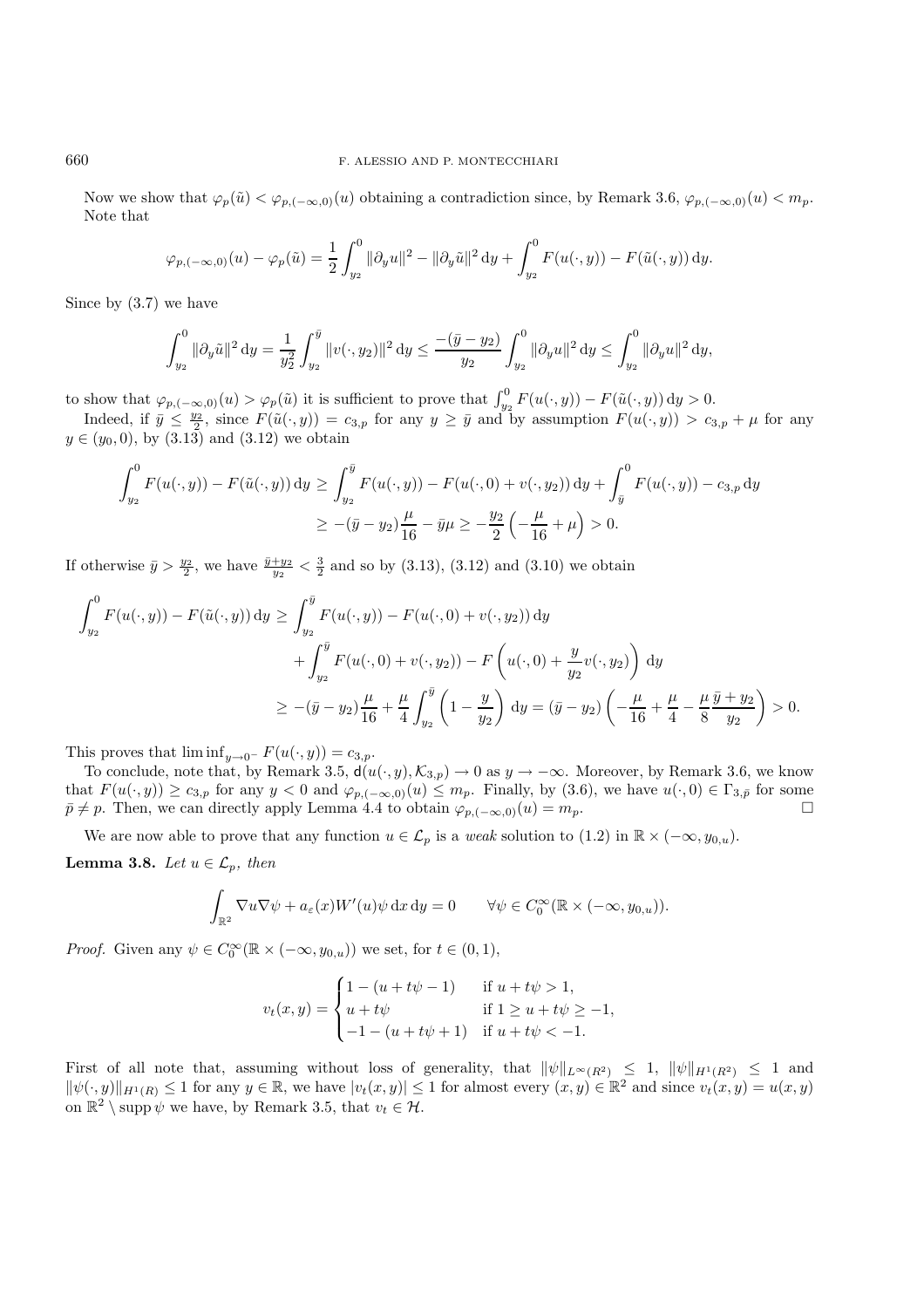We claim that there exists  $t_{\psi} \in (0,1)$  such that  $\varphi_{p,(-\infty,u_{0,\psi})}(v_t) \geq m_p$  for all  $t \in (0,t_{\psi})$  and then, by Remark 3.7 and Lemma 3.7,

$$
\varphi_{p, (-\infty, y_{0,u})}(v_t) \ge \varphi_{p, (-\infty, y_{0,u})}(u), \quad \forall t \in (0, t_{\psi})
$$
\n
$$
(3.14)
$$

from which we can conclude the proof.

First, let us show that there exists  $t_{\psi} \in (0, d_0)$  such that

$$
F(v_t(\cdot, y)) \ge c_{3,p} \text{ for every } y < y_{0,u}, \, t \in (0, t_\psi). \tag{3.15}
$$

If  $y \in (-\infty, y_{0,u}) \setminus D_u$ , note that since  $|v_t(\cdot, y) - u(\cdot, y)| \le t |\psi(\cdot, y)|$ , in particular we have  $||v_t(\cdot, y) - u(\cdot, y)||^2 \le$  $\|t^2\|\psi(\cdot,y)\|^2 \leq t^2$ , and for  $t < d_0$  we have  $\|v_t(\cdot,y)-u(\cdot,y)\| \leq d_0$  for any  $y \in \mathbb{R}$ . Then, we derive  $\mathsf{d}(v_t, \mathcal{K}_{3,p}) < 2d_0$ for all  $t \in (0, d_0)$ . Hence, by Remark 2.3, we have  $F(v_t(\cdot, y)) \ge c_{3,p}$  for any  $t \in (0, d_0)$  and  $y \in (-\infty, y_{0,u}) \setminus D_u$ .

Let  $x_1 < x_2$ ,  $\zeta_1 < \zeta_2 < y_{0,u}$  be such that supp  $\psi \subset (x_1, x_2) \times (\zeta_1, \zeta_2)$  and let  $y \in D = (-\infty, \zeta_2] \cap D_u$ . Since by (3.1) and Lemma 2.8 we have that  $y \to d(u(\cdot, y), \mathcal{K}_{3,p})$  is continuous, we deduce that D is closed in R. Since by Lemma 4.1  $y \to F(u(\cdot, y))$  is lower semicontinuous and since by (3.5)  $F(u(\cdot, y)) > c_{3,p}$  for any  $y \in D$ , we have that there exists  $\mu > 0$  such that  $F(u(\cdot, y)) \ge c_{3,p} + \mu$  for any  $y \in D \cap [\zeta_1, \zeta_2]$ . If  $u(\cdot, y) \in \overline{\Gamma} \setminus \Gamma$  then also  $v_t(\cdot, y) \in \overline{\Gamma} \setminus \Gamma$  and so  $F(v_t(\cdot, y)) = +\infty$ . If  $u(\cdot, y) \in \Gamma$ , setting  $C_1 = \overline{a} \max_{|s| \leq 1} |W'(s)|$  and  $C_2 = C_1(x_2 - x_1)^{\frac{1}{2}}$ we obtain

$$
|F(u(\cdot,y)) - F(v_t(\cdot,y))| \leq \frac{1}{2} \left| \int_{\mathbb{R}} |\partial_x u(x,y)|^2 - |\partial_x v_t(x,y)|^2 dx \right| + \left| \int_{\mathbb{R}} a_{\varepsilon}(W(u(x,y)) - W(v_t(x,y))) dx \right|
$$
  
\n
$$
\leq \frac{1}{2} \left| \int_{\mathbb{R}} |\partial_x u(x,y)|^2 - |\partial_x(u(x,y) + t\psi(x,y))|^2 dx \right| + C_1 \int_{\mathbb{R}} t|\psi(x,y)| dx
$$
  
\n
$$
\leq \int_{\mathbb{R}} \frac{t^2}{2} |\partial_x \psi(x,y)|^2 + t|\partial_x \psi(x,y)||\partial_x u(x,y)| dx + C_1 \int_{\mathbb{R}} t|\psi(x,y)| dx
$$
  
\n
$$
\leq \frac{t^2}{2} \|\psi(\cdot,y)\|_{H^1(\mathbb{R})}^2 + 2t \|\psi(\cdot,y)\|_{H^1(\mathbb{R})} \left(\frac{F(u(\cdot,y))}{2}\right)^{\frac{1}{2}} + tC_2 \|\psi(\cdot,y)\|
$$
  
\n
$$
\leq \frac{t^2}{2} + 2t \left(\frac{F(u(\cdot,y))}{2}\right)^{\frac{1}{2}} + tC_2.
$$

Then for any  $y \in D$  we have

$$
F(v_t(\cdot, y)) \ge F(u(\cdot, y))(1 - t) - \frac{1}{2}(t^2 + t) - tC_2 \ge (c_{3, p} + \mu)(1 - t) - \frac{1}{2}(t^2 + t) - tC_2
$$

from which we plainly derive that there exists  $t_{\psi} \in (0, d_0)$  such that  $F(v_t(\cdot, y)) \ge c_{3,p}$  for any  $y \in D$  and  $t\in (0,t_{\psi}).$ 

Finally, if  $y \in (\zeta_2, y_{0,u}) \cap D_u$ , we have  $v_t(x, y) = u(x, y)$  and we know, by Remark 3.5, that  $F(u(\cdot, y)) \ge c_{3,p}$ . Gathering the estimates above (3.15) follows.

Now, note that if  $y_{0,u} = +\infty$ , since by Remark 3.7 we have  $u \in \mathcal{M}_p$ , by (3.15) we obtain  $v_t \in \mathcal{M}_p$ , and then  $\varphi_p(v_t) \geq m_p$ , for all  $t \in (0, t_{\psi})$  and  $(3.14)$  follows in this case.

If otherwise  $y_{0,u} \in \mathbb{R}$ , note that by (3.6) and Lemma 3.7, for all  $t \in (0,1)$ ,  $v_t$  verifies

$$
\lim_{y \to -\infty} \mathsf{d}(v_t(\cdot, y), \mathcal{K}_{3,p}) = 0, \ v_t(x, y_{0,u}) = u(x, y_{0,u}) \in \bigcup_{\bar{p} \neq p} \Gamma_{3,\bar{p}} \text{ and } \liminf_{y \to y_{0,u}^-} F(v_t(x, y)) = c_{3,p}. \tag{3.16}
$$

Hence, by (3.15), we obtain that, for all  $t \in (0, t_{\psi})$ ,  $v_t$  verifies the conditions of Lemma 4.4 with  $y_0 = y_{0,u}$  and we can conclude that  $\varphi_{p,(-\infty,y_{0,u})}(v_t) \geq m_p$ , for all  $t \in (0,t_{\psi})$  and so (3.14) is completely proved.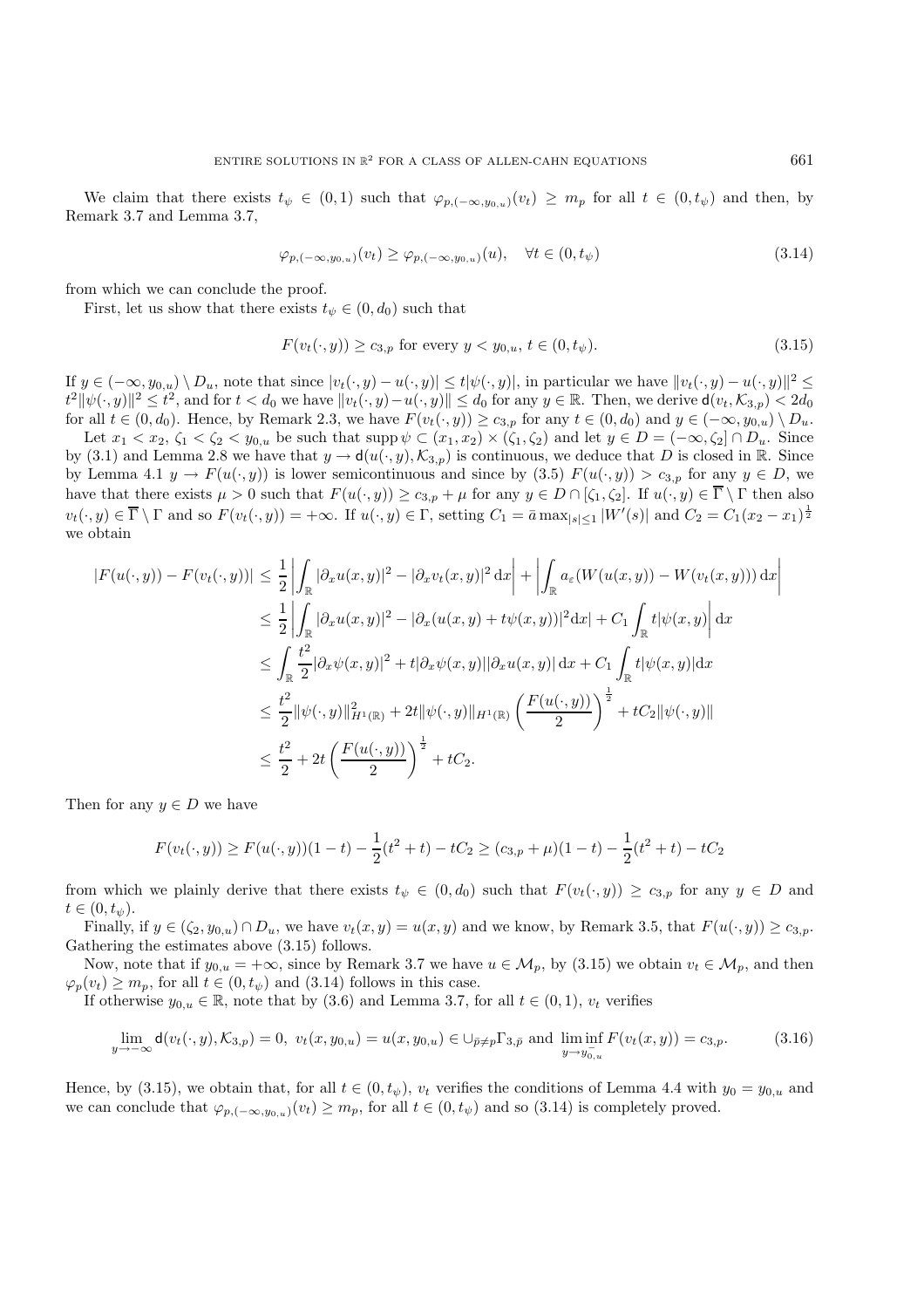Finally, let us define

$$
\tilde{W}(s) = \begin{cases}\nW(1 - (s - 1)) & \text{if } 1 < s \le 2, \\
W(s) & \text{if } |s| \le 1, \\
W(-1 - (s + 1)) & \text{if } -2 \le s < -1\n\end{cases}
$$

observing that  $\tilde{W} \in C^1([-2, 2])$  and  $\tilde{W}(s) = W(s)$  for any  $s \in [-1, 1]$ . There results  $W(v_t) = \tilde{W}(u + t\psi)$ ,  $|\partial_xv_t| = |\partial_x(u+t\psi)|$  and  $|\partial_yv_t| = |\partial_y(u+t\psi)|$ , *a.e.* on  $\mathbb{R}^2$ . Therefore

$$
\int_{-\infty}^{y_{0,u}} \int_{\mathbb{R}} |\nabla(u+t\psi)|^2 + a_{\varepsilon} \tilde{W}(u+t\psi) dx - c_{3,p} dy = \varphi_{p,(-\infty,y_{0,u})}(v_t).
$$
 (3.17)

Then, by (3.17) and (3.14), we conclude that for any  $t \in (0, t_{\psi})$  there results

$$
\int_{-\infty}^{y_{0,u}} \int_{\mathbb{R}} \frac{1}{2} |\nabla(u+t\psi)|^2 + a_{\varepsilon} \tilde{W}(u+t\psi) \,dx - c_{3,p} \,dy - \varphi_{p,(-\infty,y_{0,u})}(u) \ge 0.
$$

Hence, since  $|u(x,y)| \leq 1$  for *a.e.*  $(x,y) \in \mathbb{R}^2$ , and since  $\frac{1}{t}|\tilde{W}(u+t\psi) - W(u)| \leq \psi \max_{|s| \leq 2} |\tilde{W}'(s)|$  for *a.e.*  $(x, y) \in \mathbb{R}^2$  and for any  $t \in (0, 1)$ , by using the Fubini and the dominated convergence Theorems we obtain

$$
0 \leq \lim_{t \to 0^+} \frac{1}{t} \left( \int_{-\infty}^{y_{0,u}} \int_{\mathbb{R}} |\nabla(u + t\psi)|^2 + a_{\varepsilon} \tilde{W}(u + t\psi) dx - c_{3,p} dy - \varphi_{p,(-\infty, y_{0,u})}(u) \right)
$$
  
\n
$$
= \lim_{t \to 0^+} \frac{1}{t} \int_{\text{supp }\psi} \frac{1}{2} (|\nabla(u + t\psi)|^2 - |\nabla u|^2) + a_{\varepsilon}(x) (\tilde{W}(u + t\psi) - W(u)) dx dy
$$
  
\n
$$
= \int_{\mathbb{R}^2} \nabla u \nabla \psi + a_{\varepsilon}(x) W'(u) \psi dx dy.
$$

Considering  $-\psi$  as test function we deduce that  $\int_{\mathbb{R}^2} \nabla u \nabla \psi + a_\varepsilon(x) W'(u) \psi \,dx \,dy \leq 0$  from which in fact  $\int_{\mathbb{R}^2} \nabla u \nabla \psi + a_\varepsilon(x) W'(u) \psi \,dx \,dy = 0$  and the lemma follows.

By the following lemma we obtain that in fact any function  $u \in \mathcal{L}_p$  is a a *classical* solution to (1.2) on  $\mathbb{R} \times (-\infty, y_{0,u}).$ 

**Lemma 3.9.** *Let*  $y_1 < y_2 \in \mathbb{R}$ *. If*  $u \in \mathcal{H}$  *verifies* 

$$
\int_{S_{(y_1,y_2)}} \nabla u \nabla \psi + a_{\varepsilon}(x) W'(u) \psi \, \mathrm{d}x \, \mathrm{d}y = 0, \qquad \forall \psi \in H_0^1(S_{(y_1,y_2)}). \tag{3.18}
$$

*Then*  $u \in C^2(S_{(y_1,y_2)})$  *and verifies*  $-\Delta u + a_{\varepsilon}W'(u) = 0$  *on*  $S_{(y_1,y_2)}$ *. Moreover, for any*  $[\zeta_1, \zeta_2] \subset (y_1, y_2)$  *there results*  $u - z_0 \in H^2(S_{(\zeta_1,\zeta_2)})$  *and* 

$$
\lim_{x \to \pm \infty} u(x, y) = \pm 1 \quad \text{unif. w.r. to } y \in [\zeta_1, \zeta_2]. \tag{3.19}
$$

*Proof.* Let  $[\zeta_1, \zeta_2] \subset (\bar{\zeta}_1, \bar{\zeta}_2) \subset [\bar{\zeta}_1, \bar{\zeta}_2] \subset (y_1, y_2)$  and  $\theta \in C^2(\mathbb{R})$  be such that  $\theta(y) = 0$  if  $y \notin (\bar{\zeta}_1, \bar{\zeta}_2)$  and  $\theta(y) = 1$ for any  $y \in [\zeta_1, \zeta_2]$ . Defining  $v(x, y) = \theta(y)(u(x, y) - z_0(x))$  we have  $v \in H_0^1(S_{(\zeta_1, \zeta_2)})$  and moreover

$$
\int_{S_{(\bar{\zeta}_1,\bar{\zeta}_2)}} \nabla v \nabla \psi \, dx \, dy = \int_{S_{(\bar{\zeta}_1,\bar{\zeta}_2)}} (-\theta a_\varepsilon W'(u) + \theta \partial_x^2 z_0 - \partial_y^2 \theta (u - z_0) - \partial_y \theta \partial_y u) \psi
$$
\n(3.20)

for any  $\psi \in H_0^1(S_{(\bar{\zeta}_1,\bar{\zeta}_2)})$ . Then one plainly recognizes that  $f = -a_\varepsilon W'(u)\theta + \theta \partial_x^2 z_0 - \partial_y^2 \theta(u - z_0) - \partial_y u \partial_y \theta \in$  $L^2(S_{(\bar{\zeta}_1,\bar{\zeta}_1)})$  and by classical elliptic argument recovers that  $v \in H^2(S_{(\bar{\zeta}_1,\bar{\zeta}_2)})$  and so that  $u - z_0 \in H^2(S_{(\zeta_1,\zeta_2)})$ .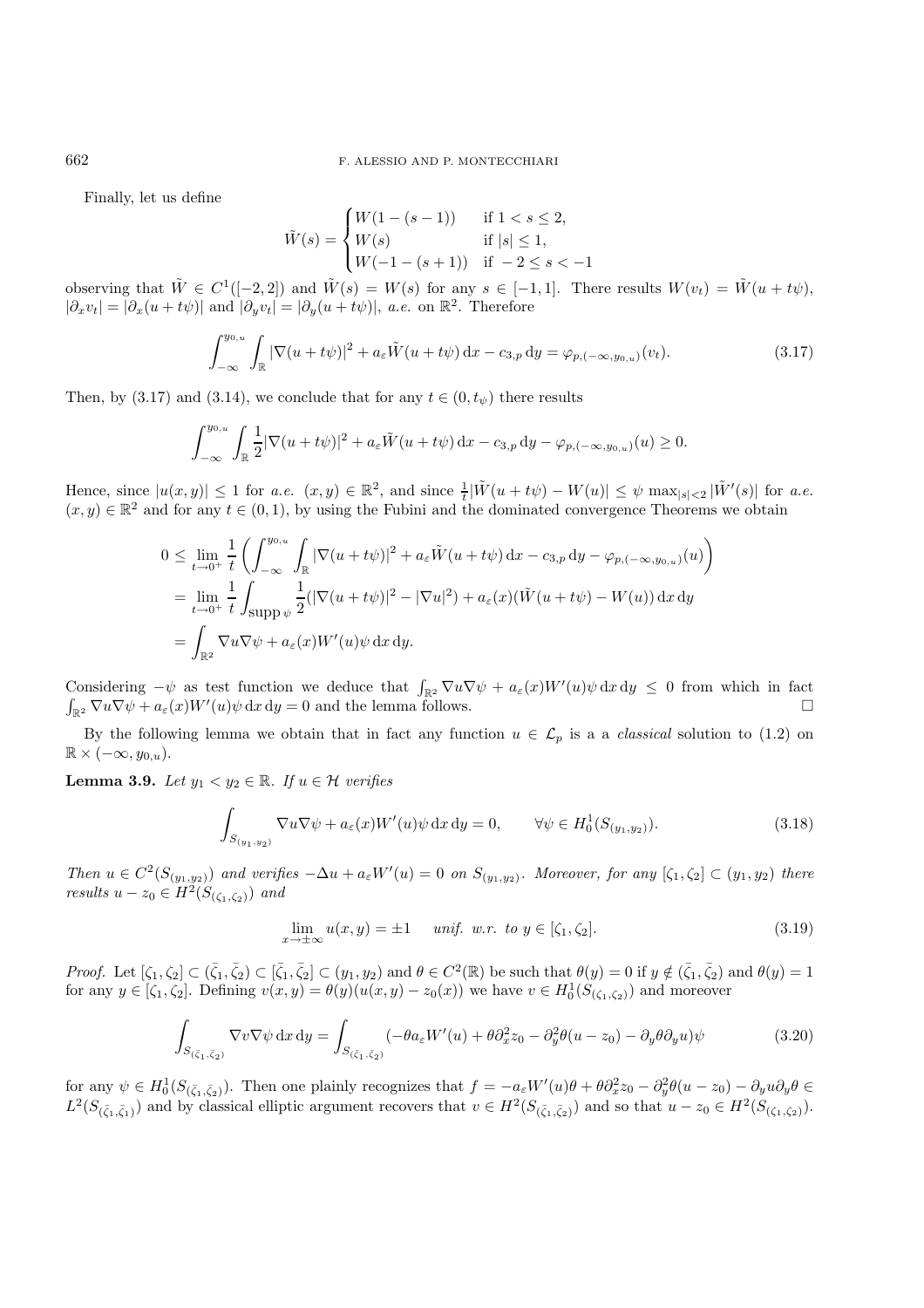Then  $-\Delta u + a_{\varepsilon}W'(u) = 0$  as element of  $\bigcap_{[\zeta_1,\zeta_2]\subset(y_1,y_2)} L^2(S_{(y_1,y_2)})$  and since  $||u||_{L^{\infty}(\mathbb{R}^2)} = 1$ , by a bootstrap argument we obtain that u verifies the equation in a classical sense with  $||u||_{C^2(S_{(\zeta_1,\zeta_2)})} < +\infty$  for any  $[\zeta_1,\zeta_2] \subset$  $(y_1, y_2)$ .

To show that (3.19) holds true observe that since  $u - z_0 \in \bigcap_{[\zeta_1,\zeta_2]\subset (y_1,y_2)} H^2(S_{(\zeta_1,\zeta_2)})$  we have that  $u(\cdot,y)$  –  $z_0(\cdot) \in H^1(\mathbb{R})$  (in the sense of traces) for any  $y \in (\zeta_1, \zeta_2)$  and so that  $u(x, y) \to \pm 1$  as  $x \to \pm \infty$  for any  $y \in \zeta_1$  $(\zeta_1, \zeta_2)$ . Then, assume by contradiction that  $(3.19)$  does not hold and so that there exist  $[\zeta_1, \zeta_2] \subset (y_1, y_2), \mu > 0$ , a sequence  $(y_n) \subset [\zeta_1, \zeta_2], y_n \to \bar{y} \in [\zeta_1, \zeta_2],$  and a sequence  $(x_n) \subset \mathbb{R}, |x_n| \to \infty$  such that  $1 - |u(x_n, y_n)| \geq \mu$ . Since  $||u||_{C^2(S_{(\zeta_1,\zeta_2)})} < +\infty$ , one obtains that there exists  $\rho > 0$  such that  $1 - |u(x_n, y)| \ge \frac{\mu}{2}$  for any  $y \in [\zeta_1, \zeta_2]$ such that  $|y-\overline{y}|\leq \rho$  whenever n is sufficiently large, a contradiction since we already know that  $1-|u(x,y)|\to 0$ as  $|x| \to +\infty$  for any  $y \in (\zeta_1, \zeta_2)$ .

By Lemma 3.9 we obtain that if  $u \in \mathcal{L}_p$  and  $y_{0,u} = +\infty$ , then  $u \in C^2(\mathbb{R}^2)$  and  $-\Delta u + a_\varepsilon W'(u) = 0$  on  $\mathbb{R}^2$ , *i.e.*, u is a solution to (1.2). If otherwise  $u \in \mathcal{L}_p$  is such that  $y_{0,u} \in \mathbb{R}$ , by Lemma 3.9 we have that u solves (1.2) only on the half plane  $\mathbb{R} \times (-\infty, y_{0,u})$ . We will prove, by the following Lemma, that in such case u satisfies the Neumann boundary condition  $\partial_u u(\cdot, y_{0,u}) \equiv 0$ . This will allow us to recover, by reflection, an entire solution to (1.2) even in this case.

In fact, in the next lemma, noting that in the equation  $(1.2)$  the variable  $y$  is cyclic, we prove that a sort of *Energy* has to be conserved for the functions  $u \in \mathcal{L}_p$ .

**Lemma 3.10.** *If*  $u \in \mathcal{L}_p$ *, then the energy function* 

$$
y \to E_u(y) = -\frac{1}{2} ||\partial_y u(\cdot, y)||^2 + F(u(\cdot, y))
$$

*is constant on*  $(-\infty, y_{0,u})$ *. In particular* 

$$
E_u(y) = c_{3,p} \quad \text{for all } y \in (-\infty, y_{0,u}) \quad \text{and} \quad \liminf_{y \to y_{0,u}^-} \|\partial_y u(\cdot, y)\| = 0. \tag{3.21}
$$

*Proof.* Let  $u \in \mathcal{L}_p$  and  $(\zeta_1, \zeta_2) \subset (-\infty, y_{0,u})$ . By Lemma 3.9 we know that  $u \in C^2(S_{(\zeta_1,\zeta_2)})$  verifies  $-\Delta u$  +  $a_{\varepsilon}W'(u) = 0$  on  $S_{(\zeta_1,\zeta_2)}$ . Multiplying both the terms of the equation by  $\partial_y u(x,y)$  we get that

$$
0 = -\partial_{x,x} u \, \partial_y u - \partial_{y,y} u \, \partial_y u + a_{\varepsilon}(x) W'(u) \partial_y u = -\partial_{x,x} u \, \partial_y u + \partial_y \left( -\frac{1}{2} |\partial_y u|^2 + a_{\varepsilon}(x) W(u) \right)
$$
  
= 
$$
-\partial_x (\partial_x u \, \partial_y u) + \partial_y \left( \frac{1}{2} |\partial_x u|^2 - \frac{1}{2} |\partial_y u|^2 + a_{\varepsilon}(x) W(u) \right).
$$

Given  $[\bar{\zeta}_1, \bar{\zeta}_2] \subset (\zeta_1, \zeta_2)$ , by Lemma 3.9 we know that  $u - z_0 \in H^2(S_{(\bar{\zeta}_1, \bar{\zeta}_2)})$  and hence  $\nabla u \in H^1(S_{(\bar{\zeta}_1, \bar{\zeta}_2)})$ . Then, integrating on  $S_{(\bar{\zeta}_1,\bar{\zeta}_2)}$  and using Fubini Theorem we obtain

$$
0 = -\int_{S_{(\bar{\zeta}_1,\bar{\zeta}_2)}} \partial_x(\partial_x u \, \partial_y u) \, dx \, dy + \int_{S_{(\bar{\zeta}_1,\bar{\zeta}_2)}} \partial_y \left(\frac{1}{2}|\partial_x u|^2 - \frac{1}{2}|\partial_y u|^2 + a_{\varepsilon}(x)W(u)\right) \, dx \, dy
$$
  
\n
$$
= -\int_{\bar{\zeta}_1}^{\bar{\zeta}_2} \int_{\mathbb{R}} \partial_x(\partial_x u \, \partial_y u) \, dx \, dy + \int_{\mathbb{R}} \int_{\bar{\zeta}_1}^{\bar{\zeta}_2} \partial_y \left(\frac{1}{2}|\partial_x u|^2 - \frac{1}{2}|\partial_y u|^2 + a_{\varepsilon}(x)W(u)\right) \, dy \, dx
$$
  
\n
$$
= -\int_{\bar{\zeta}_1}^{\bar{\zeta}_2} \int_{\mathbb{R}} \partial_x(\partial_x u \, \partial_y u) \, dx \, dy + E_u(\bar{\zeta}_2) - E_u(\bar{\zeta}_1).
$$

By Lemma 3.9  $u - z_0 \in H^2(S_{(\bar{\zeta}_1,\bar{\zeta}_2)})$ . Then  $\partial_x u(\cdot,y)$ ,  $\partial_y u(\cdot,y) \in H^1(\mathbb{R})$  for *a.e.*  $y \in (\bar{\zeta}_1,\bar{\zeta}_2)$  and so  $\partial_x u(x,y)$ ,  $\partial_y u(x,y) \to 0$  as  $|x| \to +\infty$  for *a.e.*  $y \in (\bar{\zeta}_1, \bar{\zeta}_2)$ . Therefore  $\int_{\mathbb{R}} \partial_x(\partial_x u \partial_y u) dx = 0$  for *a.e.*  $y \in [\bar{\zeta}_1, \bar{\zeta}_2]$  and  $E_u(\bar{\zeta}_2) = E_u(\bar{\zeta}_1)$  follows.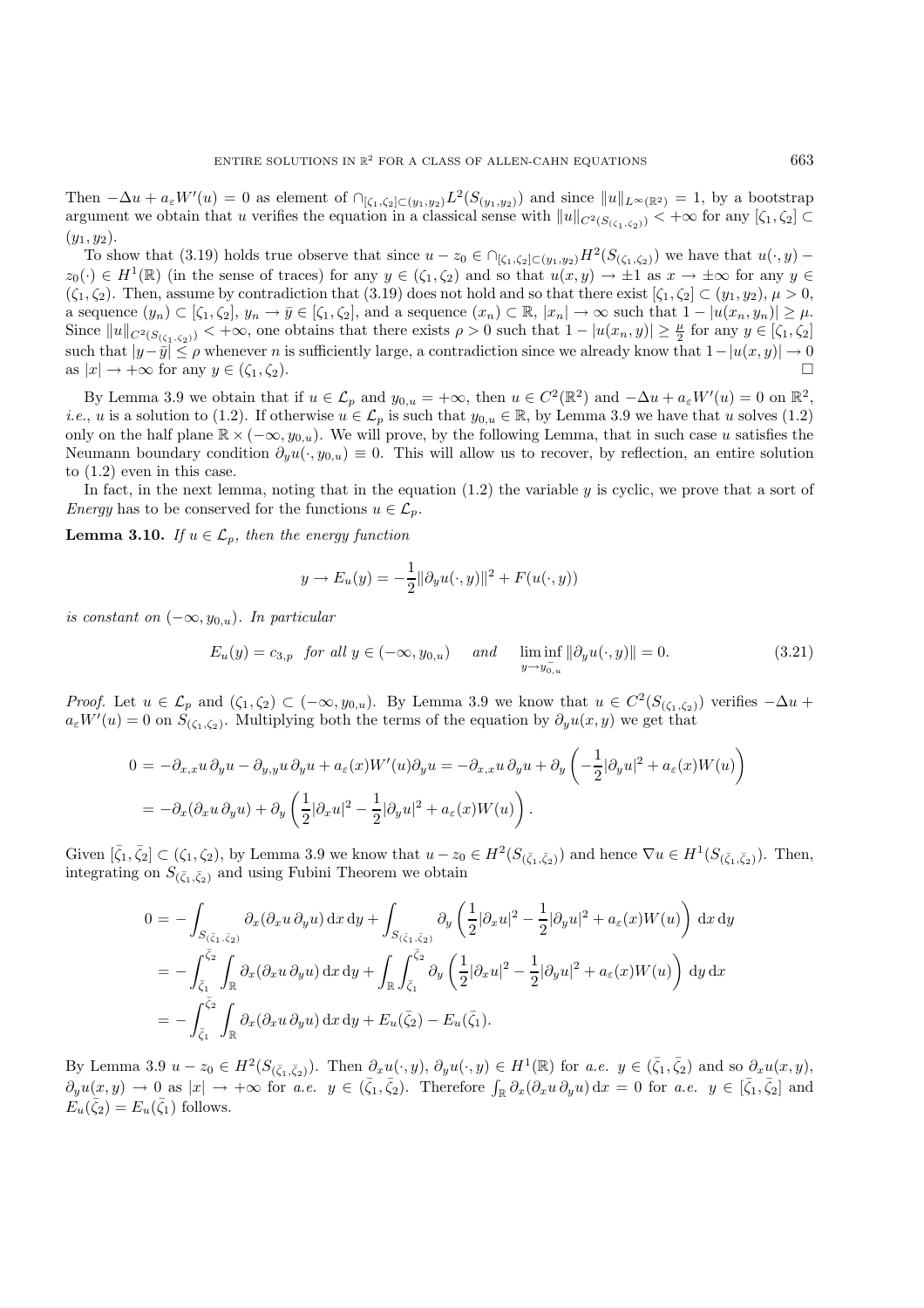That proves that the function  $E_u(y)$  is constant on  $(-\infty, y_{0,u})$ . It is not difficult to recognize that  $E_u(y)$  = c<sub>3,p</sub>. Indeed, By Lemma 3.7 we have  $\int_{-\infty}^{y_{0,u}} \frac{1}{2} ||\partial_y u(\cdot, y)||^2 + (F(u(\cdot, y)) - c_{3,p}) dy = m_p < +\infty$  and so there exists a sequence  $(y_j) \subset (-\infty, y_{0,u})$  such that  $y_j \to -\infty$  and  $\frac{1}{2} ||\partial_y u(\cdot, y_j)||^2 + (F(u(\cdot, y_j)) - c_{3,p}) \to 0$ . Since, by Remarks 2.3 and 3.6,  $F(u(\cdot, y_j)) \ge c_{3,p}$  for any  $j \in \mathbb{N}$  we have  $\|\partial_y u(\cdot, y_j)\|^2 \to 0$  and  $F(u(\cdot, y_j)) \to c_{3,p}$ . Then  $E_u(y) = c_{3,p}$  for any  $y \in (-\infty, y_{0,u})$  follows. Since by Lemma 3.7,  $\liminf_{y \to y_{0,u}^-} F(u(\cdot, y)) = c_{3,p}$ , we can conclude that  $\liminf_{y \to y_{0,u}^-} ||\partial_y u(\cdot, y)|| = 2 \liminf_{y \to y_{0,u}^-} (F(u(\cdot, y)) - E_u(y)) = 0$  and (3.21) follows.

We are now able to prove the existence of solutions to (1.2).

**Proposition 3.1.** *Let*  $u \in \mathcal{L}_p$ *. Then, setting* 

$$
v_p \equiv u, \quad \text{if } y_{0,u} = +\infty, \quad \text{or} \quad v_p(x,y) = \begin{cases} u(x,y), & \text{if } y \leq y_{0,u}, \\ u(x, 2y_{0,u} - y), & \text{if } y > y_{0,u}, \end{cases} \quad \text{if } y_{0,u} \in \mathbb{R},
$$

*we have that*  $v_p \in C^2(\mathbb{R})$  *is a classical solution to (1.2) on*  $\mathbb{R}^2$ *. Moreover,*  $||v_p||_{C^2(\mathbb{R}^2)} < +\infty$  *and*  $v_p(x, y) \to \pm 1$ *as*  $x \to \pm \infty$  *uniformly with respect to*  $|y| \leq T$ *, for any*  $T > 0$ *.* 

*Proof.* If  $y_{0,u} = +\infty$ , the statement follows by Lemmas 3.8 and 3.9 noting that  $||u||_{C^2(\mathbb{R}^2)} < +\infty$  derive from  $||u||_{L^{\infty}(\mathbb{R}^2)} \leq 1$  using local Schauder estimates.

Let  $y_{0,u} \in \mathbb{R}$  and since the functional is invariant with respect to the y-translations, it is non restrictive to assume that  $y_{0,u} = 0$ . By (3.21) we already know that  $E_u = c_{3,p} = -\frac{1}{2} ||u(\cdot, y)||^2 + F(u(\cdot, y))$  for any  $y < 0$ .

By Lemma 3.7 we know that

$$
\exists (y_j) \subset \mathbb{R}_-\text{ such that } y_j \to 0 \text{ and } F(u(\cdot, y_j)) \to c_{3,p} \tag{3.22}
$$

and hence  $\|\partial_y u(\cdot, y_j)\| \to 0$ . By Lemma 3.9, using the Green formula, we have that for any  $\psi \in C_0^{\infty}(\mathbb{R}^2)$  and  $j \in \mathbb{N}$ 

$$
0 = \int_{\mathbb{R} \times (-\infty, y_j)} -\Delta u \psi + a_{\varepsilon} W'(u) \psi \,dx \,dy = \int_{\mathbb{R} \times (-\infty, y_j)} \nabla u \nabla \psi + a_{\varepsilon} W'(u) \psi \,dx \,dy - \int_{\mathbb{R}} \partial_y u(x, y_j) \psi(x, y_j) \,dx,
$$

and so

$$
\int_{\mathbb{R}\times(-\infty,0)} \nabla u \nabla \psi + a_{\varepsilon} W'(u) \psi \,dx \,dy = \lim_{j \to \infty} \int_{\mathbb{R}\times(-\infty,y_j)} \nabla u \nabla \psi + a_{\varepsilon} W'(u) \psi \,dx \,dy
$$
\n
$$
= \lim_{j \to \infty} \int_{\mathbb{R}} \partial_y u(x,y_j) \psi(x,y_j) \,dx = 0.
$$

With a simple change of coordinates we obtain also that

$$
\int_{\mathbb{R}\times(0,+\infty)}\nabla u(x,-y)\nabla\psi + a_{\varepsilon}W'(u(x,-y))\psi \,dx\,dy = 0, \qquad \forall \psi \in C_0^{\infty}(\mathbb{R}^2).
$$

Then,  $v_p$  satisfies

$$
\int_{\mathbb{R}^2} \nabla v_p \nabla \psi + a_\varepsilon(x) W'(v_p) \psi \,dx \,dy = 0, \qquad \forall \psi \in C_0^{\infty}(\mathbb{R}^2)
$$

and using Lemma 3.9 the proposition follows as in the case  $y_{0,u} = +\infty$ .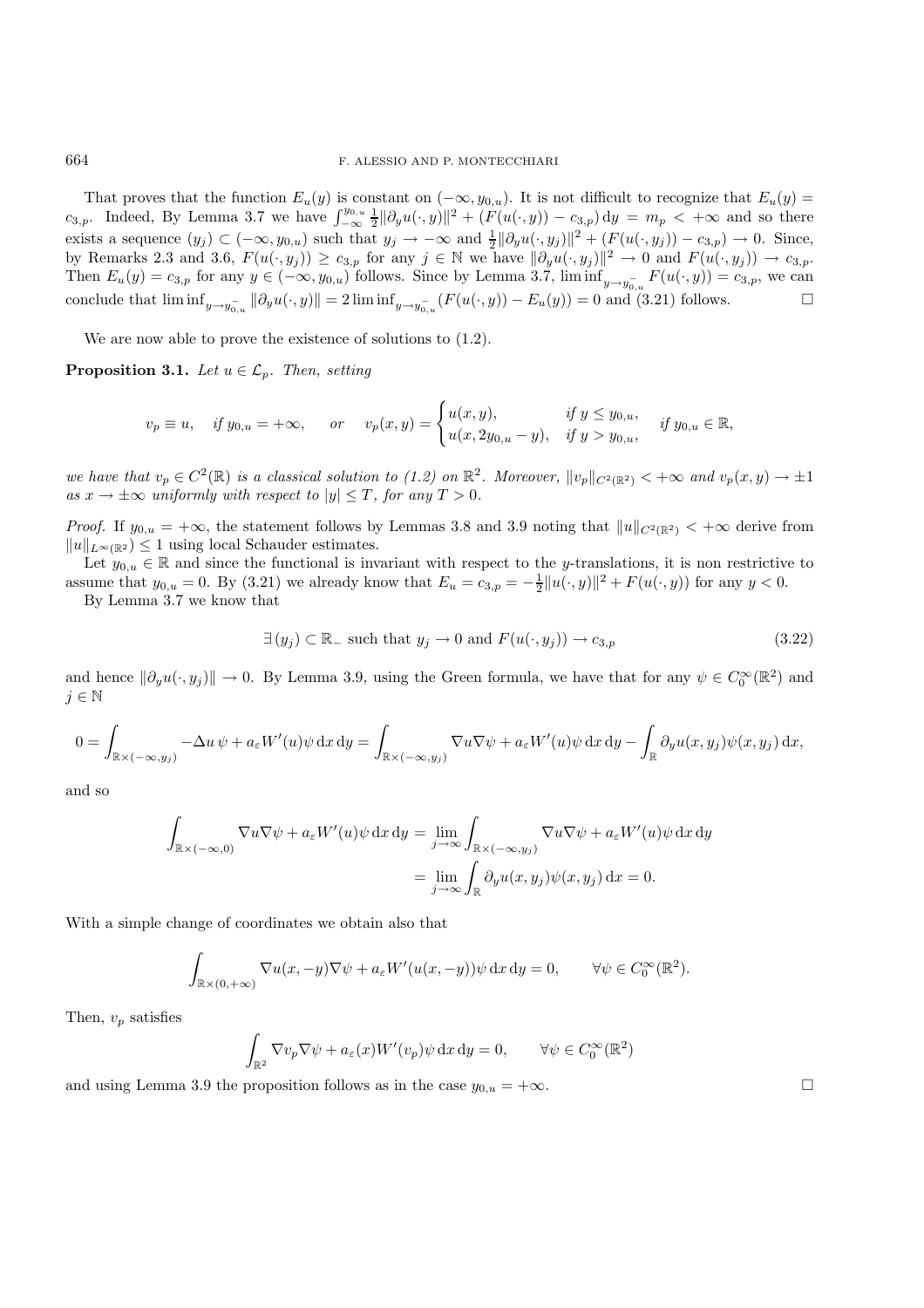Thanks to Proposition 3.1 and Lemma 3.9, we can say that (1.2) always admits a two dimensional solution verifying  $d(u(\cdot, y), \mathcal{K}_{3,p}) \to 0$  as  $y \to -\infty$  whenever  $p \in \mathcal{P}$  is such that  $[p] \geq p_0$ . Moreover,

- $-$  if  $y_{0,u} = +\infty$ , such solution is of the *heteroclinic type*, *i.e.*  $v_p \in C^2(\mathbb{R}^2)$  verifies (1.2) and  $v_p \in \mathcal{M}_p$ ;
- $-$  if  $y_{0,u} \in \mathbb{R}$ , then the solution is of the *homoclinic type*, *i.e.*  $v_p \in C^2(\mathbb{R}^2)$  verifies (1.2),  $d(v_p, \mathcal{K}_{3,p}) \to 0$ 
	- as  $y \to \pm \infty$  and, by Remark 3.5 and Lemma 2.10,  $d(v_p(\cdot, y_{0,u}), \mathcal{K}_{3,p}) \geq 3d_0$ .

To complete the proof of the main theorem we have to show that in any case  $v_p(x, y) \to \pm 1$  as  $x \to \pm \infty$ uniformly with respect to  $y \in \mathbb{R}$ .

**Lemma 3.11.** *Let*  $p \in \mathcal{P}$  *with*  $[p] \geq p_0$ *, for every*  $u \in \mathcal{L}_p$ *, let*  $v_p$  *be given by Proposition 3.1. Then,*  $v_p(x, y) \to \pm 1$ *as*  $x \to \pm \infty$  *uniformly with respect to*  $y \in \mathbb{R}$ *.* 

*Proof.* By Proposition 3.1 we know that  $v_p \in C^2(\mathbb{R})$ ,  $||v_p||_{C^2(\mathbb{R}^2)} < +\infty$  and that for any  $T > 0$  there results  $v_p(x, y) \to \pm 1$  as  $x \to \pm \infty$  uniformly with respect to  $|y| \leq T$ .

As first step in the proof we claim now that for any  $(\zeta_1, \zeta_2) \subset \mathbb{R}$  there exists a constant  $C > 0$  depending only on  $\zeta_2 - \zeta_1$  such that

$$
||v_p||_{H^2(S_{(\zeta_1,\zeta_2)})} \leq C.
$$

To this aim note firstly that, by Lemma 3.6,  $d(v_p(\cdot, y), \Gamma_{3,p}) \leq \mathsf{C}_0$  for any  $y \in \mathbb{R}$ .

In particular we obtain that  $\sup_{y\in\mathbb{R}}||v_p(\cdot,y)-z_0(\cdot)||^2=C_1<+\infty$  and so by Lemma 2.13 we recover that  $\int_{\mathbb{R}} W(v_p(x, y)) dx \leq C_2 < +\infty$  for any  $y \in \mathbb{R}$ . Then, since by (1.10), we have  $|W'(s)|^2 \leq \frac{\bar{b}^2}{b} W(s)$  for any  $|s| \leq 1$ we derive that there exists a constant  $C_3 > 0$  such that  $||W'(v_p)||_{L^2(S_{(\zeta_1,\zeta_2)})}^2 \leq C_3(\zeta_2 - \zeta_1)$  for any  $(\zeta_1,\zeta_2) \subset \mathbb{R}$ . Secondly we observe that since  $\varphi_p(v_p) = m_p$  if  $y_{0,u} = +\infty$  and  $\varphi_p(v_p) = 2m_p$  if  $y_{0,u} < +\infty$  we always have

that  $\|\partial_y v_p\|_{L^2(\mathbb{R}^2)}^2 \leq 4m_p.$ 

Then, for any  $(\zeta_1, \zeta_2) \subset \mathbb{R}$  we let  $\theta \in C^2(\mathbb{R})$  be such that  $\theta(y) = 0$  if  $y \notin (\zeta_1 - 1, \zeta_2 + 1), \theta(y) = 1$  for any  $y \in (\zeta_1, \zeta_2)$  and  $\|\theta\|_{C^2(\mathbb{R})} \leq 2$ . Defining  $v(x, y) = \theta(y)(v_p(x, y) - z_0(x))$  we have  $v \in H_0^1(S_{(\zeta_1-1,\zeta_2+1)}),$ 

$$
||v||_{L^{2}(S_{(\zeta_{1}-1,\zeta_{2}+1)})}^{2} \leq 4||v_{p} - z_{0}||_{L^{2}(S_{(\zeta_{1}-1,\zeta_{2}+1)})}^{2} \leq 4C_{1}(\zeta_{2} - \zeta_{1} + 2)
$$

and moreover, since  $v_p$  is a classical solution to  $(1.2)$ ,

$$
\Delta v = \theta a_{\varepsilon} W'(v_p) - \theta \partial_x^2 z_0 + \partial_y^2 \theta(v_p - z_0) + \partial_y \theta \partial_y v_p.
$$

Then, since  $\Delta v = \theta a_{\varepsilon} W'(v_p) - \theta \partial_x^2 z_0 + \partial_y^2 \theta(v_p - z_0) + \partial_y \theta \partial_y v_p \in L^2(S_{(\zeta_1 - 1, \zeta_2 + 1)})$  and

$$
\|\Delta v\|_{L^2(S_{(\zeta_1-1,\zeta_2+1)})} \le 2(\overline{a}C_3^{1/2} + C_1^{1/2} + \|\partial_x^2 z_0\|)(\zeta_2 - \zeta_1 + 2)^{1/2} + 4m_p^{1/2}
$$

by classical elliptic argument we recover that  $v \in H^2(S_{(\zeta_1-1,\zeta_2+1)})$  and that there exists a constant C depending only on  $\zeta_2 - \zeta_1$  such that  $||v||_{H^2(S_{(\zeta_1-1,\zeta_2+1)})} \leq C$ . Then, since  $||v_p - z_0||_{H^2(S_{(\zeta_1,\zeta_2)})} = ||v||_{H^2(S_{(\zeta_1,\zeta_2)})}$ , our claim follows.

In particular we obtain that the function  $y \in \mathbb{R} \to \partial_y v_p(\cdot, y) \in L^2(\mathbb{R})$  is uniformly continuous. Indeed, as in (3.1), for any  $(\zeta_1, \zeta_2) \subset \mathbb{R}$  we have

$$
\|\partial_y v_p(\cdot,\zeta_1)-\partial_y v_p(\cdot,\zeta_2)\|^2\leq (\zeta_2-\zeta_1)\|\partial_y^2 v_p\|_{L^2(S_{(\zeta_1,\zeta_2)})}\leq (\zeta_2-\zeta_1)\|v_p-z_0\|_{H^2(S_{(\zeta_1,\zeta_2)})}
$$

from which we derive that

$$
\lim_{y \to \pm \infty} \|\partial_y v_p(\cdot, y)\| = 0.
$$

Indeed, if there exist a sequence  $|y_j| \to \infty$  as  $j \to \infty$  and  $r > 0$  such that  $\|\partial_y v_p(\cdot, y_j)\| \geq 2r$  for any  $j \in \mathbb{N}$ , then by uniform continuity there exists  $\rho > 0$  such that  $\|\partial_y v_p(\cdot, y)\| \ge r$  for any  $y \in \bigcup_{j \in \mathbb{N}} (y_j - \rho, y_j + \rho)$  and so  $\varphi_p(v_p) \ge \sum_{j=1}^{\infty} \frac{r^2}{2} \rho = +\infty$ , a contradiction since  $\varphi_p(v_p) < +\infty$ .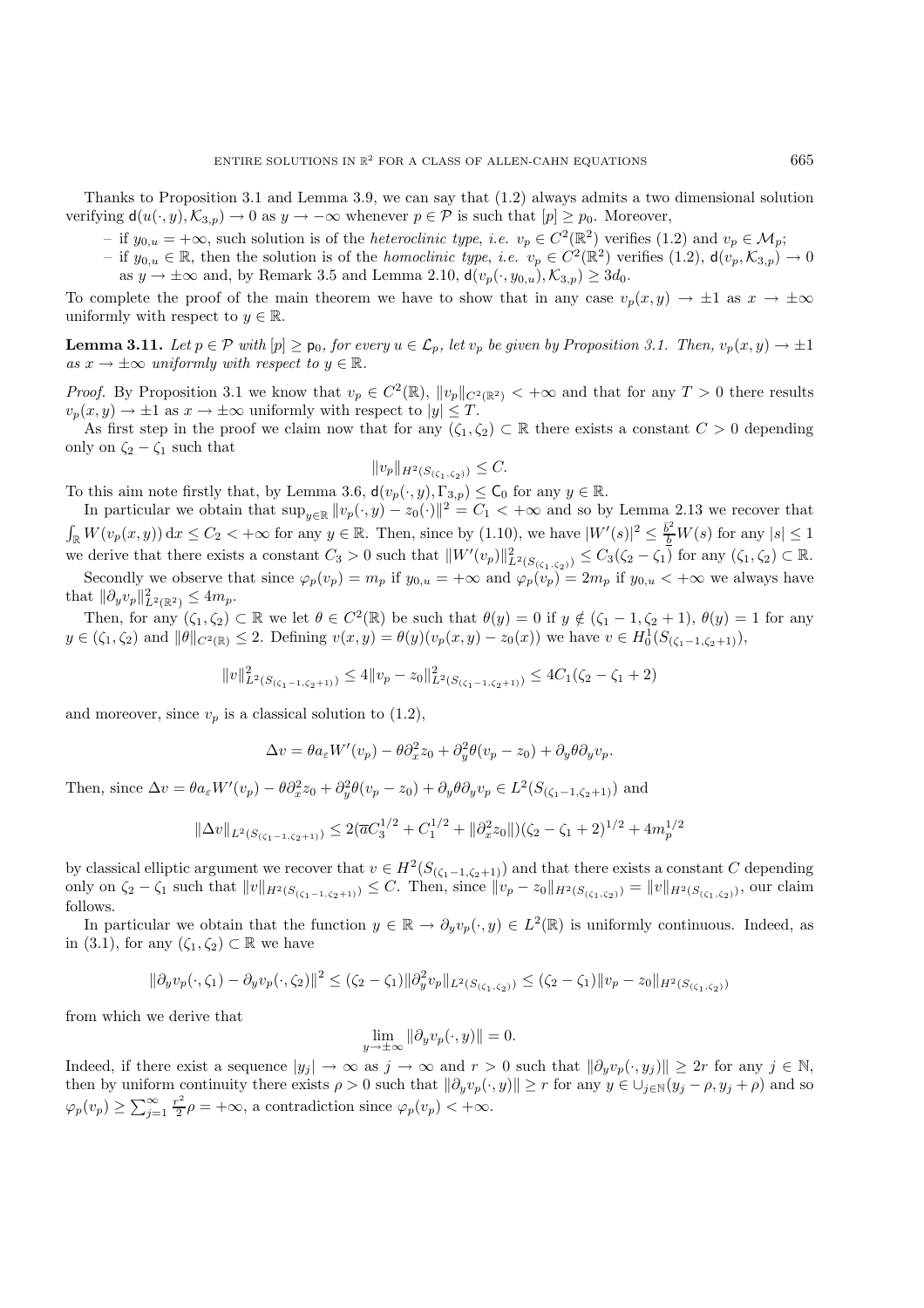By Lemma 3.10 we then obtain that

$$
\lim_{y \to \pm \infty} F(v_p(\cdot, y)) = c_{3,p}
$$

and so that there exists  $L > 0$  such that

$$
v_p(\cdot, y) \in \Gamma_{3,p}
$$
 for any  $y < -L$  and  $v_p(\cdot, y) \in \Gamma_{3,p}$  for any  $y > L$ 

where  $\bar{p} = p$  if  $y_{0,u} < +\infty$  and  $\bar{p} = p^*$  if  $y_{0,u} = +\infty$ . By Lemma 2.5 we deduce that there exists  $T > 0$  such that if  $|y| > L$  then

$$
v_p(x,y) \ge 1 - 2\overline{\delta} \text{ for any } x > T \text{ and } v_p(x,y) \le -1 + 2\overline{\delta} \text{ for any } x < -T. \tag{3.23}
$$

We will assume that T is such that also  $1 - |z_0(x)| \geq 2\overline{\delta}$  for any  $|x| \geq T$ .

Assume now by contradiction that  $v_p(x, y)$  does not converge to  $\pm 1$  as  $x \to \pm \infty$  uniformly with respect to  $y \in \mathbb{R}$ . Then there exists a sequence  $(x_j, y_j) \subset \mathbb{R}^2$  such that  $|x_j| \to \infty$ ,  $|y_j| \to \infty$  as  $j \to \infty$  and  $1-|v_p(x_j, y_j)| \ge$  $2r > 0$  for any  $j \in \mathbb{N}$ . Since  $||v_p||_{C^2(\mathbb{R}^2)} < +\infty$  we obtain that there exists  $\rho \in (0,1)$  such that  $1 - |v_p(x,y)| \geq r$ for any  $(x, y) \in \bigcup_{j \in \mathbb{N}} B_{\rho}((x_j, y_j))$  (as usual we denote  $B_{\rho}((x_j, y_j)) = \{(x, y) \in \mathbb{R}^2 / (x - x_j)^2 + (y - y_j)^2 < \rho^2\}$ ). Since  $|x_j| \to \infty$  as  $j \to \infty$  and  $z_0(x) \to \pm 1$  as  $x \to \pm \infty$  we deduce that

$$
\liminf_{j \to \infty} \|v_p - z_0\|_{L^2(B_\rho((x_j, y_j)))} \ge \pi^{1/2} r \rho.
$$
\n(3.24)

For any  $j, n \in \mathbb{N}$  we set  $Q_{j,n} = \{(x, y) \in \mathbb{R}^2 / n - 1 < |x| < n, |y - y_j| < \rho\}$ . Since, as we know there exists a constant  $C > 0$  depending only on  $\rho$  such that for any  $j \in \mathbb{N}$ 

$$
\sum_{n \in \mathbb{N}} \|v_p - z_0\|_{H^2(Q_{j,n})}^2 = \|v_p - z_0\|_{H^2(S_{(y_j - \rho, y_j + \rho)})}^2 \le C^2
$$

we obtain that for any  $j \in \mathbb{N}$  big enough

$$
\frac{[|x_j|]}{2} \min_{n \in \{ [\frac{|x_j|}{2}]+1, [|x_j|]-1 \}} \|v_p - z_0\|_{H^2(Q_{j,n})}^2 \le \sum_{n = [\frac{|x_j|}{2}]+1}^{[|x_j|]-1} \|v_p - z_0\|_{H^2(Q_{j,n})}^2 \le C^2,
$$

where we denote with [x] the entire part of  $x \in \mathbb{R}$ .

Therefore for any  $j \in \mathbb{N}$  there exists  $\bar{n}_j \in \{[\frac{|x_j|}{2}]+1, [|x_j|]-1\}$  such that

$$
\|v_p-z_0\|_{H^2(Q_{j,\bar{n}_j})}^2\leq \frac{2C^2}{[|x_j|]}.
$$

Now, for any  $j \in \mathbb{N}$  we set

$$
\mathcal{A}_{j} = \{(x, y) \in \mathbb{R}^{2} / |x| \geq \bar{n}_{j}, |y - y_{j}| < \rho\}
$$

and we let  $\theta_j \in C^2(\mathbb{R}^2)$  to be a function which verifies,  $\|\theta_j\|_{C^2(\mathbb{R}^2)} \leq 2$ ,  $\theta_j(x, y) = 1$  on  $\mathcal{A}_j$  and  $\theta_j(x, y) = 0$  if  $|x| \leq \bar{n}_j - 1$  or  $|y - y_j| \geq \rho + 1$ .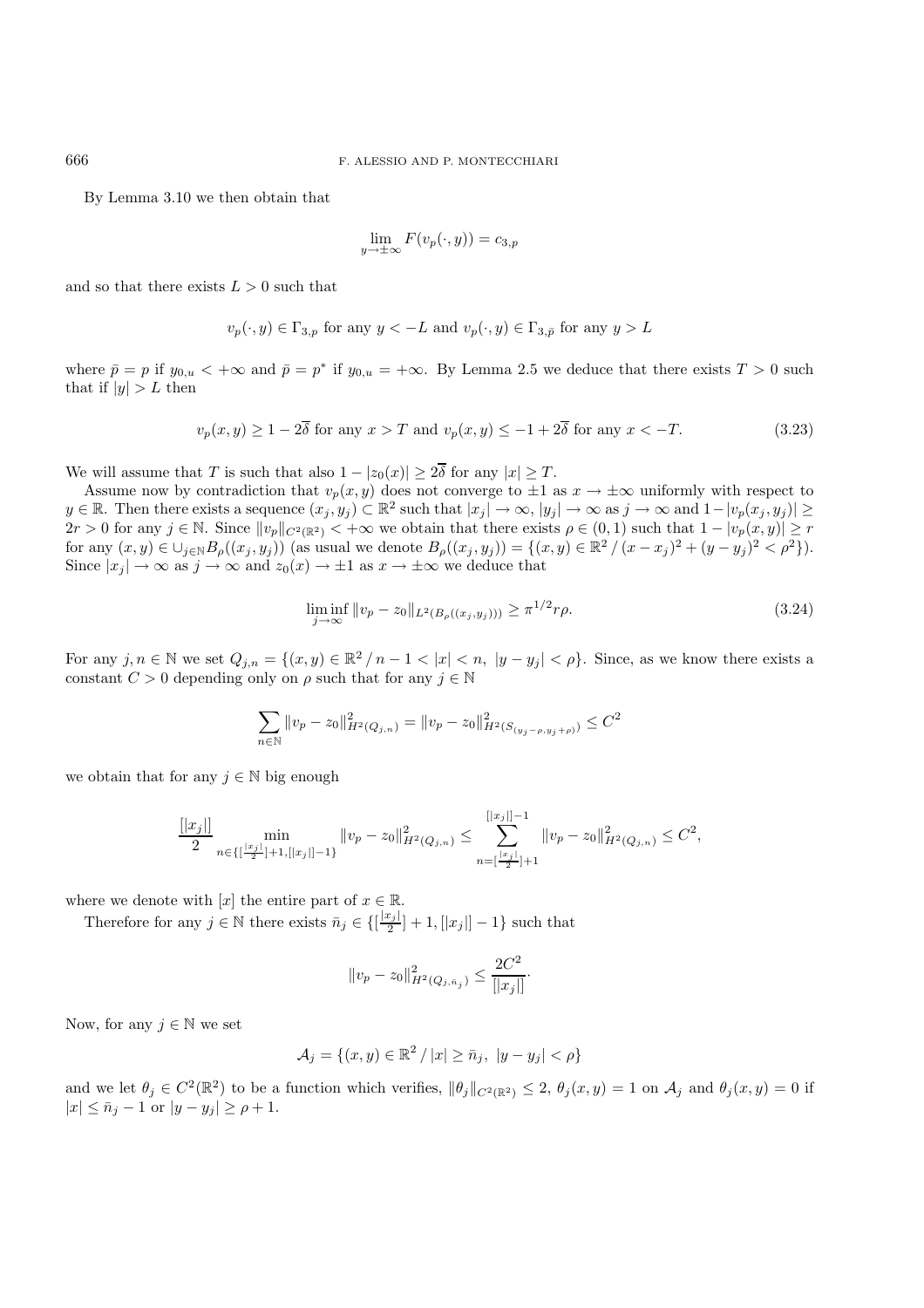Note that  $\theta_j(v_p - z_0) \in H_0^1(\mathbb{R}^2)$  and so integrating the equation  $-\theta_j(v_p - z_0)\Delta v_p + \theta_j(v_p - z_0)a_\varepsilon W'(v_p) = 0$ on the strip  $S_{(y_j-\rho,y_j+\rho)}$ , and applying the Green Formula, we obtain

$$
\int_{S_{(y_j - \rho, y_j + \rho)}} \nabla v_p \nabla (\theta_j (v_p - z_0)) + \theta_j (v_p - z_0) a_\varepsilon W'(v_p) \, dx \, dy - \int_{y = y_j + \rho} \partial_y v_p (\theta_j (v_p - z_0)) \, dx + \int_{y = y_j - \rho} \partial_y v_p (\theta_j (v_p - z_0)) \, dx = 0.
$$

Then, since  $\|\partial_y v_p(\cdot, y)\| \to 0$  as  $y \to \pm \infty$ , we conclude that

$$
\int_{S_{(y_j-\rho,y_j+\rho)}} \nabla v_p \nabla (\theta_j (v_p - z_0)) + \theta_j (v_p - z_0) a_\varepsilon W'(v_p) \,dx \,dy \to 0 \quad \text{as } j \to \infty. \tag{3.25}
$$

On the other hand we note that

$$
\int_{S_{(y_j - \rho, y_j + \rho)}} \nabla v_p \nabla (\theta_j (v_p - z_0)) \,dxdy = \int_{Q_{j, \bar{n}_j}} \nabla v_p \nabla (\theta_j (v_p - z_0)) \,dxdy + \int_{\mathcal{A}_j} \nabla v_p \nabla (v_p - z_0) \,dxdy \n= \int_{Q_{j, \bar{n}_j}} \nabla \theta_j \nabla v_p (v_p - z_0) + \theta_j \nabla v_p \nabla (v_p - z_0) \,dxdy + \int_{\mathcal{A}_j} (\nabla (v_p - z_0))^2 + \partial_x z_0 \partial_x (v_p - z_0) \,dxdy \n\geq ||\nabla (v_p - z_0)||_{L^2(\mathcal{A}_j)}^2 - ||\partial_x z_0||_{L^2(\mathcal{A}_j)} ||\partial_x (v_p - z_0)||_{L^2(\mathcal{A}_j)} - 2||\nabla v_p||_{L^2(Q_{j, \bar{n}_j})} ||\nabla (v_p - z_0)||_{L^2(Q_{j, \bar{n}_j})}.
$$

Then, since  $\|\partial_x z_0\|_{L^2(\mathcal{A}_j)} \to 0$ ,  $\|\nabla (v_p - z_0)\|_{L^2(Q_{j,\bar{n}_j})} \to 0$  and  $\|v_p - z_0\|_{L^2(Q_{j,\bar{n}_j})} \to 0$  as  $j \to \infty$ , we conclude that

$$
\liminf_{j \to \infty} \int_{S_{(y_j - \rho, y_j + \rho)}} \nabla v_p \, \nabla (\theta_j (v_p - z_0)) \, \mathrm{d}x \mathrm{d}y \ge 0.
$$

Note finally that for any  $j \in \mathbb{N}$  such that  $\bar{n}_j > T$ , by (3.23) and (1.8), we have that  $W''(v_p(x, y)) \geq \underline{w}$  for all  $(x, y) \in \mathcal{A}_j$  and so we deduce that

$$
\int_{S_{(y_j - \rho, y_j + \rho)}} \theta_j(v_p - z_0) a_{\varepsilon} W'(v_p) dx dy = \int_{Q_{j, \bar{n}_j}} \theta_j(v_p - z_0) a_{\varepsilon} W'(v_p) dx dy \n+ \int_{\mathcal{A}_j} (v_p - z_0) a_{\varepsilon} (W'(v_p) - W'(z_0)) dx dy + \int_{\mathcal{A}_j} (v_p - z_0) a_{\varepsilon} W'(z_0) dx dy \n\geq \underline{a} \underline{w} \|v_p - z_0\|_{L^2(\mathcal{A}_j)}^2 - 2\overline{a} \|v_p - z_0\|_{L^2(\mathcal{A}_j)} \|W'(z_0)\|_{L^2(\mathcal{A}_j)} - 2\overline{a} \|v_p - z_0\|_{L^2(Q_{j, \bar{n}_j})} \|W'(v_p)\|_{L^2(Q_{j, \bar{n}_j})}.
$$

Then, since by (3.24) we have

$$
\liminf_{j \to \infty} ||v_p - z_0||_{L^2(\mathcal{A}_j)}^2 \ge \liminf_{j \to \infty} ||v_p - z_0||_{L^2(B_\rho((x_j, y_j))}^2 \ge \pi r^2 \rho^2,
$$

and since  $||v_p - z_0||_{L^2(Q_{j,n_j})} \to 0$  and  $||W'(z_0)||_{L^2(\mathcal{A}_j)} \to 0$  as  $j \to \infty$ , we conclude that

$$
\liminf_{j \to \infty} \int_{S_{(y_j - \rho, y_j + \rho)}} \theta_j(v_p - z_0) a_{\varepsilon} W'(v_p) \,dx \,dy \ge \underline{a} \underline{w} \pi r^2 \rho^2.
$$

Gathering the estimates above, we deduce that

$$
\liminf_{j \to \infty} \int_{S(y_j - \rho, y_j + \rho)} \nabla v_p \nabla (\theta_j (v_p - z_0)) + \theta_j (v_p - z_0) a_{\varepsilon} W'(v_p) dx dy \geq \underline{a} \underline{w} \pi r^2 \rho^2
$$
\na contradiction with (3.25).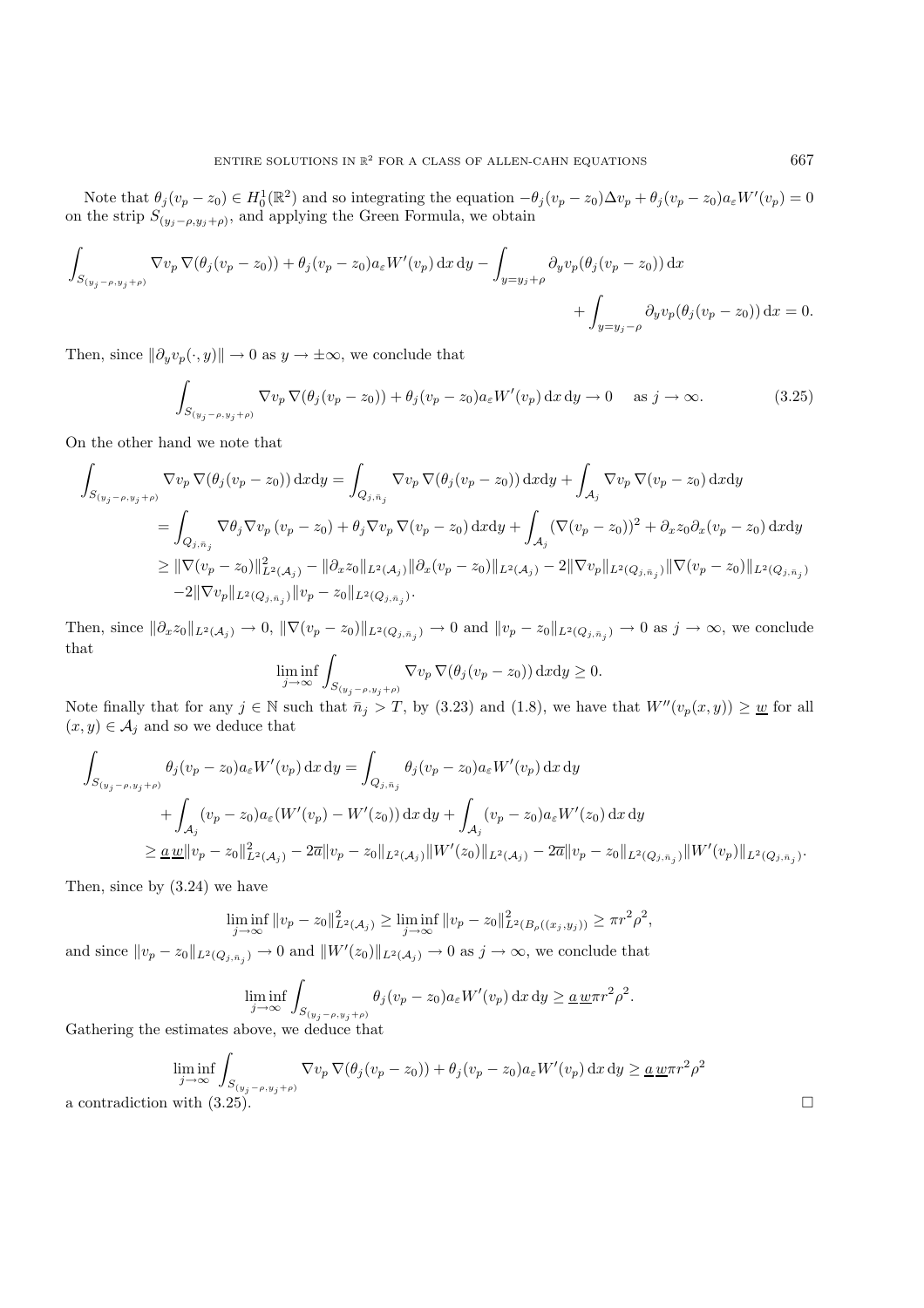#### 668 F. ALESSIO AND P. MONTECCHIARI

#### 4. Appendix

In this section we will display the details of some technical result used in the previous section.

**Lemma 4.1.** *Given*  $u \in \mathcal{H}$ *, the function*  $y \in \mathbb{R} \to F(u(\cdot, y)) \in [0, +\infty]$  *is lower semicontinuous.* 

*Proof.* If  $y_n \to y_0$  and lim inf  $F(u(\cdot, y_n)) = +\infty$  there is nothing to prove. If otherwise there exists a subsequence  $(y_{n_k}) \subset (y_n)$  such that  $\lim F(u(\cdot, y_{n_k})) = \liminf F(u(\cdot, y_n)) < +\infty$ , then, by Lemma 2.1, there exists  $q \in H^1_{loc}(\mathbb{R})$ such that, along a subsequence,  $u(\cdot, y_{n_k}) \to q(\cdot)$  weakly in  $H^1_{loc}(\mathbb{R})$  and  $F(q) \le \lim F(u(\cdot, y_{n_k}))$ . Since, by (3.1),  $u(\cdot, y_{n_k}) - u(\cdot, y_0) \to 0$  strongly in  $L^2(\mathbb{R})$  we conclude that  $q(\cdot) = u(\cdot, y_0)$  and the lemma follows.

**Lemma 4.2.** *There results*  $\mathcal{M}_p \neq \emptyset$ *. Moreover* 

$$
\inf_{p \in \mathcal{P}} m_p \ge d_0 \frac{\sqrt{m_0}}{8} \quad \text{and} \quad \sup_{p \in \mathcal{P}} m_p < +\infty.
$$

*Proof.* Let  $q \in \mathcal{K}_{3,p}$ . We isolate the transitions of q defining  $q_{p_1}, q_{p_2}, q_{p_3}$  in such a way that  $q_{p_l}(x) = q(x)$  if  $x \in (\sigma_{l,q}, \tau_{l,q})$  and  $1 - |q_{p_l}(x)| = 0$  if  $x \in \mathbb{R} \setminus (\sigma_{l,q} - 1, \tau_{l,q} + 1), l = 1, 2, 3$ . In fact given  $l = \{1, 2, 3\}$ , we set

$$
q_{p_l}(x) = \begin{cases} (-1)^l & \text{if } x \leq \sigma_{l,q} - 1, \\ (-1)^l (\sigma_{l,q} - x) + (-1)^l (1 - \delta_0)(x - \sigma_{l,q} + 1) & \text{if } \sigma_{l,q} - 1 < x \leq \sigma_{l,q}, \\ q(x) & \text{if } \sigma_{l,q} < x < \tau_{l,q}, \\ (-1)^{l+1} (1 - \delta_0)(\tau_{l,q} + 1 - x) + (-1)^{l+1}(x - \tau_{l,q}) & \text{if } \tau_{l,q} \leq x \leq \tau_{l,q} + 1, \\ (1)^{l+1} & \text{if } x \geq \tau_{l,q} + 1. \end{cases}
$$

We define now  $q_0(x) = q_{p_1}(x) + q_{p_2}(x) + q_{p_3}(x)$  and we observe that  $\text{nt}(q_0) = 3$  and  $(\sigma_{l,q_0}, \tau_{l,q_0}) = (\sigma_{l,q}, \tau_{l,q}) \subset$  $A_{p_l} \setminus \cup_{j \in \mathbb{Z}} O_j$  for any  $l \in \{1, 2, 3\}.$ 

Let  $t_1, t_2, t_3$  be such that  $t_l \in (\sigma_{l,q_0}, \tau_{l,q_0})$  and  $q_0(t_l) = 0$ . Set moreover  $T_l = \frac{p_l + \overline{x} + 1}{\varepsilon} - t_l$ ,  $\tilde{T}_l = t_l - \frac{p_l + \overline{x}}{\varepsilon}$  and note that  $T_l + \tilde{T}_l = \frac{1}{\varepsilon}$  for any  $l \in \{1, 2, 3\}.$ 

Define

$$
u(x,y) = \begin{cases} q(x) & \text{if } y \le -1, \\ -q(x)y + q_0(x)(y+1) & \text{if } -1 < y \le 0, \\ \sum_{l=1}^3 q_{p_l}(x - yT_l) & \text{if } 0 < y \le 1, \\ \sum_{l=1}^3 q_{p_l}(x - T_l - (y-1)\tilde{T}_l) & \text{if } 1 < y \le 2, \\ q_0(x - \frac{1}{\varepsilon})(3 - y) + q(x - \frac{1}{\varepsilon})(y-2) & \text{if } 2 < y \le 3, \\ q(x - \frac{1}{\varepsilon}) & \text{if } y > 3, \end{cases}
$$

and note that  $u \in \mathcal{H}$ ,  $\lim_{y\to-\infty} \mathsf{d}(u(x,y),\mathcal{K}_{3,p}) = 0$  and letting  $p' = p + (1,1,1)$  we have  $p' \in \mathcal{P}$ ,  $q(x (\frac{1}{\varepsilon}) \in \mathcal{K}_{3,p'}$  and so  $\lim_{y \to +\infty} d(u(x,y),\mathcal{K}_{3,p'}) = 0$ . Since, by Lemma 2.10,  $d(\mathcal{K}_{3,p},\mathcal{K}_{3,p'}) \geq 3d_0$ , we obtain  $\liminf_{y\to+\infty} d(u(x,y),\mathcal{K}_{3,p}) \geq 3d_0.$ 

We show now that  $F(u(\cdot, y)) \ge c_{3,p}$  for any  $y \in \mathbb{R}$  and so  $u \in \mathcal{M}_p$ .

First of all note that  $F(u(\cdot, y)) = c_{3,p}$  for any  $y \in \mathbb{R} \setminus (-1, 3)$ . If  $y \in (-1, 0]$  then  $u(\cdot, y)$  is a convex combination of the two functions q and  $q_0$ , therefore  $\text{nt}(u(\cdot, y)) = 3$  and  $(\sigma_{l,u(\cdot,y)}, \tau_{l,u(\cdot,y)}) = (\sigma_{l,q}, \tau_{l,q}) \subset A_{p_l}$  for any  $l \in \{1,2,3\}$ . We have either  $F(u(\cdot,y)) \ge c^*$  or  $F(u(\cdot,y)) < c^*$  and in both the cases we have  $F(u(\cdot,y)) \ge c_{3,p}$ . Indeed, if  $F(u(\cdot, y)) < c^*$  then  $u \in \Gamma_{3,p}$  and so  $F(u(\cdot, y)) \ge c_{3,p}$ . The same reasoning can be used to show that if  $y \in (2,3]$  then  $F(u(\cdot,y)) \ge c_{3,p}$ . Let us now consider the case  $y \in (0,1]$ . We have  $u(\cdot,y) = \sum_{l=1}^{3} q_{p_l}(x-yT_l)$ and so  $\operatorname{nt}(u(\cdot, y)) = 3$  and

$$
(\sigma_{l,u(\cdot,y)},\tau_{l,u(\cdot,y)})=(\sigma_{l,q}+yT_l,\tau_{l,q}+yT_l) \text{ for any } l\in\{1,2,3\}.
$$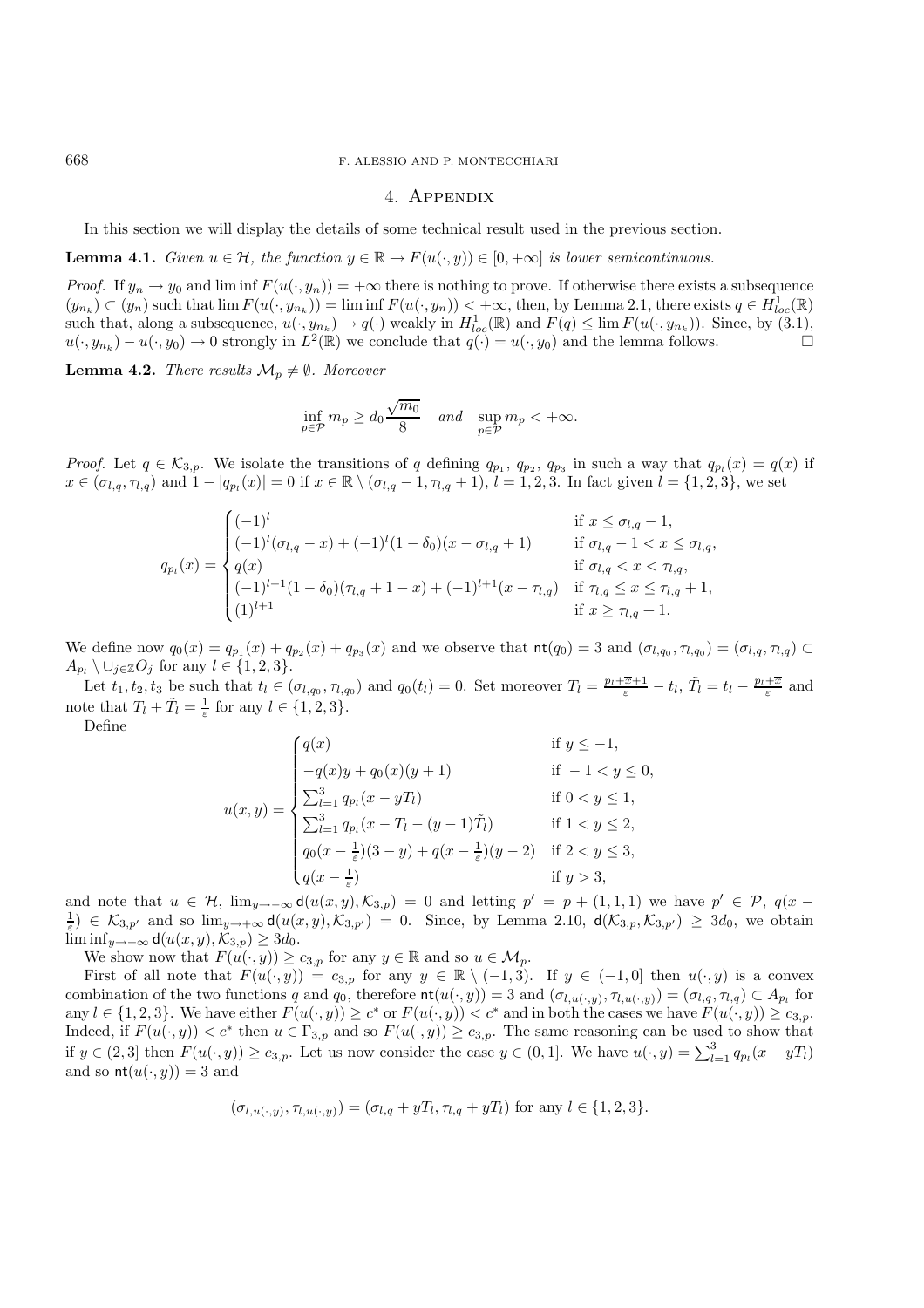If  $(\bigcup_{l=1}^{3}(\sigma_{l,q}+yT_l,\tau_{l,q}+yT_l))\cap(\bigcup_{j\in\mathbb{Z}}J_j)\neq\emptyset$  then, by Lemma 2.5 we have  $F(u(\cdot,y))>c^*$ . If  $(\bigcup_{l=1}^{3}(\sigma_{l,q}+yT_l)\bigcap(\bigcup_{j\in\mathbb{Z}}J_j)\neq\emptyset$  $yT_l, \tau_{l,q} + yT_l)$ )  $\cap$   $(\cup_{j\in\mathbb{Z}}J_j) = \emptyset$ , since  $\sigma_{l,q} + yT_l \in A_{p_l}$ , we have  $(\sigma_{l,q} + yT_l, \tau_{l,q} + yT_l) \subset A_{p_l}$  for any  $l \in \{1, 2, 3\}$ . Then, as above, if  $F(u(\cdot, y)) \leq c^*$ , we have  $u(\cdot, y) \in \Gamma_{3,p}$  and so  $F(u(\cdot, y)) \geq c_{3,p}$ . Analogous is the case  $y \in (1, 2]$ and, as claimed,  $u \in \mathcal{M}_p$  follows.

Now, we will find a constant  $C > 0$ , independent on  $p \in \mathcal{P}$ , such that  $\varphi_p(u) \leq C$ , proving in this way that  $\sup_{p\in\mathcal{P}} m_p < +\infty.$ 

To this aim note that since  $T_l + \tilde{T}_l \leq \frac{1}{\varepsilon}$  for any  $l \in \{1, 2, 3\}$ , we have

$$
\varphi_p(u) \le \int_{-1}^0 \frac{1}{2} ||q - q_0||^2 + F(-yq + (y+1)q_0) - c_{3,p} dy + \int_0^2 \frac{1}{2\varepsilon^2} \sum_{l=1}^3 ||\dot{q}_{p_l}||^2 + \sum_{l=1}^3 F(q_{p_l}) - c_{3,p} dy + \int_2^3 \frac{1}{2} ||q_0 - q||^2 + F((3-y)q_0 + (y-2)q) - c_{3,p} dy.
$$

It is simple to recognize that there exists  $C > 0$  such that

$$
\int_0^2 \frac{1}{2\varepsilon^2} \sum_{l=1}^3 \|\dot{q}_{p_l}\|^2 + \sum_{l=1}^3 F(q_{p_l}) - c_{3,p} \, dy \le C
$$

for any  $p \in \mathcal{P}$ . Indeed  $\sum_{l=1}^{3} ||\dot{q}_{pl}||^2 \le ||\dot{q}||^2 + 6\delta_0^2 \le 2c^* + 6\delta_0^2$  and, arguing as in the proof of Lemma 2.3 and by Lemma 2.6,  $(2.14)$ ,  $\sum_{l=1}^{3} F(q_{p_l}) \leq F(q) + 6 \frac{m_0}{16} < c^* + m_0$  for any  $p \in \mathcal{P}$ .

Let us now estimate the term

$$
\int_{-1}^{0} \frac{1}{2} ||q - q_0||^2 + F(-yq + (y+1)q_0) - c_{3,p} dy.
$$

Since  $F(q) = c_{3,p}$  and since, by Lemma 2.5,  $1 - |q(x)| \leq 2\overline{\delta}$  for any  $x \in \mathbb{R} \setminus (\cup_{l=1}^3 (\sigma_{l,q}, \tau_{l,q}))$ , then, by (1.9) we obtain that

$$
\int_{\mathbb{R}\setminus(\cup_{l=1}^3(\sigma_{l,q},\tau_{l,q}))}\chi(q)^2\,\mathrm{d}x\leq\frac{2c^*}{\underline{a}\,\underline{w}}.
$$

Therefore

$$
||q - q_0||^2 \le 2 \int_{\mathbb{R}\setminus(\cup_{l=1}^3(\sigma_{l,q}, \tau_{l,q}) )} \chi(q)^2 + \chi(q_0)^2 dx \le \frac{4c^*}{\underline{a}\,\underline{w}} + 12\delta_0^2.
$$

To evaluate  $\int_{-1}^{0} F(-yq + (y+1)q_0) dy$  note firstly that since  $\|\dot{q}_0\|^2 \leq \|\dot{q}\|^2 + 6\delta_0^2$  and since  $\|\dot{q}\|^2 \leq 2c^*$ , we have

$$
\| - y\dot{q} + (y+1)\dot{q}_0 \|^2 \le 2(\|\dot{q}\|^2 + \|\dot{q}_0\|^2) \le 8c^* + 12\delta_0^2
$$
 for any  $y \in (-1, 0)$ .

Hence

$$
\int_{-1}^{0} F(-yq + (y+1)q_0) dy \le 4c^* + 6\delta_0^2 + \int_{-1}^{0} \int_{\mathbb{R}} a_{\varepsilon} W(-yq + (y+1)q_0) dx dy.
$$

Observe now that for any  $y \in (-1,0)$  we plainly have

$$
\int_{\cup_{l=1}^3(\sigma_{l,q},\tau_{l,q})} W(-yq+(y+1)q_0) dx \leq \frac{3}{\varepsilon} \max_{|s| \leq 1} W(s).
$$

Note moreover that for any  $y \in (-1,0)$  there results

$$
|-yq(x)+(y+1)q_0(x)| \geq 1-2\overline{\delta} \text{ for any } x \in \mathbb{R} \setminus (\cup_{l=1}^3 (\sigma_{l,q}, \tau_{l,q}))
$$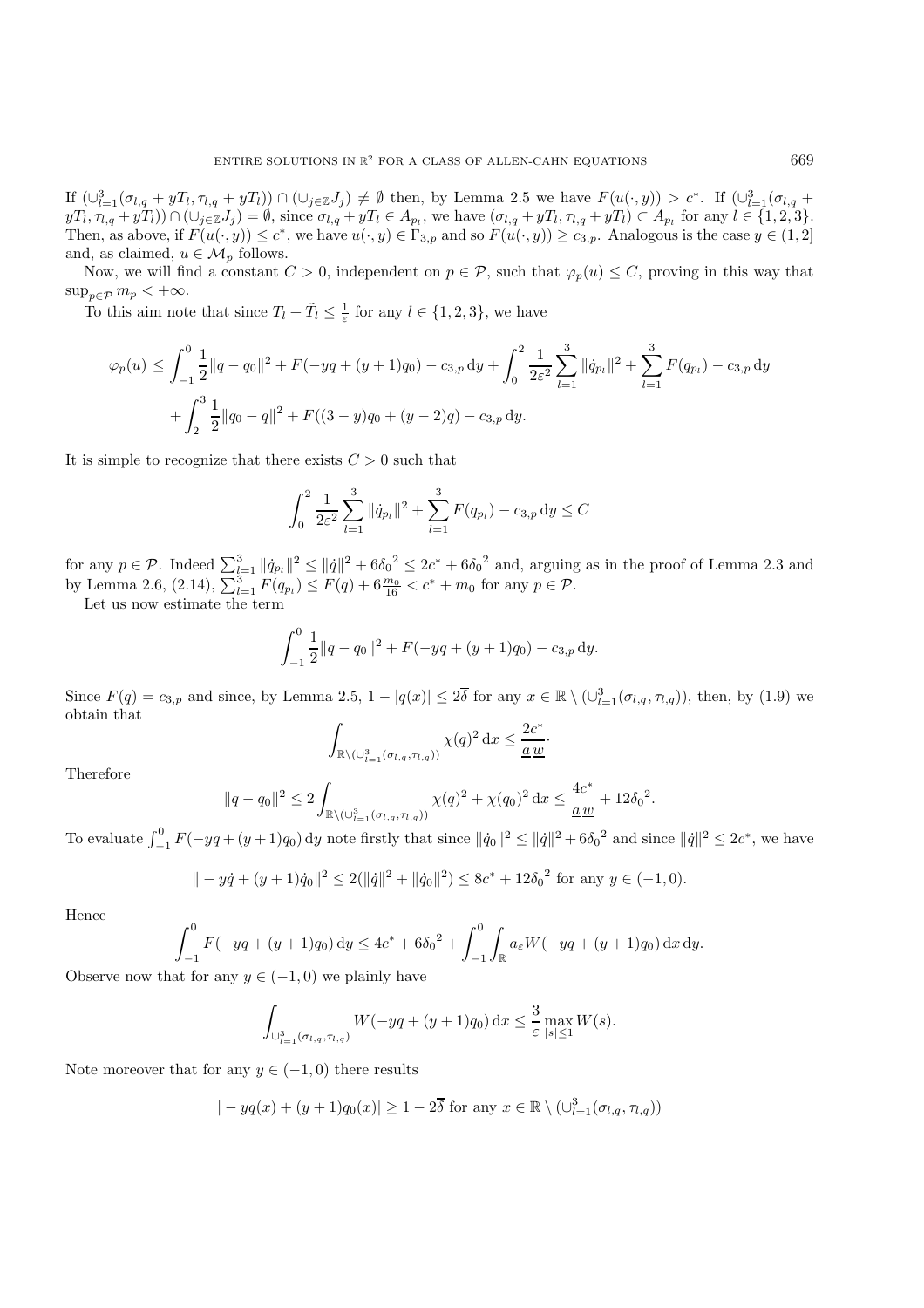and so by (1.9) we obtain that for any  $y \in (-1,0)$ 

$$
\int_{\mathbb{R}\setminus(\cup_{l=1}^3(\sigma_{l,q},\tau_{l,q}))} W(-yq+(y+1)q_0) \,dx \le \frac{\overline{w}}{2} \int_{\mathbb{R}\setminus(\cup_{l=1}^3(\sigma_{l,q},\tau_{l,q}))} \chi(-yq+(y+1)q_0)^2 \,dx.
$$

Then observe that

$$
\chi(-yq(x) + (y+1)q_0(x)) \leq \chi(q_0(x)) + |y(q_0(x) - q(x))| \leq \chi(q_0(x)) + |q(x) - q_0(x)|,
$$

for any  $x \in \mathbb{R}$  and  $y \in (-1, 0]$ . Therefore since as one plainly recognizes

$$
\chi(q_0(x)) = 0
$$
 and  $\chi(q(x)) = |q(x) - q_0(x)|$  for any  $x \in \mathbb{R} \setminus (\cup_{l=1}^3 (\sigma_{l,q} - 1, \tau_{l,q} + 1))$ 

and since

$$
\chi(-yq(x) + (y+1)q_0(x)) \le 2\overline{\delta} \text{ for any } x \in \bigcup_{l=1}^3 ((\sigma_{l,q} - 1, \sigma_{l,q}) \cup (\tau_{l,q}, \tau_{l,q} + 1)),
$$
 we obtain that,

$$
\int_{\mathbb{R}\backslash (\cup_{l=1}^3(\sigma_{l,q},\tau_{l,q}))} \chi(-yq+(y+1)q_0)^2 dx \le 24\overline{\delta}^2 + \int_{\mathbb{R}\backslash (\cup_{l=1}^3(\sigma_{l,q}-1,\tau_{l,q}+1))} \chi(q)^2 dx
$$
  

$$
\le 24\overline{\delta}^2 + \frac{c^*}{\underline{a}\,\underline{w}}.
$$

This proves that there exists a constant  $C > 0$  independent from  $p \in \mathcal{P}$  such that  $\int_{-1}^{0} \frac{1}{2} ||q - q_0||^2 + F_{\overline{a}}(-yq +$  $(y+1)q_0$  –  $c_{3,p}$  dy  $\leq C$ . Similarly one shows that  $\int_2^3 \frac{1}{2} ||q_0 - q||^2 + F_{\overline{a}}((3-y)q_0 + (y-2)q) - c_{3,p}$  dy  $\leq C$  for any  $p \in \mathcal{P}$ .

Finally observe that if  $u \in M_p$  then by (3.1) there exists  $(a, b) \subset \mathbb{R}$  such that  $d(u(\cdot, y), \Gamma_{3,p}) \in (\frac{d_0}{4}, \frac{d_0}{2})$  for any  $y \in (a, b)$  and  $||u(\cdot, a) - u(\cdot, b)|| = \frac{d_0}{4}$ . Then by Remark 2.3 we recover that  $F(u(\cdot, y)) \ge c^*$  for any  $y \in (a, b)$ and by (3.2) and Lemma 2.6 we obtain

$$
m_p \ge \sqrt{2(c^* - c_{3,p})} \frac{d_0}{4} \ge d_0 \frac{\sqrt{m_0}}{8} \quad \text{for any } p \in \mathcal{P}, \tag{4.1}
$$

concluding the proof of the lemma.  $\Box$ 

**Lemma 4.3.** *If*  $(u_n) \subset \mathcal{M}_p$ ,  $F(u_n(\cdot, 0)) \to c_{3,p}$  *and*  $u_n(\cdot, 0) \in \Gamma_{3,p}$  *for*  $a \bar{p} \neq p$  *then* liminf  $\varphi_{p, (-\infty, 0)}(u_n) \geq m_p$ . *Proof.* By Lemmas 2.1 and 2.7 there exists  $q \in \Gamma_{3,\bar{p}}$  such that  $F(q) \leq c_{3,p}$  and a subsequence of  $(u_n)$ , still denoted  $(u_n)$ , such that, setting  $v_n(\cdot) = u_n(\cdot,0) - q(\cdot)$ , there results  $v_n(\cdot,0) \to 0$  in  $L^{\infty}_{loc}(\mathbb{R})$  and  $v_n \to 0$  weakly in  $L^2(\mathbb{R})$ .

We set  $t_n = \sup\{t \in [0,1] / F(q+tv_n) \le c_{3,p}\}\$ , and we note that by continuity  $F(q+t_nv_n) = c_{3,p}$  for any  $n \in \mathbb{N}$ .

We define the new sequence

$$
\tilde{u}_n(x, y) = \begin{cases} u_n(x, y) & \text{if } y \le 0, \\ q_n(x) + (1 - t_n - y)v_n(x) & \text{if } 0 \le y \le 1 - t_n, \\ q_n(x) & \text{if } y \ge 1 - t_n. \end{cases}
$$

Let us observe that  $\tilde{u}_n \in \mathcal{M}_p$  and so that  $\varphi_p(\tilde{u}_n) \geq m_p$ . Then, since

$$
\varphi_{p,(-\infty,0)}(u_n) = \varphi_p(\tilde{u}_n) - \int_0^{1-t_n} \frac{1}{2} ||v_n||^2 + F(q_n(\cdot) + (1-t_n - y)v_n(\cdot)) - c_{3,p} \, dy,
$$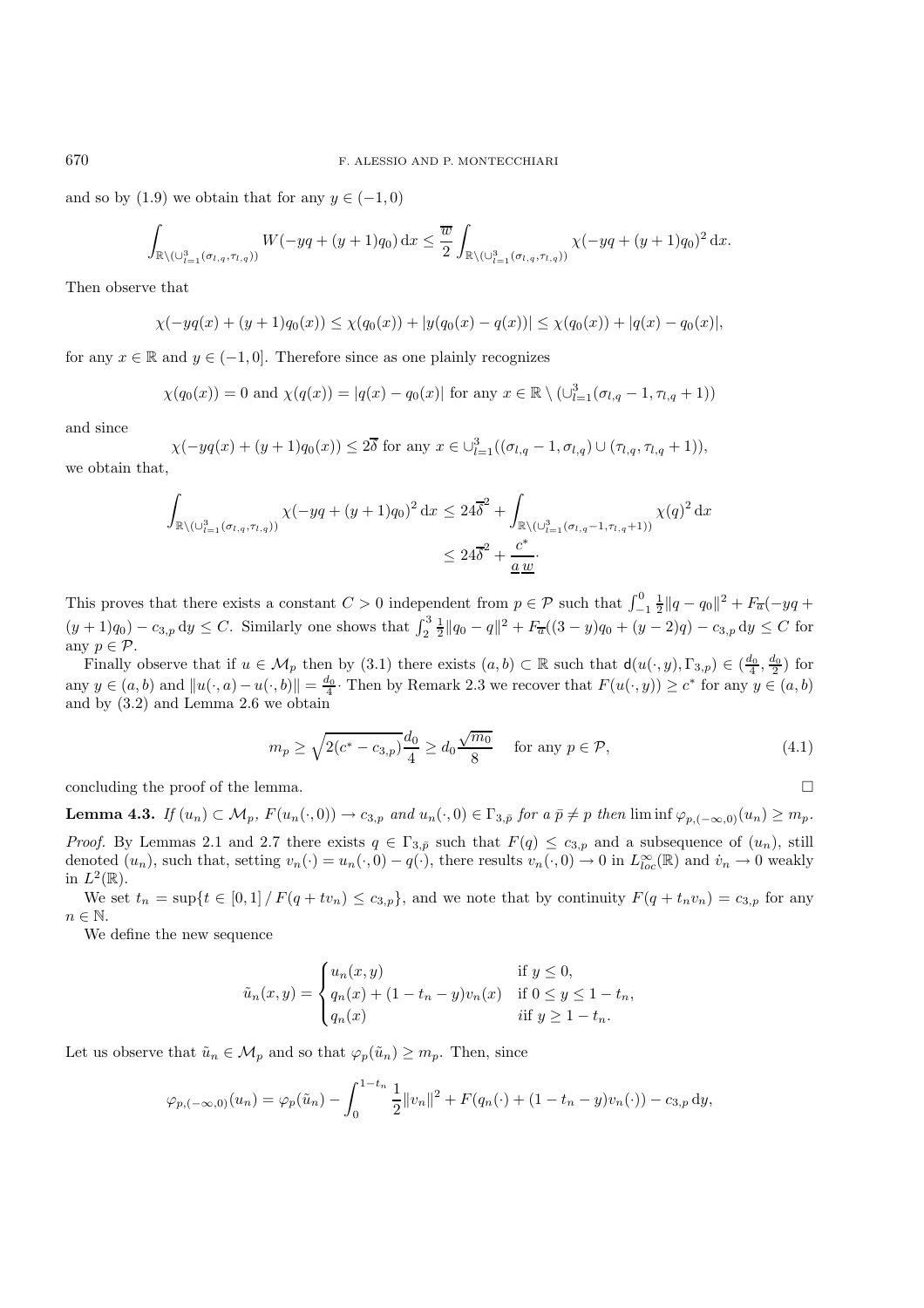the Lemma follows once we prove that as  $n \to \infty$  we have

$$
\int_0^{1-t_n} \frac{1}{2} ||v_n||^2 + F(q_n(\cdot) + (1 - t_n - y)v_n(\cdot)) - c_{3,p} dy \to 0.
$$
 (4.2)

To this aim we observe that since  $F(q + v_n) - F(q + t_n v_n) \to 0$ ,  $v_n \to 0$  in  $L^{\infty}_{loc}(\mathbb{R})$  and  $\dot{v}_n \to 0$  weakly in  $L^2(\mathbb{R})$ , we have that for any  $T > 0$  there results

$$
\frac{(1-t_n^2)}{2}||\dot{v}_n||^2 + \int_{|x|>T} a_{\varepsilon}(W(q+v_n) - W(q+t_nv_n)) \,dx \to 0 \text{ as } n \to \infty.
$$

Since q and  $q+v_n$  belong to  $\Gamma_{3,\bar{p}}$ , by Lemma 2.5 there exists  $T_0 > 0$  such that if  $|x| > T_0$  then  $|q(x)| \in [1-2\overline{\delta}, 1]$ ,  $|q(x) + v_n(x)| \in [1 - 2\overline{\delta}, 1]$  and so also  $|q(x) + t_n v_n(x)| \in [1 - 2\overline{\delta}, 1]$ . By convexity of W around the points  $-1$ and 1, we recover that for any  $|x| \geq T_0$  we have  $W(q(x) + t_n v_n(x)) \leq (1 - t_n)W(q) + t_nW(q + v_n)$  and so that for any  $T > T_0$ 

$$
\frac{1-t_n^2}{2} \|\dot{v}_n\|^2 + (1-t_n) \int_{|x|>T} a_{\varepsilon} W(q+v_n) dx \le (1-t_n) \int_{|x|\ge T} a_{\varepsilon} W(q) dx + o(1) \text{ as } n \to \infty.
$$

Moreover, by (1.9), we obtain that for any  $|x| \geq T_0$  there results  $a_{\varepsilon}W(q + v_n) \geq \underline{a}\underline{b}\chi(q + v_n)^2 = \underline{a}\underline{b}(\chi(q) - \chi(q))$  $sgn(x)v_n)^2$  and so we recover that for any  $T > T_0$ 

$$
\frac{1-t_n^2}{2} ||\dot{v}_n||^2 + (1-t_n)\underline{a}\,\underline{b}\int_{|x|>T} (\chi(q) - \text{sgn}(x)v_n)^2 \,dx \le (1-t_n)\int_{|x|\ge T} a_{\varepsilon}W(q) \,dx + o(1) \text{ as } n \to \infty.
$$

Then, since  $\int_{\mathbb{R}} a_{\varepsilon} W(q) dx < +\infty$ ,  $\int_{\mathbb{R}} \chi(q)^2 dx < +\infty$  and since  $||v_n|| \leq$  diam $(\Gamma_{3,\bar{p}}) \leq D$  for any  $n \in \mathbb{N}$ , it is immediate to verify that for any  $\eta > 0$  there exists  $T_n > 0$  such that

$$
\frac{(1-t_n^2)}{2} \|v_n\|^2 + (1-t_n)\underline{a}\,\underline{b}\int_{|x|>T_\eta} v_n^2 \,dx \le \eta + o(1) \text{ as } n \to \infty.
$$

This last inequality, since  $v_n \to 0$  in  $L^{\infty}_{loc}(\mathbb{R})$ , implies

$$
(1 - t_n) \|v_n\|_{H^1(\mathbb{R})}^2 \to 0 \text{ as } n \to \infty. \tag{4.3}
$$

By (4.3) it is simple to derive (4.2). Indeed  $\int_0^{1-t_n} \frac{1}{2} ||v_n||^2 dy = \frac{1}{2}(1-t_n) ||v_n|| \to 0$  directly by (4.3). Moreover, using Lemma 2.13, since  $F(q + t_n v_n) = c_{3,p}$ , it is not difficult to obtain that there exists  $C > 0$  such that

$$
F(q_n + (1 - t_n - y)v_n) - c_{3,p} = F(q + (1 - y)v_n) - F(q + t_n v_n) \le C(1 - t_n - y) ||v_n||_{H^1(\mathbb{R})}
$$

for any  $n \in \mathbb{N}$  and  $y \in [0, 1 - t_n]$ . Then, by (4.3),  $\int_0^{1-t_n} F(q_n + (1 - t_n - y)v_n) - c_{3,p} dy \to 0$  and the lemma follows.  $\Box$